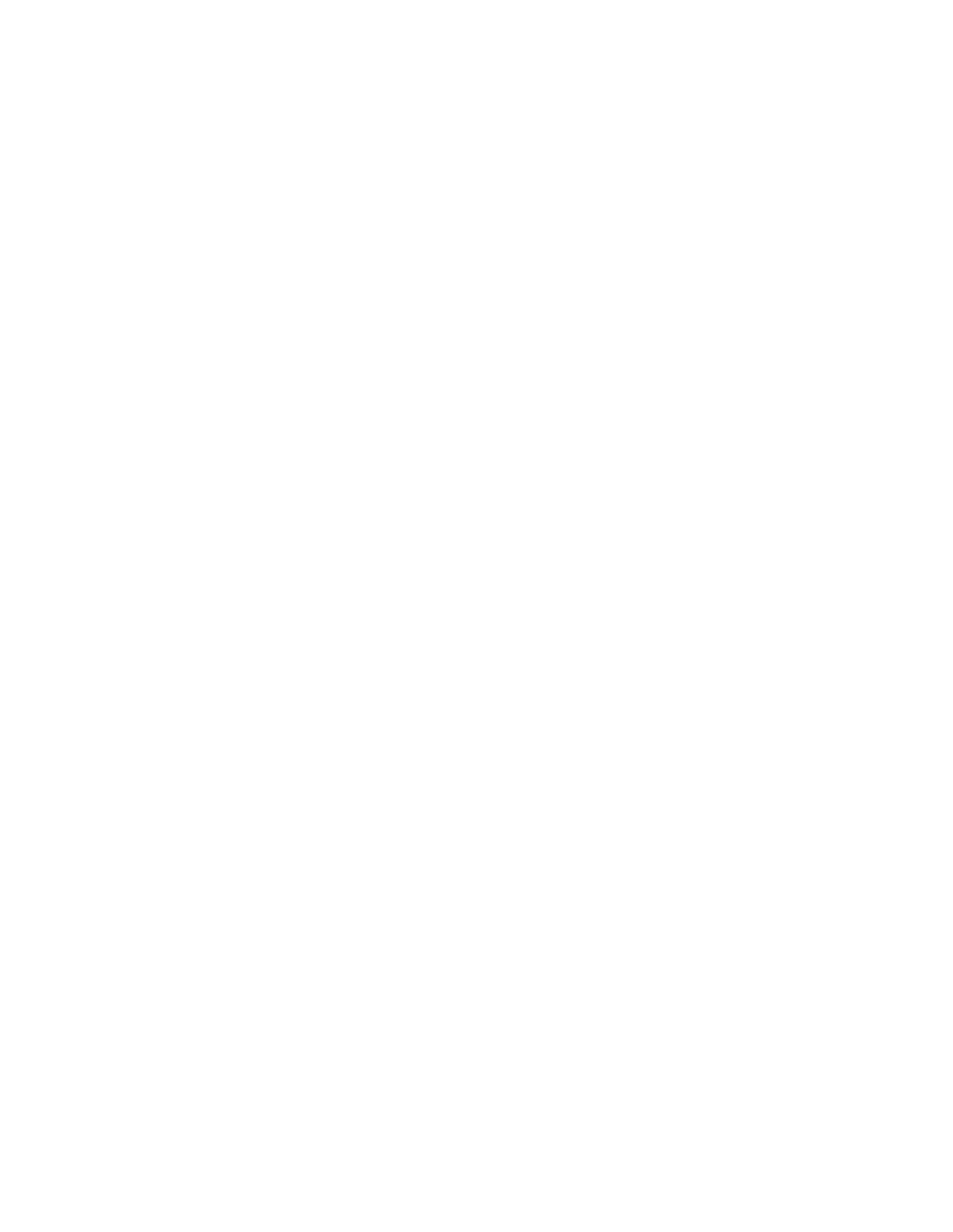## **UNIT-1 ONLINE BANKING**

### **Learning Objectives**

After reading this chapter, the students should be able to:

- Understand the meaning of online Banking and its advantages
- Discuss the different disadvantages of online banking
- Enumerate the online banking services
- Discuss the tips for safe banking over the internet

#### **Structure**

- 1.1 Meaning of Online Banking
- 1.2 Origin of Online Banking in India
- 1.3 Technology Behind Online Banking
- 1.4 Advantages of Online Banking
- 1.5 Disadvantages of Online Banking
- 1.6 Comparison between Brick-mortar banking with Online Banking
- 1.7 Online Banking Services
- 1.8 Initiatives taken by the Government of India for developing the Internet Banking
- 1.9 Future of On-line Banking
- 1.10 Tips for Safe Banking over the Internet
- 1.11 Let's sum-up
- 1.12 Key terms
- 1.13 Self-Assessment Questions
- 1.14 Further Readings
- 1.15 Model Questions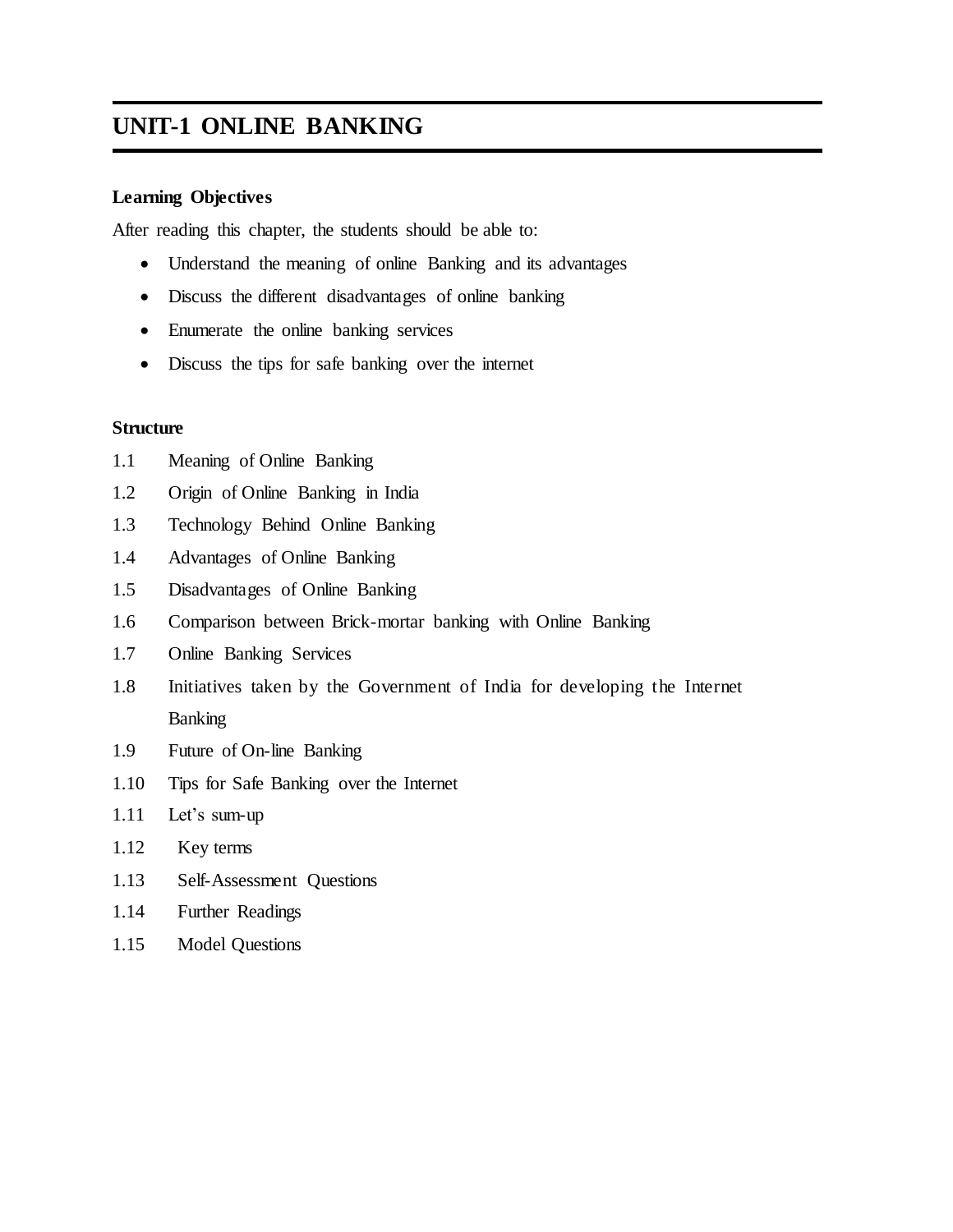#### **1.1 MEANING OF ONLINE BANKING**

When the term "online banking" initially gained popularity in the late 1980s, the phrase referred to the use of a terminal, keyboard and television or computer monitor to access one's [bank account](https://www.gobankingrates.com/banking/) using a landline telephone. Now the online banking definition, or internet banking definition, includes any electronic payment system that allows customers of a financial institution to conduct financial transactions through the financial institution's website. Today, online banking services include mobile internet banking technology, such as person-to-person payment smartphone apps and text banking. Online banking allows a user to execute financial transactions via the internet. Online banking is also known as "internet banking" or "web banking." An online bank offers customers just about every service traditionally available through a local branch, including [deposits,](http://www.investopedia.com/terms/d/deposit.asp) which is done online or through the mail, and online bill payment.

Online banking enables bank customers to handle account management and perform account transactions directly with the bank through the internet. This is also known as internet banking. Online banking is defined as the automated delivery of new and traditional banking products and services directly to customers through electronic, interactive communication channels, online banking includes the systems that enable financial institution customers, individuals of businesses, to access accounts, transact business, or obtain information on financial products and services through a public or private network, including the Internet.

Customers access online banking services using an intelligent electronic device, such as a personal computer, personal digital assistant, automated teller machine, Touch tone telephone.

Internet plays vital role between banks and customers to receive and deliver information, this form of banking is described as Internet banking (Reserve Bank of India, 2001). The process in which internet and computer device are used as a medium to facilitate banking services is termed as internet banking. Internet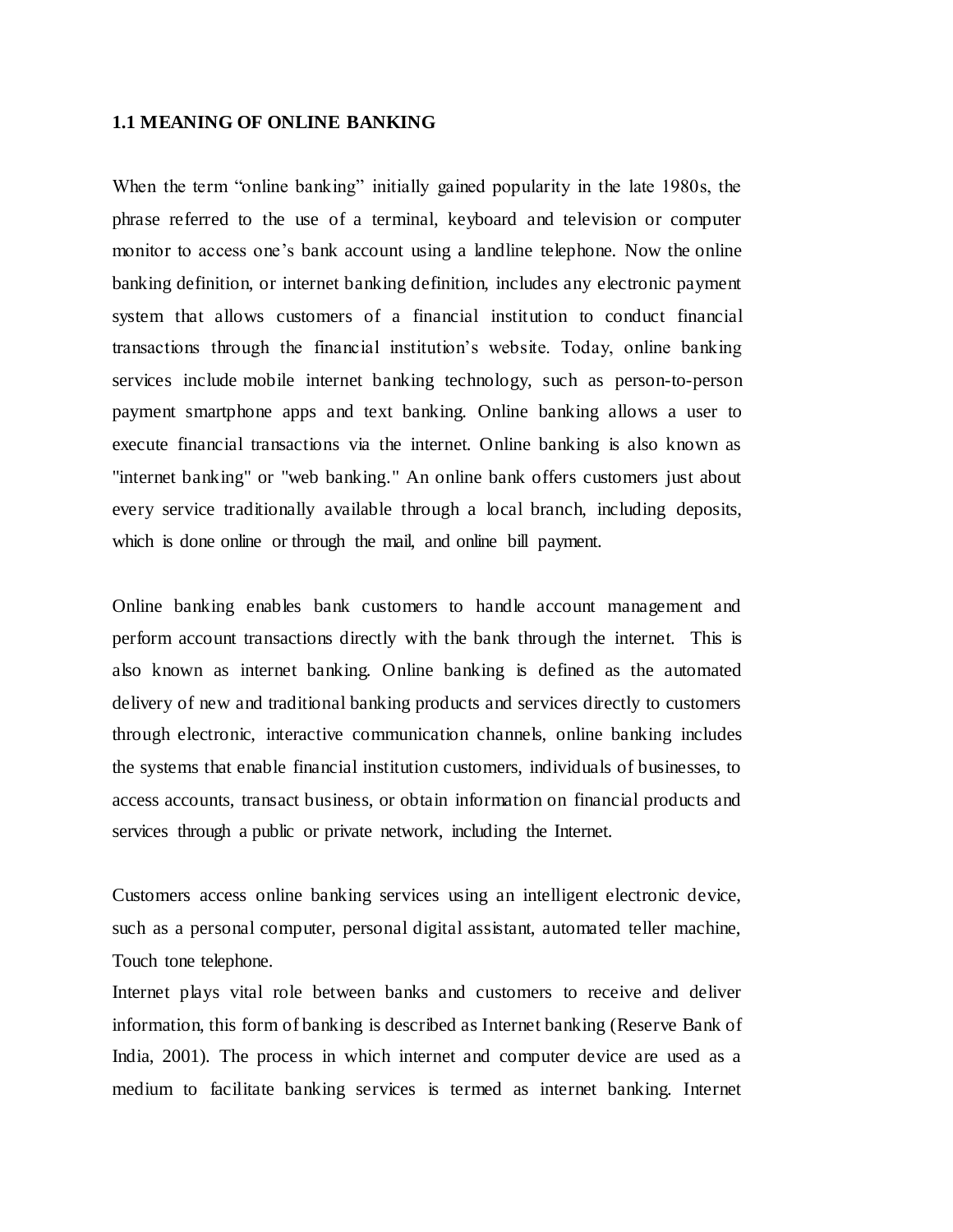banking is a web-based service that enables the banks authorized customers to access their account information. It permits the customers to log on to the banks website with the help of bank"s issued identification and personal identification number (PIN). The banking system verifies the user and provides access to the requested services, the range of products and service offered by each bank on the internet differs widely in their content. Banks have traditionally been in the forefront of harnessing technology to improve their products, services and efficiency. Banks are using electronic and telecommunication networks for delivering a wide range of value added products and services. The delivery channels include direct dial – up connections, private networks, public networks etc and the devices include Personal Computers. With the popularity of PCs, easy access to Internet and World Wide Web (WWW), Internet is increasingly used by banks as a channel for receiving instructions and delivering their products and services to their customers. Most of the banks offer internet banking as a value-added service. Jun and Cai defined Internet banking as the use of Internet as a delivery channel for banking services which include opening a deposit account, transferring funds,

According to Bhattacherjee, Internet banking is an integrated system that provides their customers a flexible, convenient and inexpensive platform with integrated services including online bank balance checking and savings accounts, money market accounts, certificates of deposit, credit cards, home equity loans, home mortgage, insurance, investment services, portfolio management, and other related financial services.

electronic bill presentment and payment.

According to Siu and Mou the internet (electronic) banking is prominent example of information technology in the service industry; it is convenient and time saving in comparison to traditional banking. In traditional retail banking, one has to visit branch to conduct banking activity like money transfer, to issue cheque book, DD etc. but with the use of internet in banking, user can conduct these activities from any part of the globe, it requires internet connection and computer only. Apart from these activities user can purchase/sell, pay bills etc. from any convenient place.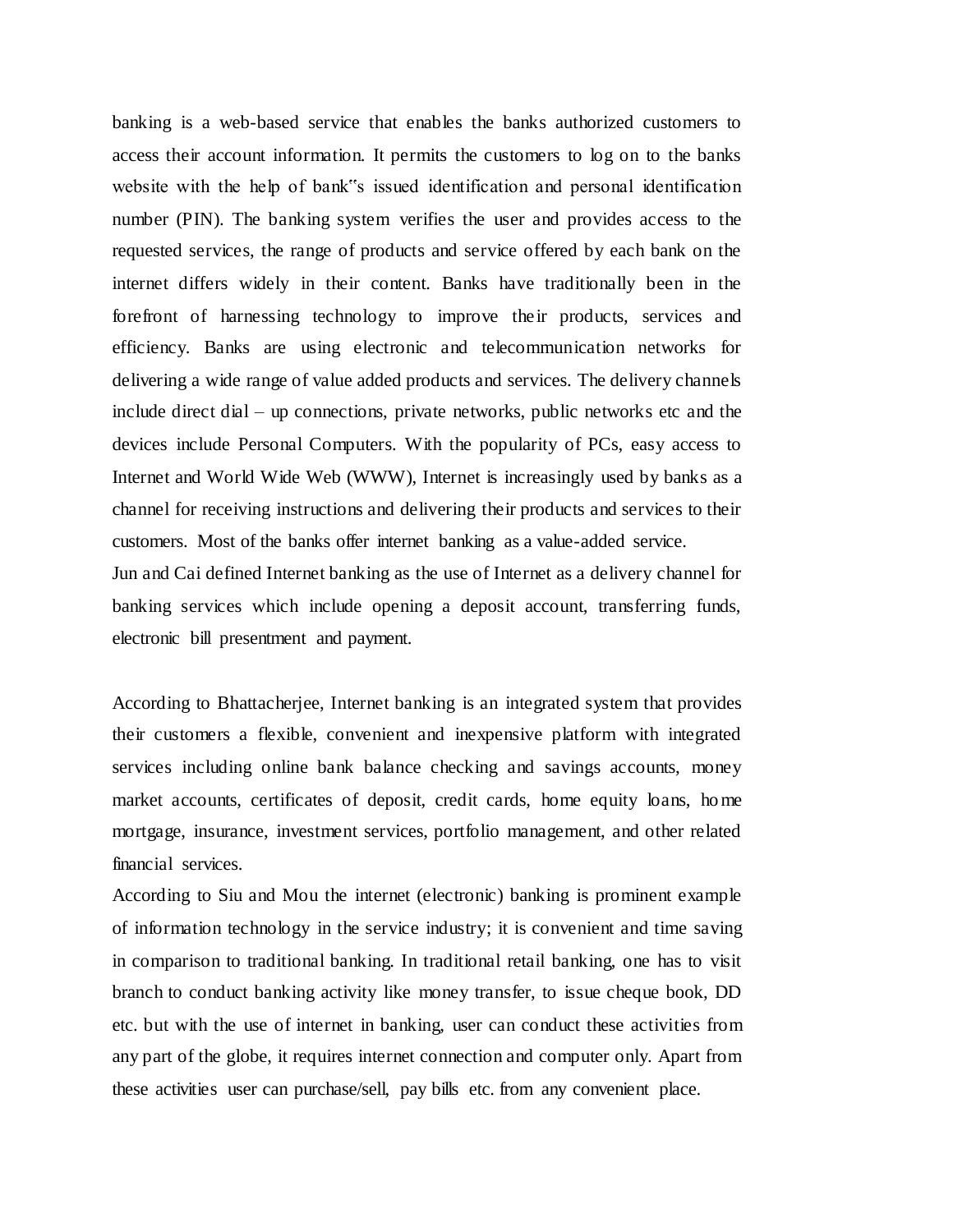#### **1.2 ORIGIN OF ONLINE BANKING IN INDIA**

In India e-banking is of fairly recent origin. The traditional model for banking has been through branch banking. Only in the early 1990s there has been start of nonbranch banking services. The good old manual systems on which Indian Banking depended upon for centuries seem to have no place today. The credit of launching internet banking in India goes to ICICI Bank. Citibank and HDFC Bank followed with internet banking services in 1999. Several initiatives have been taken by the Government of India as well as the Reserve Bank to facilitate the development of ebanking in India. The Government of India enacted the IT Act, 2000 with effect from October 17, 2000 which provided legal recognition to electronic transactions and other means of electronic commerce. The Reserve Bank is monitoring and reviewing the legal and other requirements of e-banking on a continuous basis to ensure that e-banking would develop on sound lines and e-banking related challenges would not pose a threat to financial stability. A high level Committee under chairmanship of Dr. K.C. Chakrabarty and members from IIT, IIM, IDRBT, Banks and the Reserve Bank prepared the "IT Vision Document- 2011-17", for the Reserve Bank and banks which provides an indicative road map for enhanced usage of IT in the banking sector.

To cope with the pressure of growing competition, Indian commercial banks have adopted several initiatives and e-banking is one of them. The competition has been especially tough for the public sector banks, as the newly established private sector and foreign banks are leaders in the adoption of e-banking.

#### **1.3 TECHNOLOGY BEHIND ONLINE BANKING**

Presently, the banks are using the internet network and use technology like Protocols; World Wide Web (www) in order to provide internet banking to their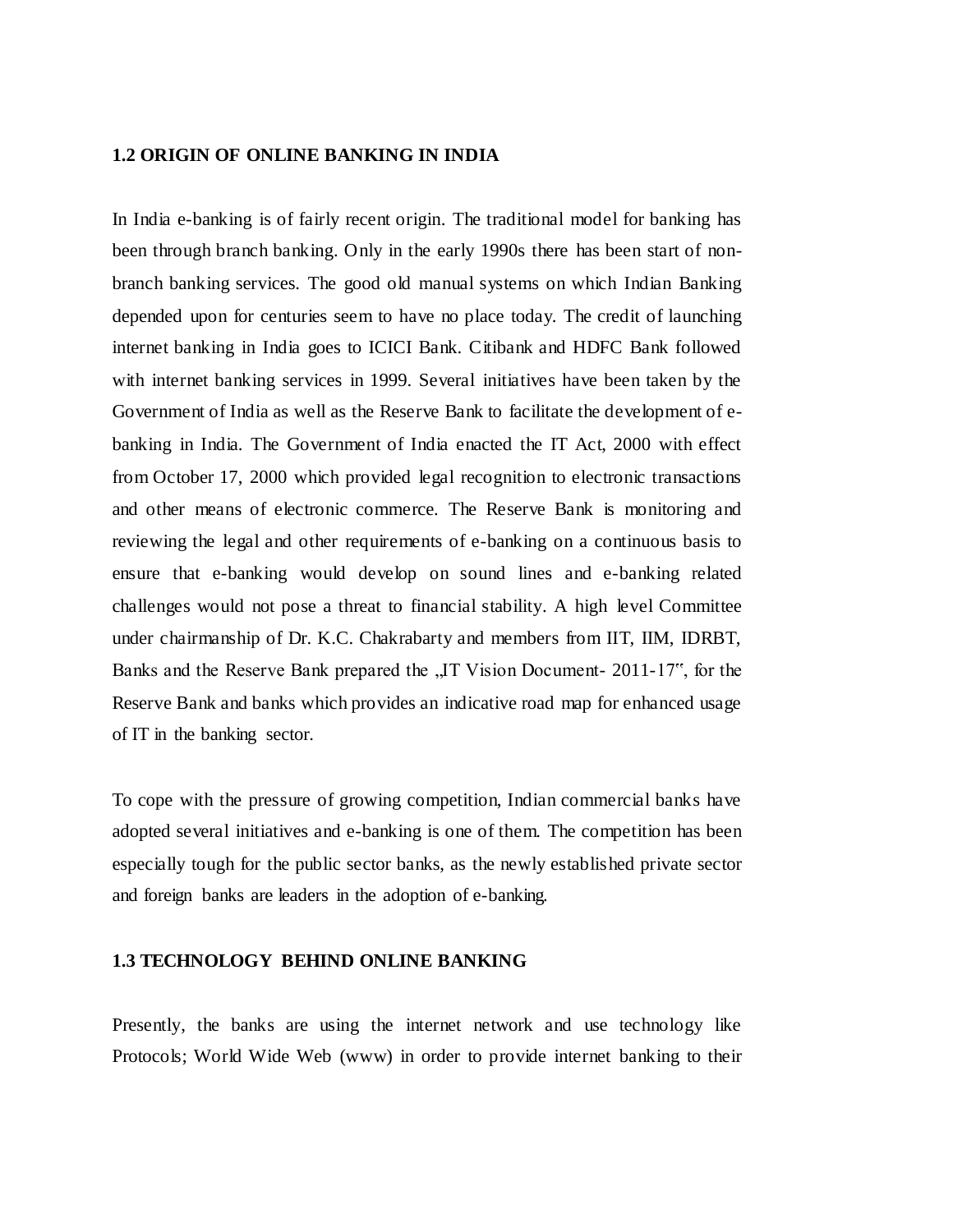customer. The data transmission protocol suite used for the Internet is known as the Transmission Control Protocol/Internet Protocol (TCP/IP).

Process of internet banking sending and receiving information between customer and bank has been explained in the following figure.

 Information Exchange Information Exchange Bank Customer <u>Internet</u> Bank

The Internet is primarily a network of networks. The networks in a particular geographical area are connected into a large regional network. The regional networks are connected via a high speed 'back bone'. The data sent from one region to another is first transmitted to a Network Access Point (NAP) and are then routed over the backbone. Each computer connected to the Internet is given a unique IP address (such as 10.81.203.148) and a hierarchical domain name(such as www. dauniv.ac.in).The Internet can be accessed using various application-level protocols such as FTP (File Transfer Protocol), Telnet (Remote Terminal Control Protocol), Simple Mail Transport Protocol (SMTP), Hypertext Transfer Protocol (HTTP). These protocols run on top of TCP/IP. The most innovative part of the Internet is the World Wide Web (WWW). The web uses hyperlinks, which allow users to move from any place on the web to any other place. The web consists of web pages, which are multimedia pages composed of text, graphics, sound and video. The web pages are made using Hypertext Markup Language (HTML). The web works on a client-server model in which the client software, known as the browser, runs on the local machine and the server software, called the web server, runs on a possibly remote machine. Some of the popular browsers are Microsoft Internet Explorer and Netscape Navigator.

#### **1.4 ADVANTAGES OF ONLINE BANKING**

Online banks revolutionized brick-and-mortar banking by making it greener, quicker and more convenient. Now, online banking is going mobile to offer consumers even more perks, such as heightened security, easier access and a plethora of helpful applications for smartphones.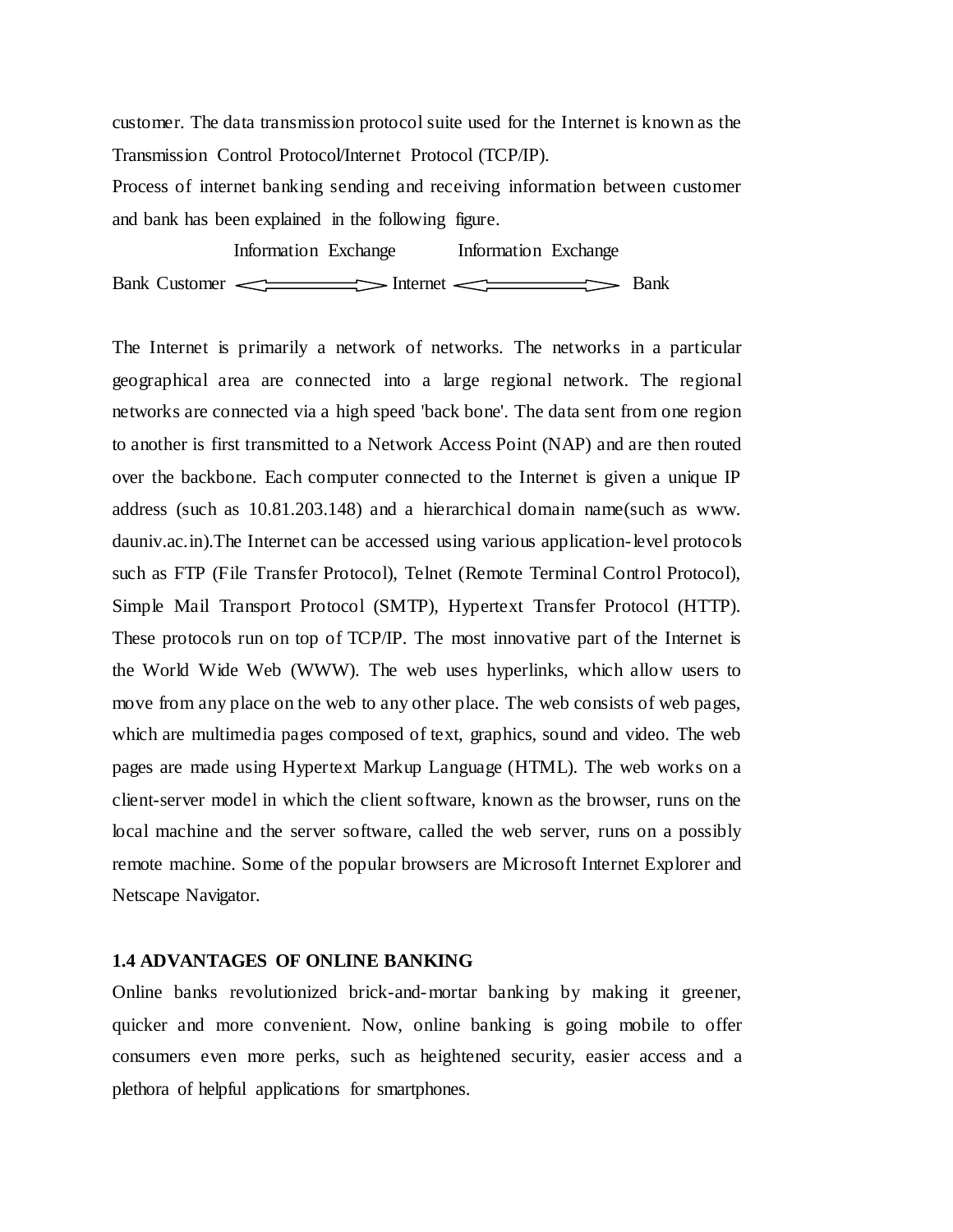Advantages of online banking include:

- (i) **Better rates:** Because online-only banks lack the overhead costs associated with brick-and-mortar banks, online banks are able to pass on the savings to customers in the form of better interest rates.
- (ii) **Ease of use:** Customers can quickly and easily monitor balances, check on spending and be alerted to low balances.
- (iii) **Services and tools:** Resources such as online bill payment and online tax forms, loan calculators, budgeting tools and even investment analysis tools are often available  $\frac{1}{2}$  and usually free of charge.
- (iv) **Mobility:** Access to a bank account and up-to-date balance information are available to customers any time they have a device with an internet connection. Customers are able to access their accounts seamlessly from computers, tablets and smartphones.
- (v) **Electronic transfers:** Transferring money between accounts and banks is as easy as signing into an online banking account and clicking through a few steps.
- (vi) **Environmental friendliness:** Banking online can go hand in hand with paperless notifications. Customers are given the choice to opt out of paper statements and mail. Instead, they can be reached via the message center within their online bank account, by email or even by text message.
- (vii)**Security alerts:** With 24/7 access to their online banking accounts and balance information, customers can be alerted to unusual activity and security breaches almost immediately.

#### **1.5 DISADVANTAGES OF ONLINE BANKING**

Although the advantages of online banking are significant, some critical disadvantages of this modern means of banking do exist:

(i) **Diminished relationships:** Because banking is conducted mostly and sometimes completely online, there's a lack of face-to-face interaction and little opportunity to develop relationships between customers and bank representatives.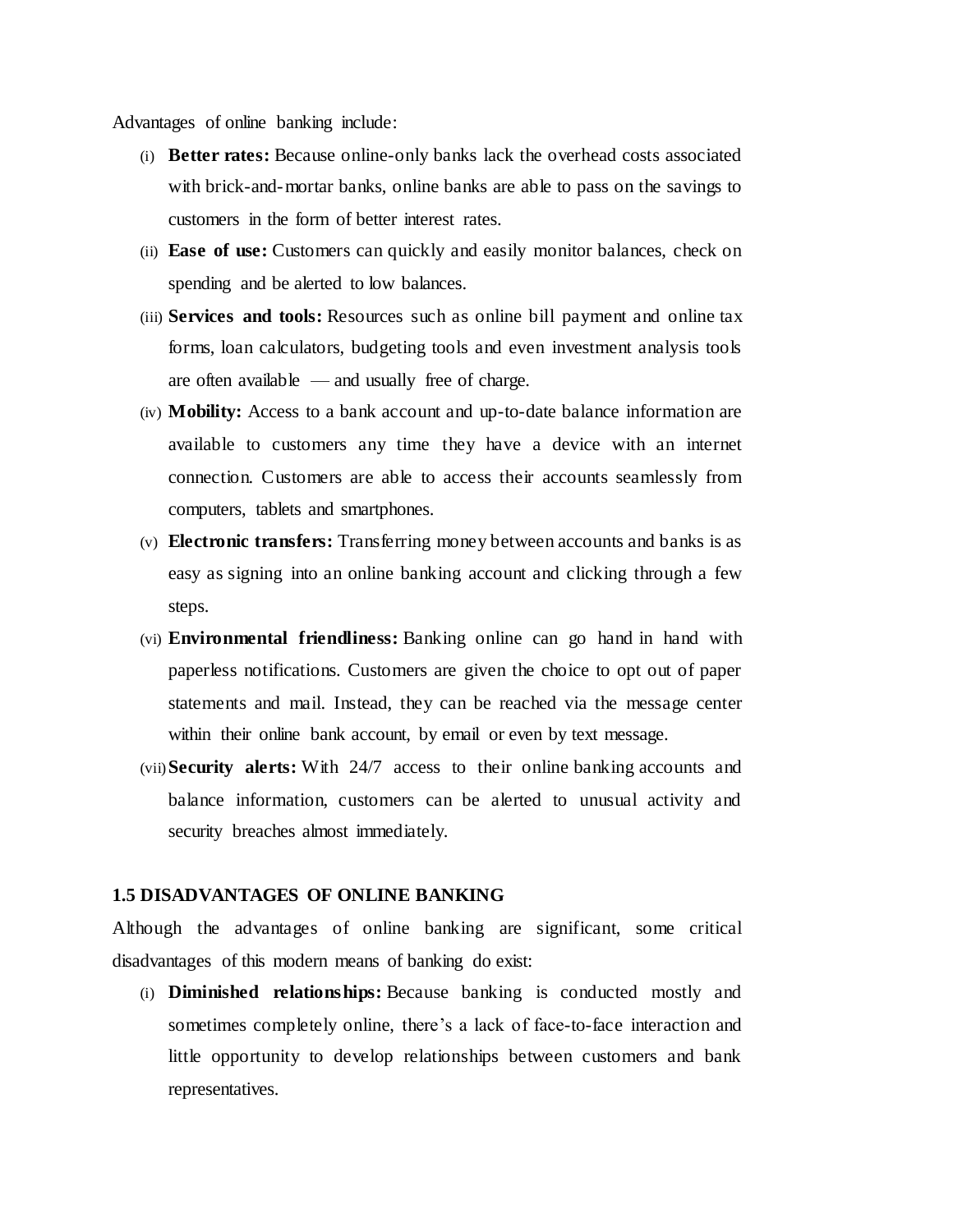- (ii) **Lack of comprehensive or special services:** Brick-and-mortar banks are able to provide services such as notarizing financial documents, which can't be done by an online bank.
- (iii) **Transaction issues:** For clients who frequently [deposit cash, online-only](http://www.gobankingrates.com/banking/deposit-cash-online-bank-account/)  [banks](http://www.gobankingrates.com/banking/deposit-cash-online-bank-account/) might not be as useful. Additionally, ATMs for some online-only banks can be hard to find.
- (iv) **Security issues:** As with any institution in possession of secure data and personal information, online banks are vulnerable to security risks. Hacking, phishing and viruses are some of the associated risks that banks try to provide protection against.

## **1.6 COMPARISON BETWEEN BRICK-MORTAR BANKING WITH ONLINE BANKING**

The differences between traditional banking and Internet banking on the basis of presence, time, accessibility, security, finance control, expensive, cost, customer service and contact are differentiated as follows.

| <b>Basis of</b><br><b>Difference</b> | <b>Traditional Banking</b>                                                                                                                                                                 | <b>Online Banking</b>                                                                                                                                                                                                                                        |
|--------------------------------------|--------------------------------------------------------------------------------------------------------------------------------------------------------------------------------------------|--------------------------------------------------------------------------------------------------------------------------------------------------------------------------------------------------------------------------------------------------------------|
| Presence                             | Banks exist physically for<br>serving the customers,                                                                                                                                       | Internet banks do not have<br>physical presence as services<br>are provided online.                                                                                                                                                                          |
| Time                                 | It consumes a lot of time<br>as customers have to visit<br>banks to carry out bank<br>transactions like -<br>checking bank balances,<br>transferring money from<br>one account to another. | It does not consume time as<br>customers do not have to visit<br>banks to check bank balances<br>or to transfer money from one<br>account to another. Customers<br>can access their account<br>readily from anywhere with a<br>computer and internet access. |
| Accessibility                        | People have to visit banks<br>only during the working                                                                                                                                      | Online banking is available at<br>any time and it provides 24                                                                                                                                                                                                |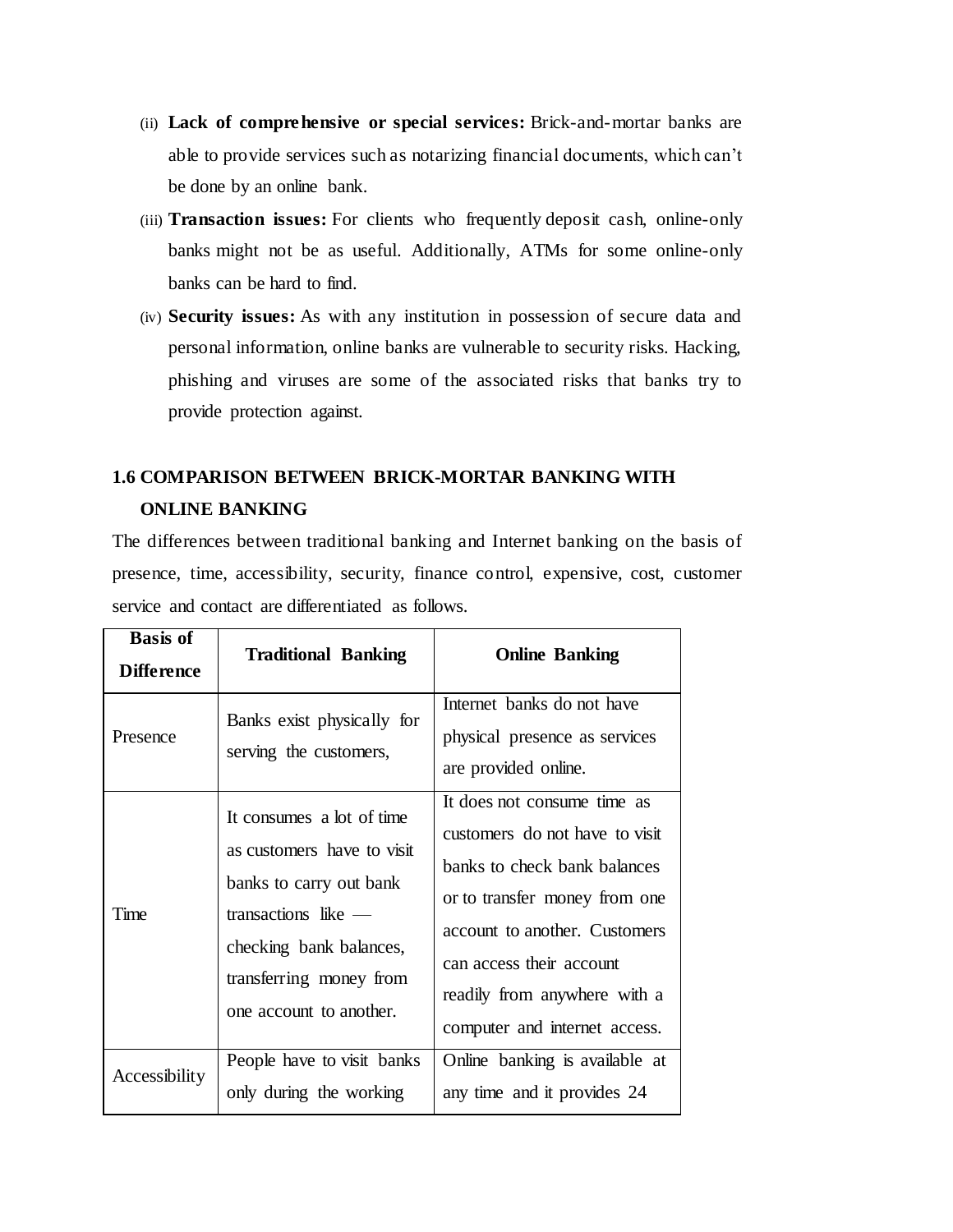|                                | hours.                                                                                                                                             | hours access.                                                                                                                                                                                                                                                                                      |
|--------------------------------|----------------------------------------------------------------------------------------------------------------------------------------------------|----------------------------------------------------------------------------------------------------------------------------------------------------------------------------------------------------------------------------------------------------------------------------------------------------|
| Security                       | Traditional banking does<br>not encounter e-security<br>threats.                                                                                   | Online banking is the<br>tempting target for hackers.<br>Security is one of the<br>problems faced by customers<br>in accessing accounts throu h<br>internet.                                                                                                                                       |
| Finance<br>Control             | Customers who often<br>travel abroad cannot pay<br>close attention and control<br>of their finances.                                               | Customers who often travel<br>abroad can have greater<br>control over their finances.                                                                                                                                                                                                              |
| Expensive                      | Customers have to spend<br>money for visiting banks.                                                                                               | Customers do not have to<br>spend money for visiting<br>banks. They can avoid bank<br>charges that may be charged<br>for certain teller transactions<br>or when they pay bills<br>electronically — directly from<br>their account to the merchant.<br>It helps to save money on<br>postal charges. |
| Cost                           | The cost incurred by<br>traditional banks includes<br>a lot of operating and<br>fixed costs.                                                       | Such costs are eliminated as<br>the banks do not have<br>physical presence.                                                                                                                                                                                                                        |
| Customer<br>Service<br>Contact | In traditional banks, the<br>employees and clerical<br>staff of the bank can<br>attend only few customers<br>at a time.<br>Customers can have face | In online banking, the<br>customers do not have to<br>stand in queues to carry out<br>certain bank transactions.<br>Customers can have only                                                                                                                                                        |
|                                |                                                                                                                                                    |                                                                                                                                                                                                                                                                                                    |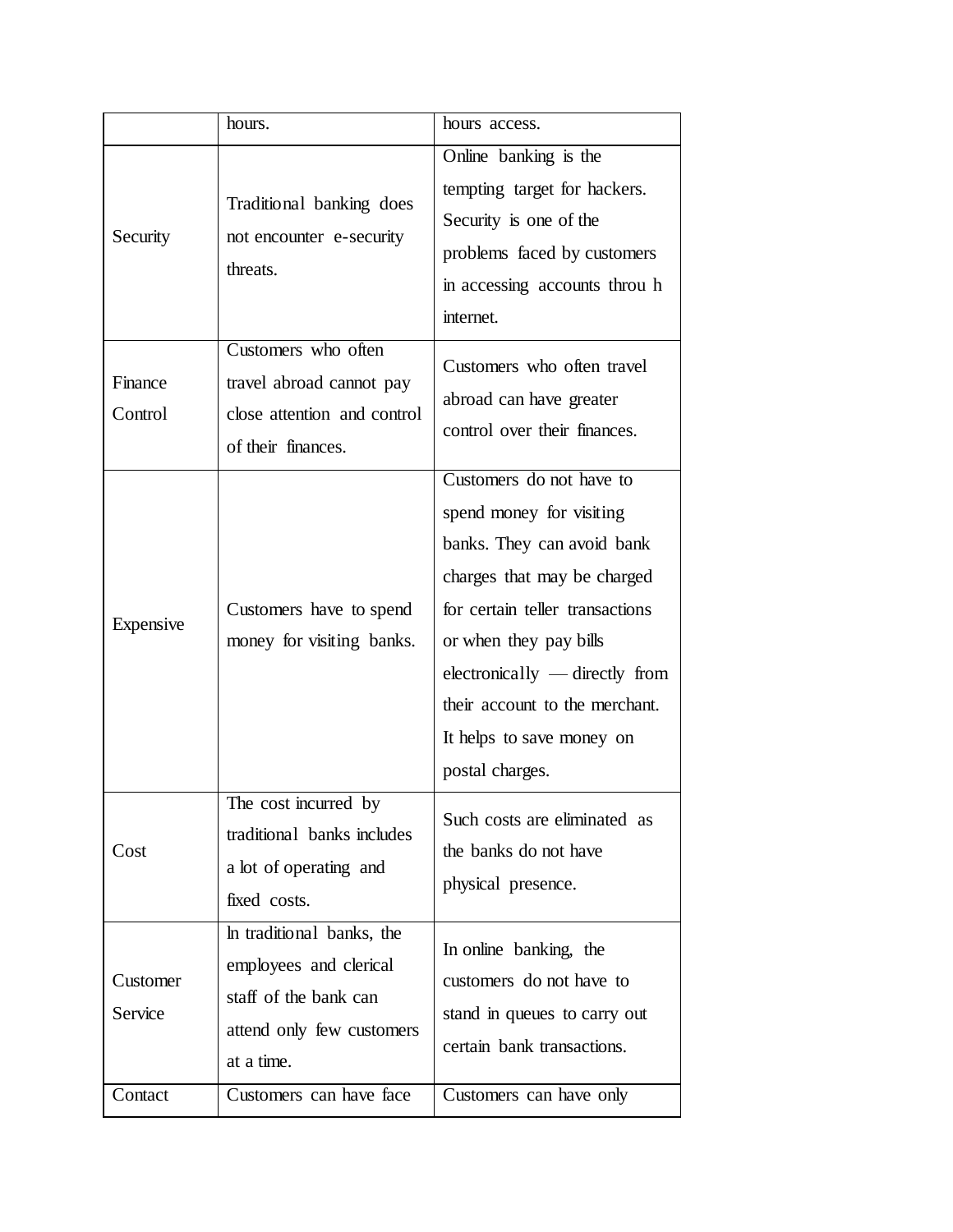| to face contact in   | electronic contacts. |  |
|----------------------|----------------------|--|
| traditional banking. |                      |  |

#### **1.7 ONLINE BANKING SERVICES**

Online banking account is easy to open and operate. The online services offered might differ from bank to bank, and from country to country. To know about the various services, always go through the welcome kit that you get at the time of opening the account. Customer also gets the password to access his online account, which he is supposed to keep with great care for security reasons. The common online services offered by banks are:

• Transactional activities like funds transfer, bill pay, loan applications and transactions.

• Non-transactional activities like request for cheque book, stop payment, online statements, updating your contact information.

The Different online Banking services are:

#### *(i) Managing Accounts Online*

When a customer signs up for online banking and designates which account he/she wishes to access online, then he/she will be issued a user ID and temporary password via regular mail, e-mail or both, with instructions on how to use them to assess the secure online banking portion of one's bank's site where one's account information is available 24/7. Many banks require one to change one's password during one's initial visit for added security. These site "keys" are the only way to access one's account online, so keep them in a safe place.

Once inside private site, one will have access to all the accounts that one has registered for online banking. One can easily view current balances, recent deposits and payments, complete account history and transact on financial securities.

*(ii) Transfer of Money*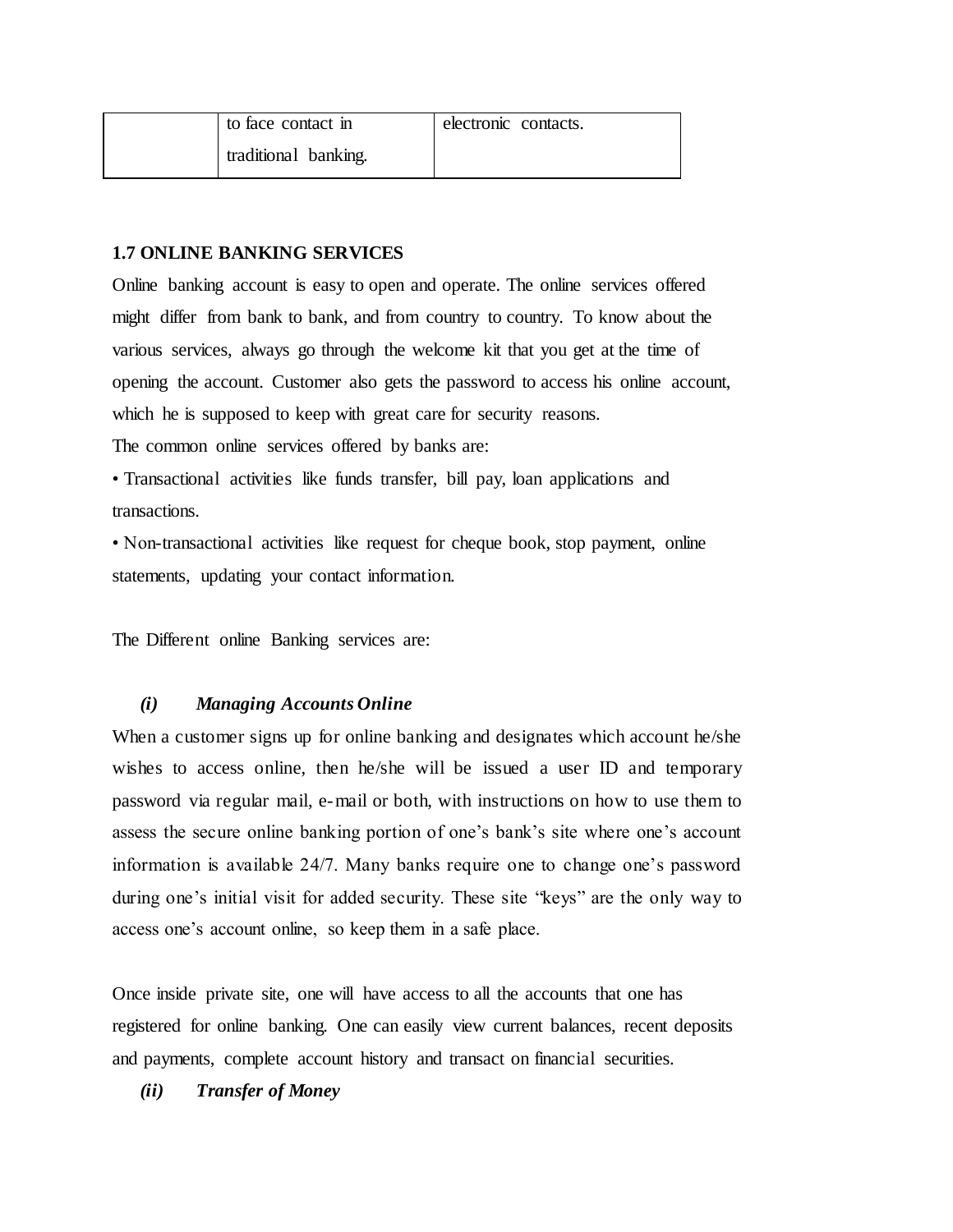Electronic funds transfer (EFT) is the electronic transfer of money from one bank account to another, either within a single financial institution or across multiple institutions, via computer-based systems, without the direct intervention of bank staff. Customer can transfer any amount from one account to another of the same or any another bank. Customers can send money anywhere in India. Once the customer login to his account, he needs to mention the payee's account number, his bank and the branch. The transfer will take place in a day or so, whereas in a traditional method, it takes about three working days. A customer can now avail a bouquet of funds transfer services through Internet banking

- (a) Transfer funds within your own accounts
- (b) Transfer funds to third party account held in the same bank
- (c) Make an Inter bank funds transfer to any account held in any bank
- (d) Pay any VISA credit card bill
- (e) Transfer funds to religious and Charitable institutions
- (f) Record standing instructions to transfer a fixed amount at a scheduled frequency for a period not exceeding one year
- (g) Transfer funds to NRE PIS accounts to facilitate online trading

#### *(iii) RTGS*

Real Time Gross Settlement as the name suggests is a real time funds transfer system which facilitates you to transfer funds from one bank to another in real time or on a gross basis. The transaction isn't put on a waiting list and cleared out instantly. RTGS payment gateway, maintained by the Reserve Bank of India makes transactions between banks electronically. The transferred amount is instantly deducted from the account of one banks and credited to the other bank's account.Users such as individuals, companies or firms can transfer large sums using the RTGS system. The minimum value that can be transferred using RTGS is Rs. 2 Lakhs and above. However there is no upper cap on the amount that can be transacted. The remitting customer needs to add the beneficiary and his bank account details prior to transacting funds via RTGS. A beneficiary can be registered through your internet banking portal. The details required while transferring funds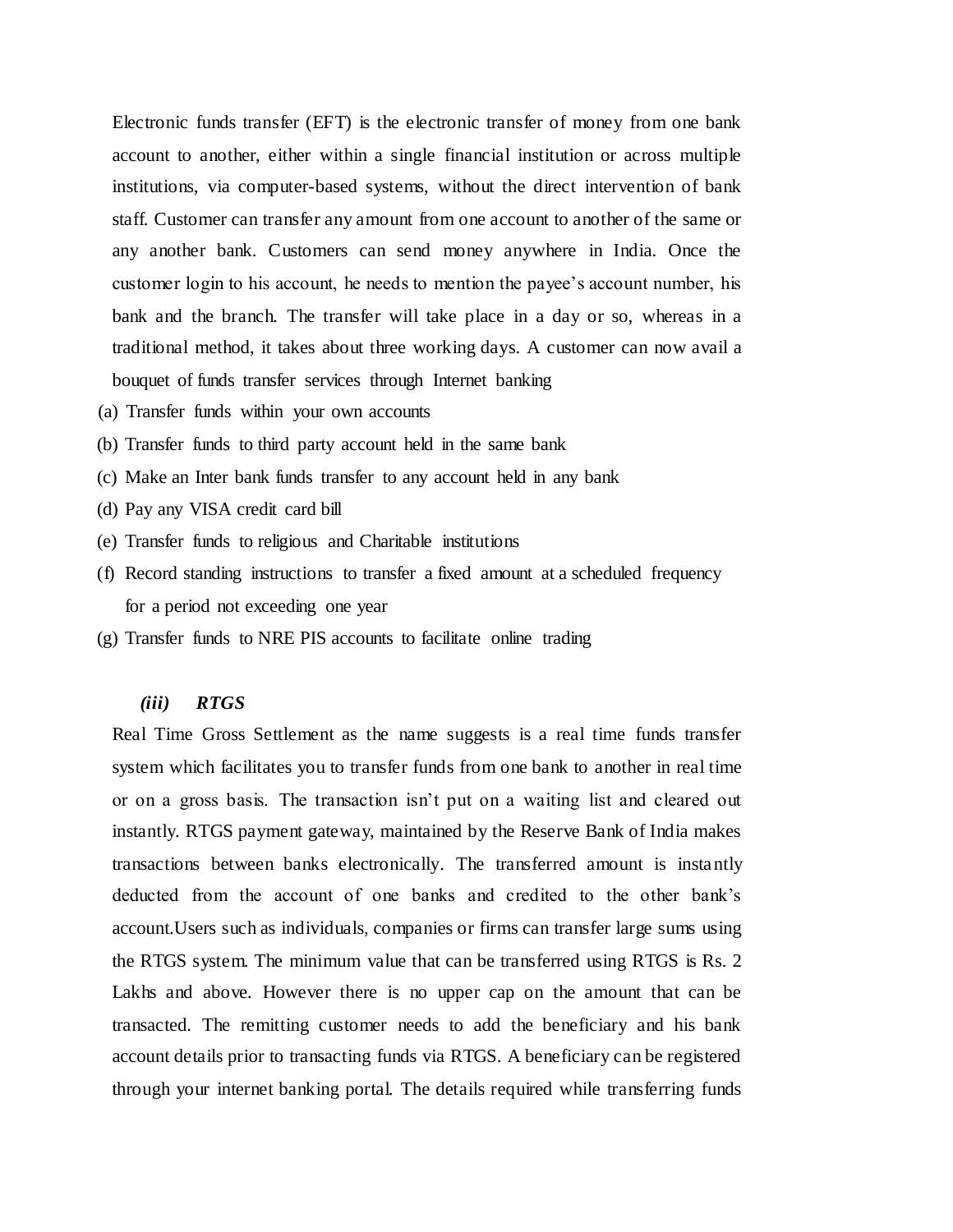would be the beneficiary's name; his/her account number, receiver's bank address and the IFSC code of the respective bank. On successful transfer the Reserve Bank of India acknowledges the receiver bank and based on this the both the remitting bank as well as the receiving bank may/ may not notify the customers.

#### *(iv) NEFT*

The National Electronic Funds Transfer is a nation-wide money transfer system which allows customers with the facility to electronically transfer funds from their respective bank accounts to any other account of the same bank or of any other bank network. Not just individuals but also firms and corporate organizations may use the NEFT system to transfer funds to and fro. Funds transfer through NEFT requires a transferring bank and a destination bank. With the RBI organizing the records of all the bank branches at a centralized database, almost all the banks are enabled to carry out an NEFT transaction. Any sum of money can be transferred using the NEFT system with a maximum cap of Rs. 10, 00, 000.

#### *Example- Payment process of RTGS and NEFT in SBI*

- 1. Log on to www.onlinesbi.com
- 2. In Profile tab and Go to Manage Beneficiary link.
- 3. Select Inter Bank Payee from the options provided.
- 4. Select 'Add' option and provide the Beneficiary Name, Beneficiary Account Number, Address and Inter Bank Transfer Limit in the relevant fields.
- 5. Enter the IFSC code of the beneficiary bank branch by either:
- 6. Selecting the Location option and then the Beneficiary Bank, State and Branch form the drop down menus provided.
- 7. Click the 'accept Terms of Service (Terms & Conditions)' button followed by 'confirm'.
- 8. A high security password is sent to the mobile number as an additional security measure. Enter this password to authorize the beneficiary.
- 9. The beneficiary added is activated in a maximum of 16 hrs. time. Once activated you can transfer funds to the beneficiary.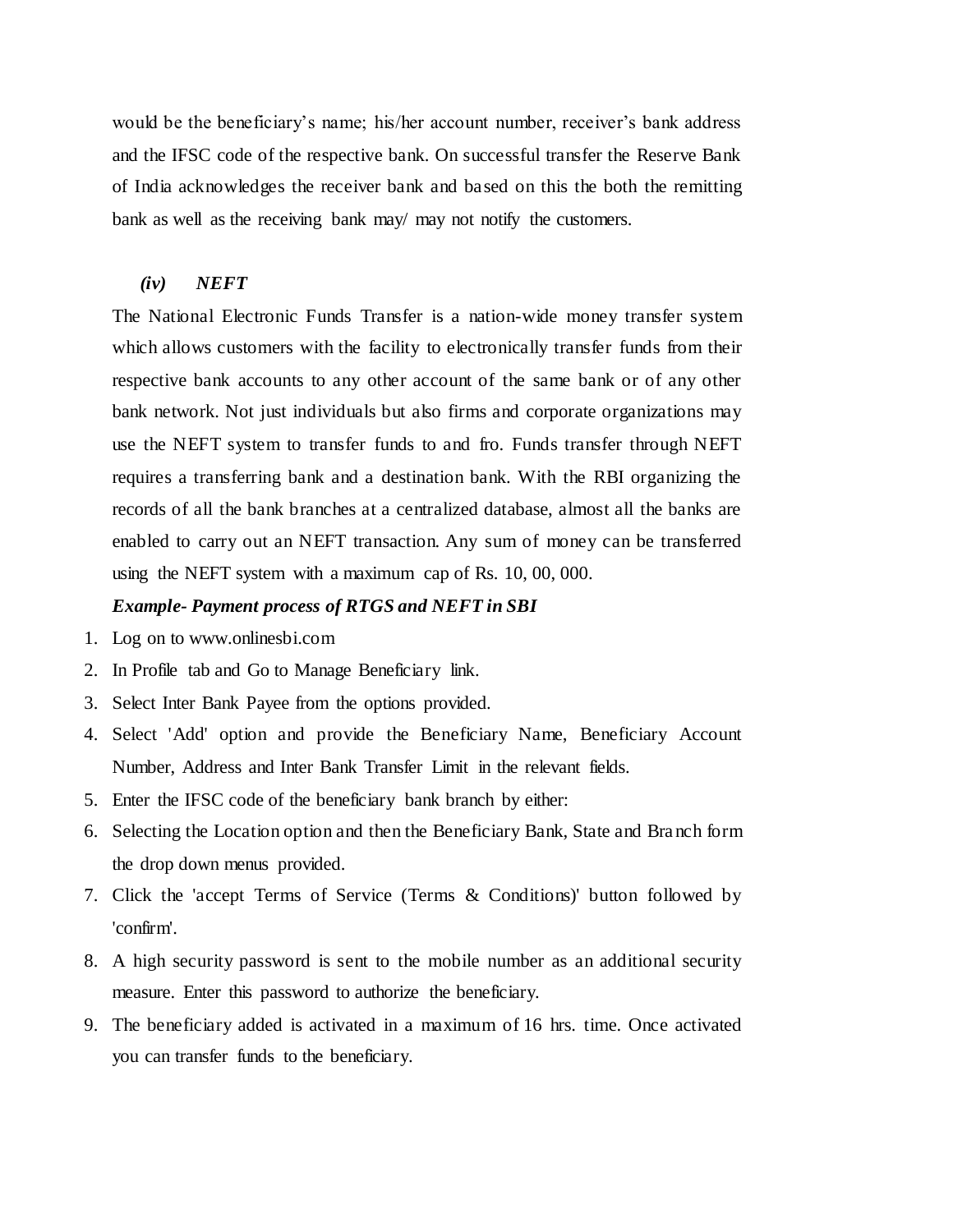- 10. To remit funds to the Inter Bank Payee through RTGS / NEFT select the 'Inter Bank Transfer' link in the 'Payments/Transfers' tab.
- 11. Select the Transaction Type RTGS or NEFT.
- 12. The list of beneficiary accounts added is displayed.
- 13. Enter the Amount and select the beneficiary to be credited from the list.
- 14. Click on 'accept Terms of Service (Terms & Conditions)' and confirm.

The process of online method will be more or less same and may vary depending on the bank.

#### *Difference Between NEFT and RTGS*

1. The basic difference between them are settlement timings. RTGS is based on the gross settlement where the transaction is settled on an instruction by instruction basis. NEFT is an electronic fund transfer system that operates on a Deferred Net Settlement (DNS) basis which settles transactions in batches.

2. As per the Reserve Bank of India for RTGS the minimum amount should be above Rs 2 lakh and NEFT has no limit either minimum or maximum – on the amount of funds that could be transferred using NEFT. 3. RTGS is done on continuous basis whereas NEFT operates in hourly batches - there are eleven settlements from 9 am to 7 pm on week days (Monday through Friday) and five settlements from 9 am to 1 pm on Saturdays.

#### *Charges applicable for the transaction*

(a) NEFT

For transactions up to Rs 1 lakh – not exceeding Rs  $5$  (+ Service Tax) For transactions above Rs 1 lakh and up to Rs 2 lakhs – not exceeding Rs 15  $(+)$ Service Tax)

For transactions above Rs 2 lakhs – not exceeding Rs 25 (+ Service Tax)

#### (b) RTGS

For transactions between Rs 2 lakh to Rs 5 lakh - not exceeding Rs. 30 per transaction.

For transactions above Rs 5 lakh - not exceeding Rs. 55 per transaction.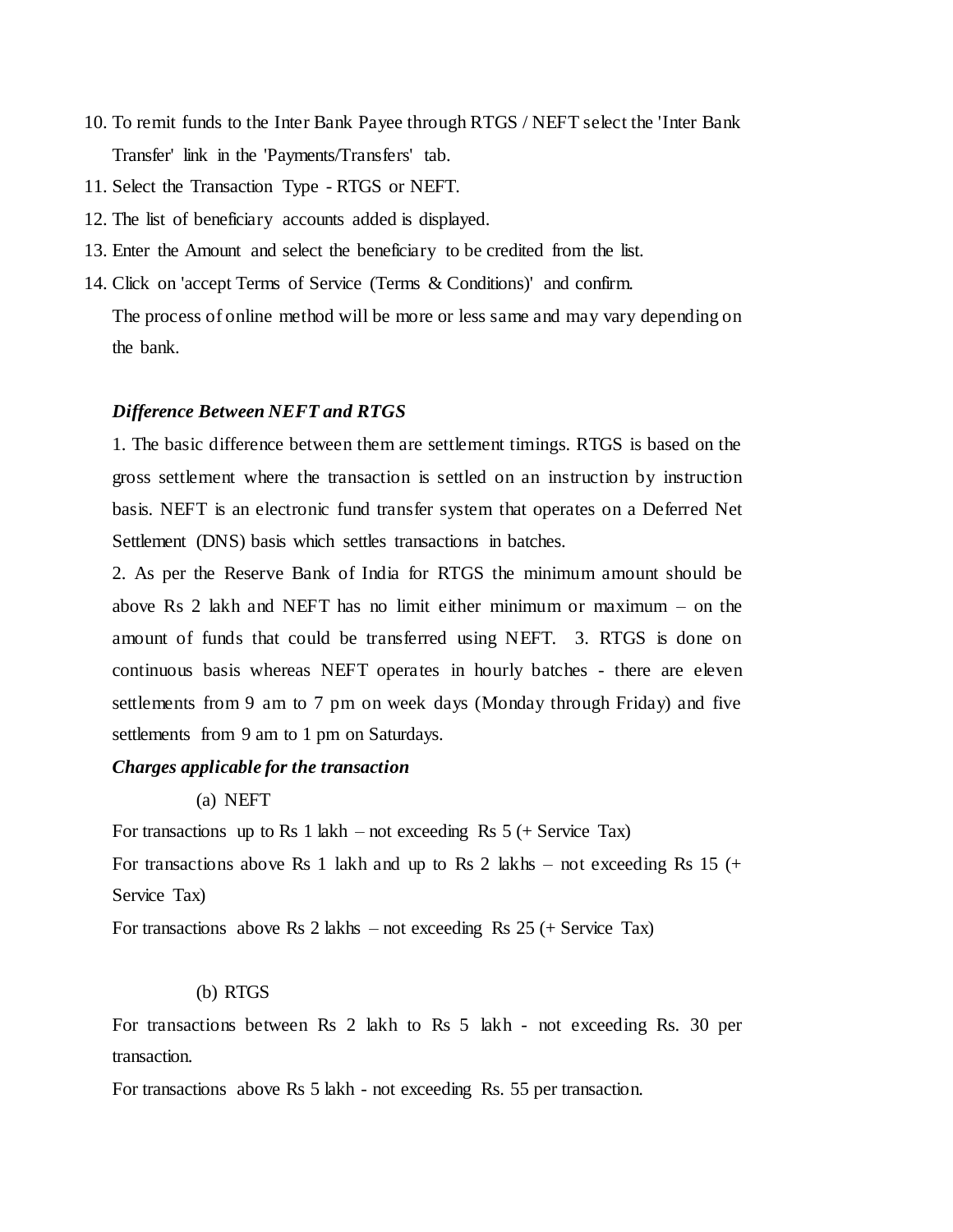#### *(v) Account Aggregation*

Account aggregation is a service that gathers information from many websites, presents that information to the customer in a consolidated format, and, in some cases, may allow the customer to initiate activity on the aggregated accounts. The information gathered or aggregated can range from publicly available information to personal account information (e.g., credit card, brokerage, and banking data). Aggregation services can improve customer convenience by avoiding multiple logins and providing access to tools that help customers analyze and manage their various account portfolios. Some aggregators use the customer-provided user IDs and passwords to sign in as the customer. Once the customer's account is accessed, the aggregator copies the personal account information from the website for representation on the aggregator's site (i.e., "screen scraping"). Other aggregators use direct data-feed arrangements with website operators or other firms to obtain the customer's information. Generally, direct data feeds are thought to provide greater legal protection to the aggregator than does screen scraping.

#### *(vi) Paying Bills online*

Online bill pay is defined as an [electronic payment](https://www.thebalance.com/what-are-electronic-payments-in-financial-software-1293681) service that allows you to set up a secure online account to make one-time or recurring bill payments. This can be a convenient way to pay bills quickly and on time. The source of funds for the payments is usually a checking account, but some bill pay services also work with credit cards. All bills and transactions are accessed on the bill pay website. Each bank has tie-ups with various utility companies, service providers and insurance companies, across the country. Customer can facilitate payment of electricity and telephone bills, mobile phone, credit card and insurance premium bills. To pay bills, all customers need to do is complete a simple one-time registration for each biller. Customer can also set up standing instructions online to pay your recurring bills, automatically. One-time standing instruction will ensure that you don't miss out on your bill payments due to lack of time. Most interestingly, the bank does not charge customers for online bill payment.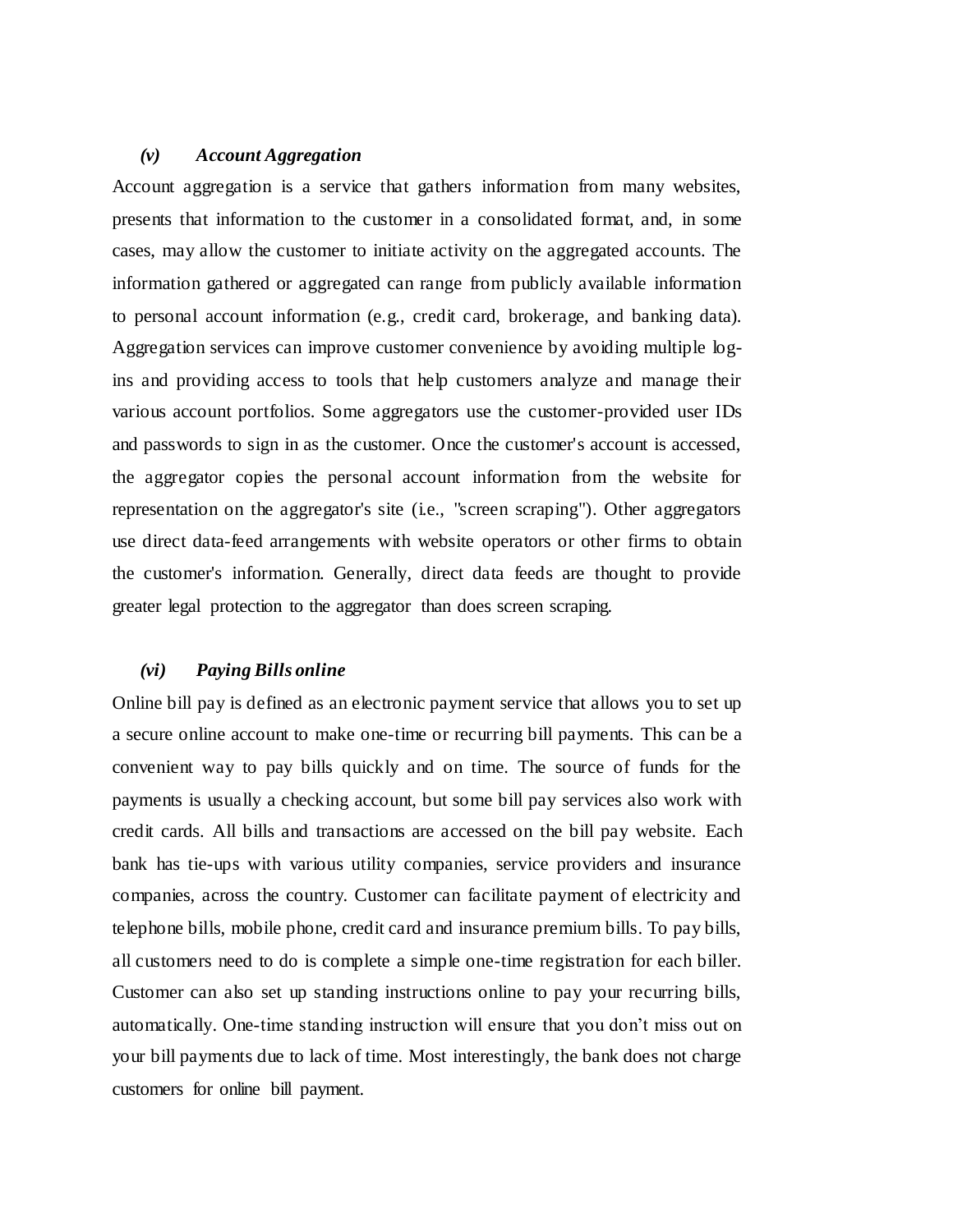Bill payment services permit customers to electronically instruct their financial institution to transfer funds to a business's account at some future specified date. Customers can make payments on a one-time or recurring basis, with fees typically assessed as a "per item" or monthly charge. In response to the customer's electronic payment instructions, the financial institution (or its bill payment provider) generates an electronic transaction - usually an automated clearinghouse (ACH) credit - or mails a paper check to the business on the customer's behalf. To allow for the possibility of a paper-based transfer, financial institutions typically advise customers to make payments effective 3-7 days before the bill's due date.

#### *(vii) Scheduling Payments*

If the customer wants to pay a bill on a particular date (today onwards till due date of bill), he can do so by scheduling the bill. His account will be debited and the bill will be paid on that particular date by the bank.

#### *(viii) Electronic Authentication*

Verifying the identities of customers and authorizing e-banking activities are integral parts of e-banking financial services. Since traditional paper-based and inperson identity authentication methods reduce the speed and efficiency of electronic transactions, financial institutions have adopted alternative authentication methods, including: Passwords and personal identification numbers (PINs), Digital certificates using a public key infrastructure (PKI), Microchip-based devices such as smart cards or other types of tokens, Database comparisons (e.g., fraud-screening applications), and Biometric identifiers.

The authentication methods listed above vary in the level of security and reliability they provide and in the cost and complexity of their underlying infrastructures. As such, the choice of which technique(s) to use should be commensurate with the risks in the products and services for which they control access.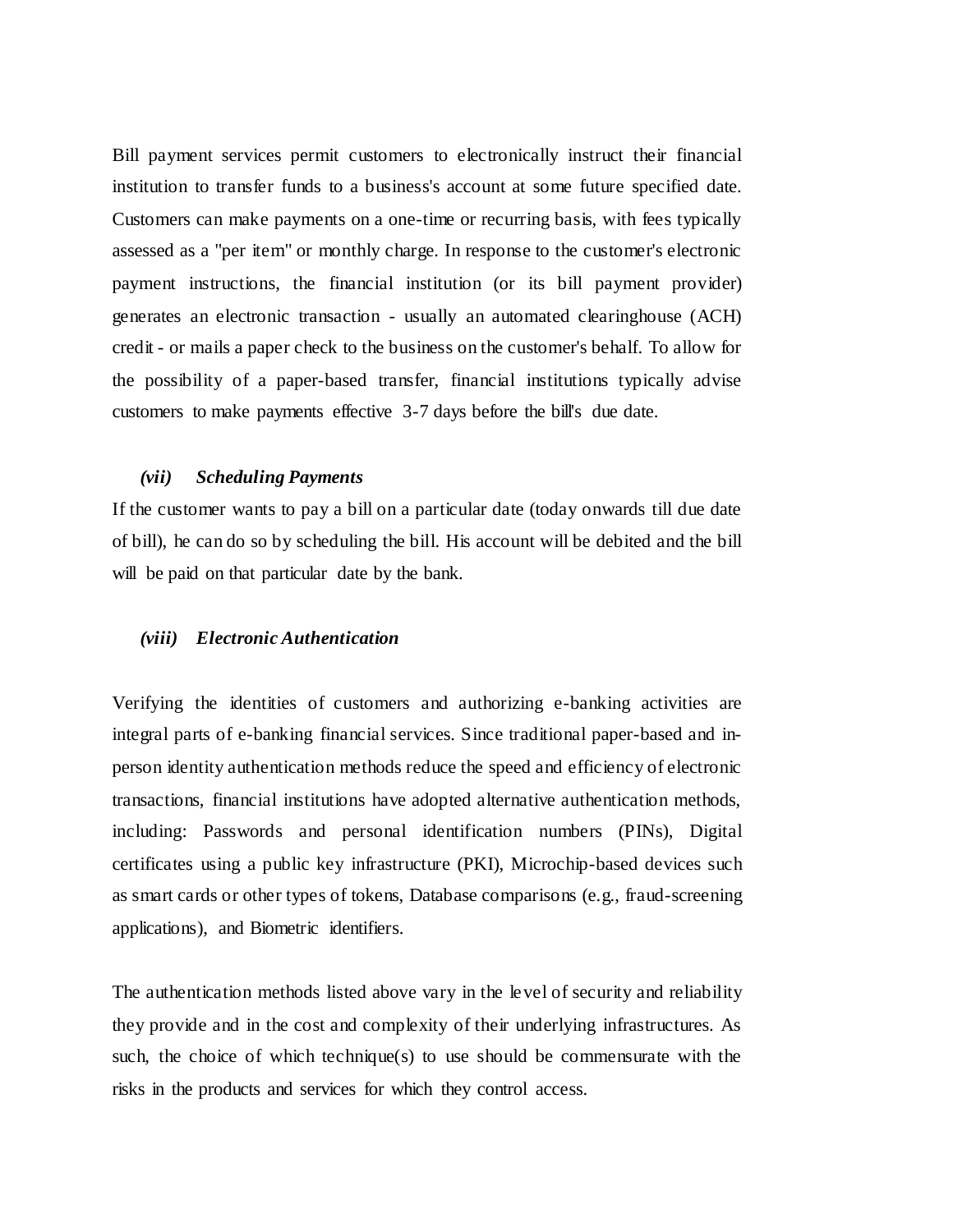## **1.8 INITIATIVES TAKEN BY THE GOVERNMENT OF INDIA FOR DEVELOPING THE INTERNET BANKING**

For growth and development and to promote e-banking in India the Indian government and RBI have been taken several initiatives.

- (i) The Government of India enacted the IT Act, 2000 with effect from October 17, 2000 which provided legal recognition to electronic transactions and other means of electronic commerce.
- (ii) The Reserve Bank monitors and reviews the legal requirements of ebanking on a continuous basis to ensure that challenges related to ebanking may not pose any threat to financial stability of the nation.
- (iii) Dr. K.C. Chakrabarty Committee including members from IIM, IDRBT, IIT and Reserve Bank prepared the IT Vision Document- 2011-17, which provides an indicative road map i.e. guidelines to enhance the usage of IT in the banking sector.
- (iv) The Reserve Bank is striving to make the payment systems more secure and efficient. It has advised banks and other stakeholders to strengthen the security aspects in internet banking by adopting certain security measures in a timely manner. RBI believes that the growing popularity of these alternate channels of payments (such as: Internet Banking, Mobile Banking, ATM etc.) brings an additional responsibility on banks to ensure safe and secure transactions through these channels.
- (v) National Payments Corporation of India (NPCI) was permitted by the RBI to enhance the number of mobile banking services and widen the IMPS (Immediate Payment Service) channels like ATMs, internet, mobile etc. Along with this, NPCI is also working to bring more mobile network operators which can provide mobile banking services through a common platform. .
- (vi) On the recommendations of the Damodaran Committee, the guidelines were induced by RBI that provide internet banking as totally secured and protected, zero-liability against loss for any customer induced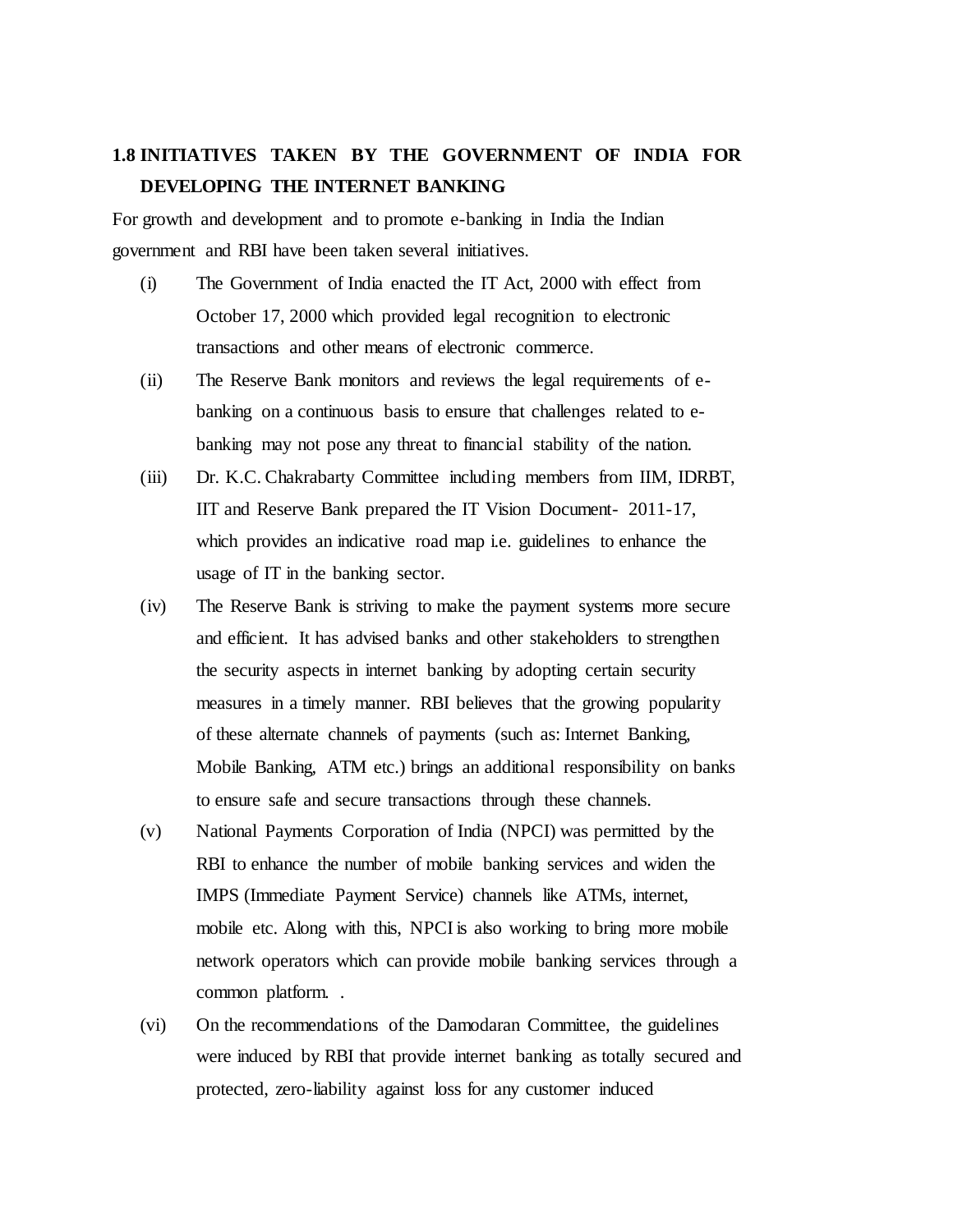transaction & multi-lateral arrangements among banks to deal with internet banking frauds. To deal with online banking frauds, customer can approach with their complaints to Banking Ombudsman**.** Under this Banking Ombudsman Scheme 2006, a customer can file their complaint against any deficiencies in banking service including internet banking, credit cards & ATM.

**(vii)** The Basel Committee on Banking Supervision's (2001) has defined risk management principles for electronic banking. They primarily focus on how to extend, adapt, and tailor the existing risk-management framework to the electronic banking setting.

#### **1.9 THE FUTURE OF ONLINE BANKING**

Despite the slow adoption rate in the early part of the history of internet banking, online banking has proven it's here to stay. Features have greatly evolved from the first days of internet banking history — from the need to use a landline to access account balances in the 1980s to having the ability to transfer funds, pay bills and deposit checks with just the click of a mouse or on a mobile device today. As technology continues to advance, banking online will likely become even easier and more ingrained in the average consumer's lifestyle.

With the financial technology companies, e-commerce names, big data firms, and cloud based software and service, the digital element is truly revolutionizing things, quite quickly and effectively. And it becomes even more relevant to take a moment to contemplate where the banking sector figures in the midst of all these changes. According to a report by the Boston Consulting Group in collaboration with FICCI and the Indian Banks' Association (IBA), India has around 470 million banking customers. Among this demographic, 60 million of them, amounting to 13% of the total users, use online banking. And within this category, 10% prefer the hybrid model of regular online and online banking. About 1% of users primarily prefer the online channels for all their banking needs. In comparison, online banking is the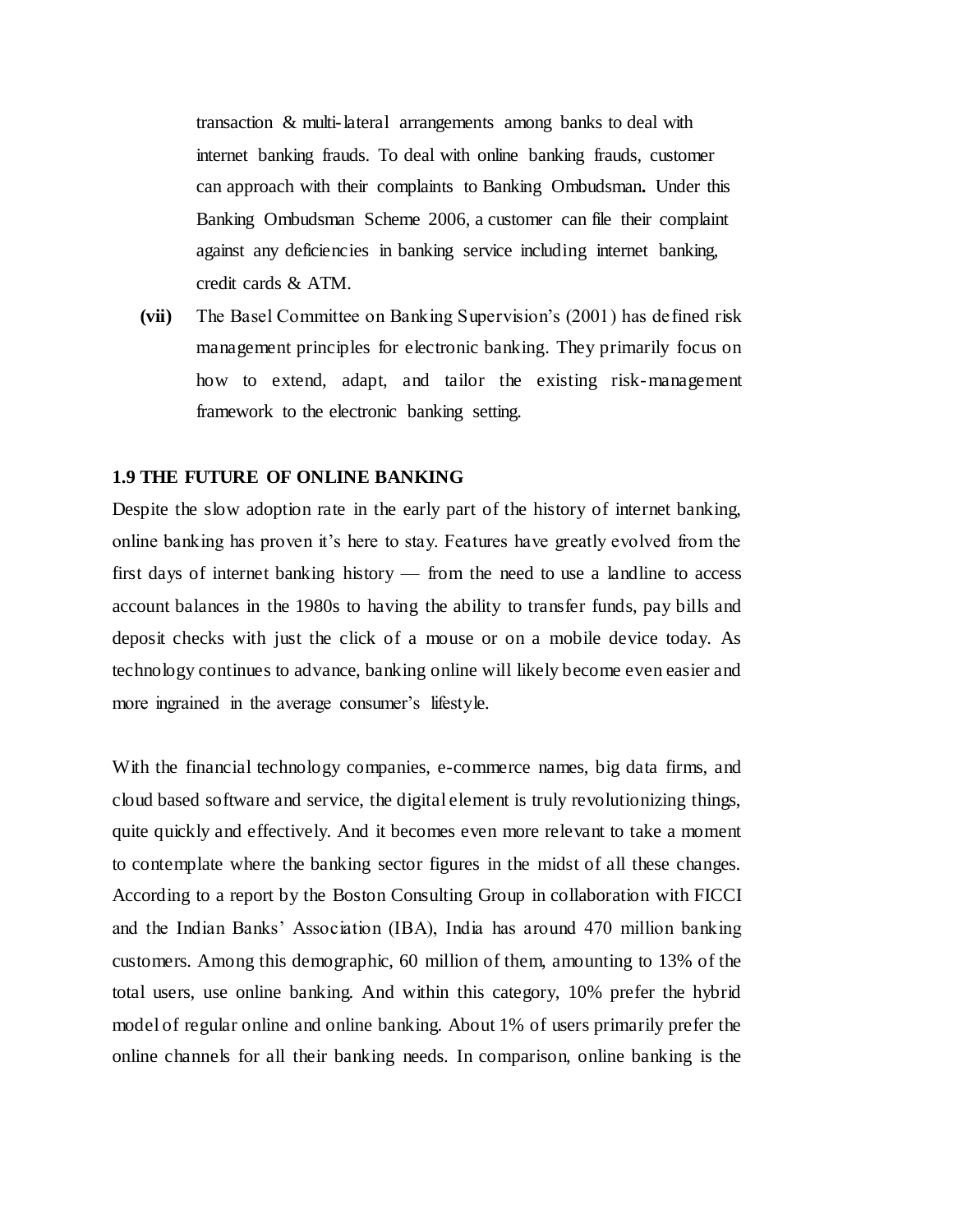primary channel of interaction for around 20% of customers in economies like the UK and the US.

Most importantly, banks have been able to ensure that all these transactions are safe and secure. Banking in India has rapidly innovated to keep up with the times.

**SWOT Analysis of Online Banking**

| 1.Strength                                 | 2. Weakness                            |
|--------------------------------------------|----------------------------------------|
| $\neg$ Aggression towards development      | -High bank service charges. All the    |
| of the existing standards of banks         | bank charges highly to                 |
| -Strong regulatory impact by               | the customers for the services         |
| central bank to all the banks              | provided through internet banking      |
| $\neg$ Presence of intellectual capital to | $\neg$ Poor technology infrastructure  |
| face the change in implementation          | -Ineffective risk measures             |
| with good quality                          | -Easy Access of internet banking       |
| -Fully computerized and techno             | account by wrong people through        |
| savvy                                      | email-ids                              |
| $\neg A$ person can access his account     | $\neg$ When the server is down the     |
| from anywhere he is                        | whole process is handicapped           |
| $\neg A$ person can do banking             |                                        |
| transactions like funds transfer to        |                                        |
| any account, book ticket, bill pay at      |                                        |
| any time of the day.                       |                                        |
| 3. Opportunities                           | 4. Threats                             |
| -Increasing risk management                | -Banks provides all services           |
| expertise                                  | through electronic computerized        |
| -Advancement of technologies,              | machines and this creates problems     |
| strong asset base would help in            | to the less educated people            |
| bigger growth                              | -Inability to meet the additional      |
| -Safety of using internet banking is       | capital requirements                   |
| robust, so more internet banking           | $\neg$ Huge investment in technologies |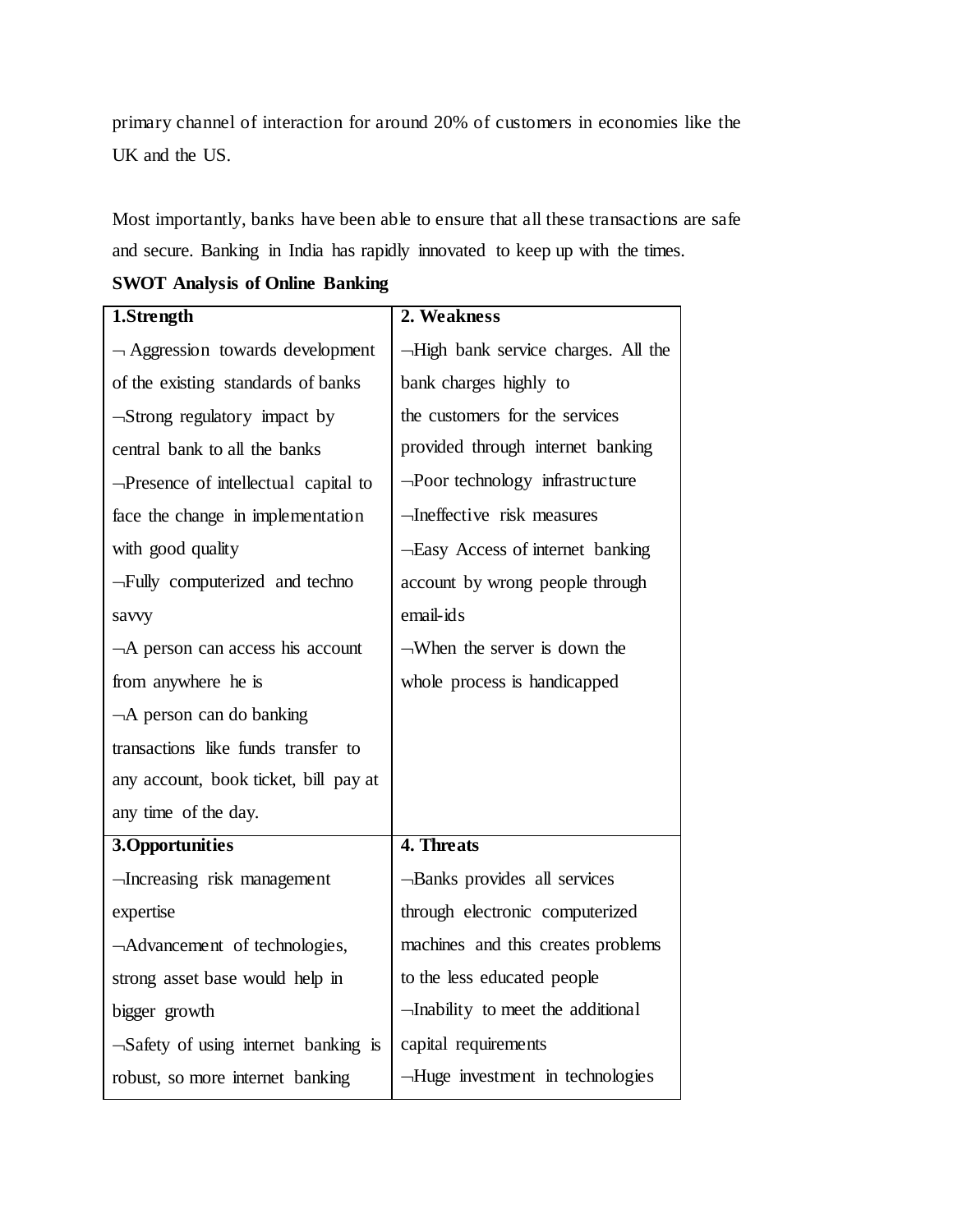| users in future                            | -Internet banking will be replaced |
|--------------------------------------------|------------------------------------|
| $\neg$ The international scope of internet | by mobile bank                     |
| banking provides new growth                |                                    |
| perspectives and internet business is      |                                    |
| a catalyst for new technologies and        |                                    |
| new business processes.                    |                                    |
|                                            |                                    |

### **1.10 TIPS FOR SAFE BANKING OVER THE INTERNET**

Online banking is nice and convenient. But it does come with certain risks. Online accounts are also a point of vulnerability. Follow the tips mentioned below, one can minimize the risks to finances and bank safely online:

#### *1. Choose an account with two factor authentication*

Try to get a bank account that offers some form of two factor authentication for online banking. These days many, but not all, banks offer a small device that can be used to generate a unique code each time a customer logs in. This code is only valid for a very short period of time and is required in addition to login credentials in order to gain access to online account.

#### *2. Create a strong password*

If bank requires a user-generated password in order to access online accounts make sure choose one that is strong. The best way to achieve this is by making it long and a mix of upper and lower case letters, numbers, and special characters. Always avoid using any common words or phrases and never create a password that contains name, initials, or date of birth and also change password every few months.

#### *3. Secure computer and keep it up-to-date*

Security software is essential these days, regardless of what customer uses computer for. As a minimum, make sure the PC should have a firewall turned on and are running antivirus software. This will ensure that customer is protected from Trojans, keyloggers and other forms of malware that could be used to gain access to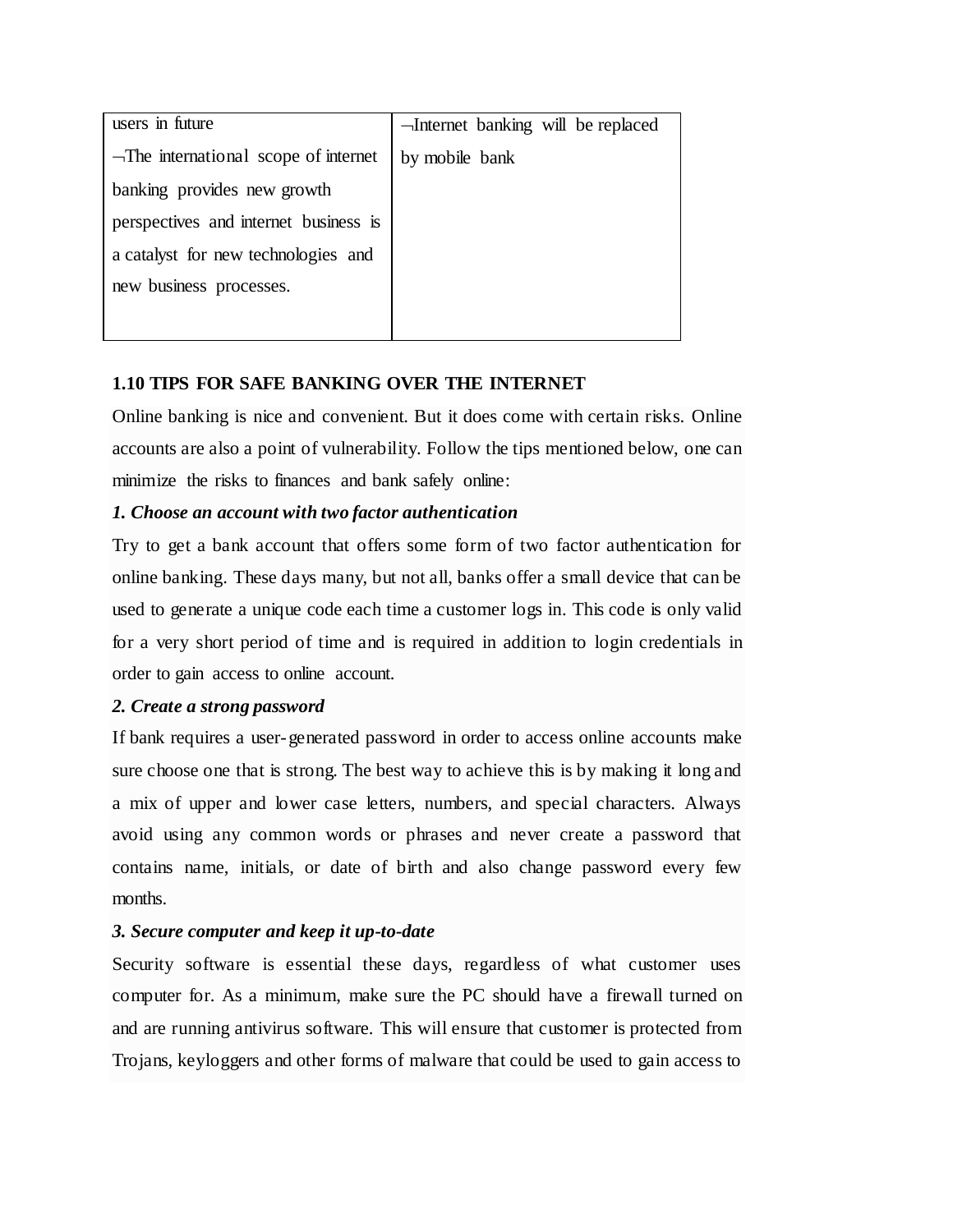financial data. The customer should also keep operating system and other software up-to-date to ensure that there are no security holes present.

#### *4. Avoid clicking through emails*

No financial institution worth their salt will send an email asking to provide any of login details. If a customer receives an email that appears to be from the bank that asks for such details then treat it with suspicion as it may well be a phishing attempt to trick into handing credentials over. Likewise, the customer should be aware of links in emails that appear to be from his bank – this is a trick often employed by the bad guys to get onto a website that looks like bank. When a customer logs in to his account, they will steal username and password and, ultimately, customer's cash. It is always safer to access online bank account by typing the address into browser directly.

#### *5. Access accounts from a secure location*

It's always best practice to connect to bank using computers and networks that the customer knows and trusts. But if customer needs to access his bank online from remote locations he might want to set up a VPN (Virtual Private Network) so that he can establish an encrypted connection to his home or work network and access bank from there.

#### *6 Always log out when transaction has been finished*

It is good practice to always log out of online banking session when customer has finished his business. This will lessen the chances of falling prey to session hijacking and cross-site scripting exploits. The customer may also want to set up the extra precaution of private browsing on his computer or smart phone, and set browser to clear its cache at the end of each session.

#### *7. Set up account notifications (if available)*

Some banks offer a facility for customers to set up text or email notifications to alert them to certain activities on their account. For example, if a withdrawal matches or exceeds a specified amount or the account balance dips below a certain point then a message will be sent. Such alerts could give quick notice of suspicious activity on your account.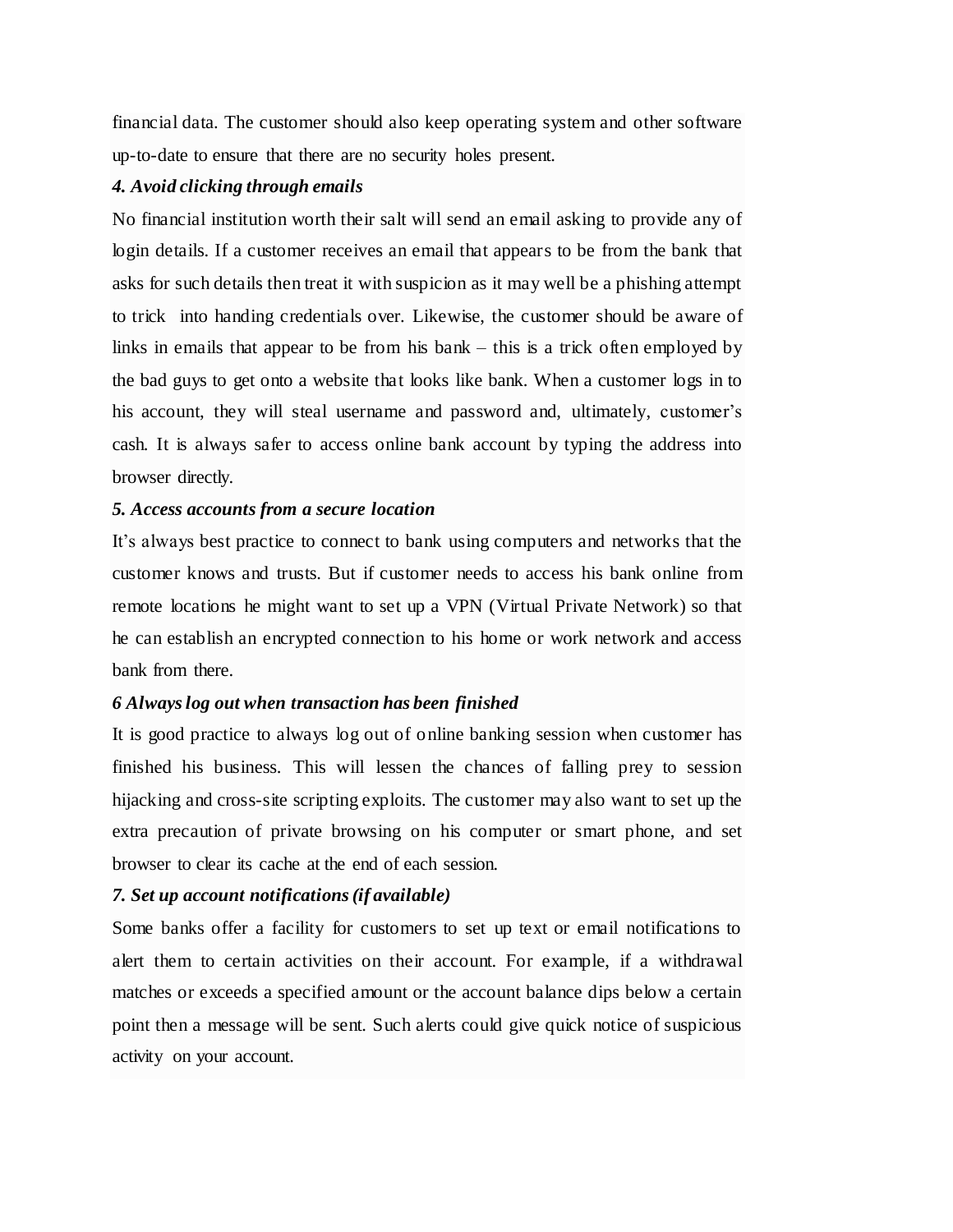#### *8. Monitor accounts regularly*

It should go without saying that monitoring the bank statement each month is good practice as any unauthorized transactions will be sure to appear there. With online banking you have access 24/7 so take advantage of that and check your account on a regular basis.

#### **1.11 LET'S SUM-UP**

Online banking, also known as internet banking, e-banking or virtual banking, is an [electronic payment system](https://en.wikipedia.org/wiki/Electronic_money) that enables customers of a [bank](https://en.wikipedia.org/wiki/Bank) or other [financial](https://en.wikipedia.org/wiki/Financial_institution)  [institution](https://en.wikipedia.org/wiki/Financial_institution) to conduct a range of [financial transactions](https://en.wikipedia.org/wiki/Financial_transaction) through the bank's website. The online banking system will typically connect to or be part of the [core](https://en.wikipedia.org/wiki/Core_banking)  [banking](https://en.wikipedia.org/wiki/Core_banking) system operated by a bank and is in contrast to [branch banking](https://en.wikipedia.org/wiki/Branch_banking) which was the traditional way customers accessed banking services.

To access a bank's online banking facility, a customer with internet access would need to register with the institution for the service, and set up a password and other [credentials](https://en.wikipedia.org/wiki/Credential) for customer verification. The credentials for online banking is normally not the same as for [telephone](https://en.wikipedia.org/wiki/Telephone_banking) or [mobile banking.](https://en.wikipedia.org/wiki/Mobile_banking) Banks now routinely allocate customers numbers, whether or not customers have indicated an intention to access their online banking facility. Customer numbers are normally not the same as account numbers, because a number of customer accounts can be linked to the one customer number. Technically, the customer number can be linked to any account with the financial institution that the customer controls, though the financial institution may limit the range of accounts that may be accessed to, say, cheque, savings, loan, credit card and similar accounts.

#### **1.12 KEY TERMS**

- Online Banking
- Virtual banking
- Electronic Fund Transfer
- Automated Clearing House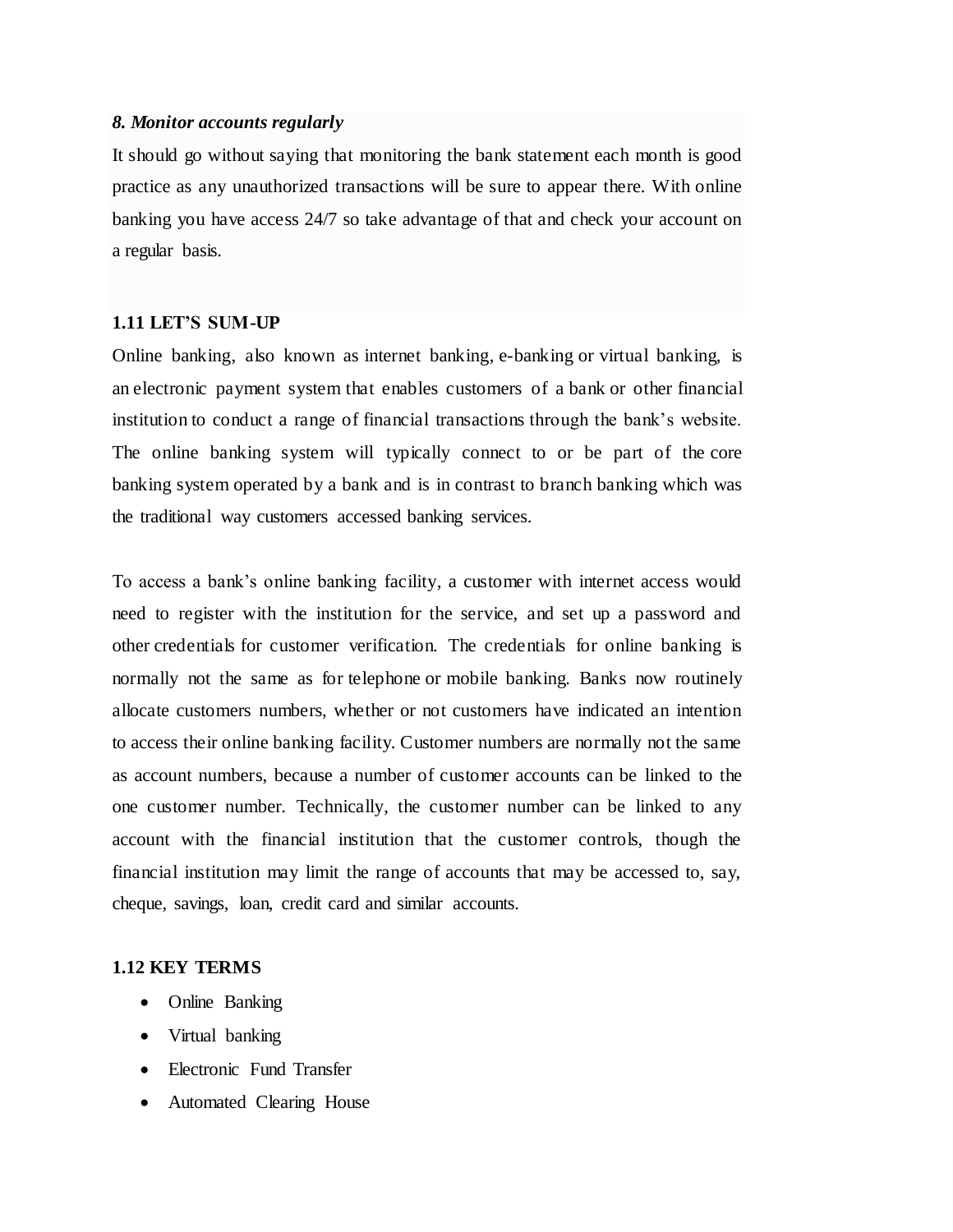• Account Aggregation

### 1.13 SELF-ASSESSMENT QUESTIONS

(i) Write a short note on Online banking.

(ii) Write Down few tips for safe online banking.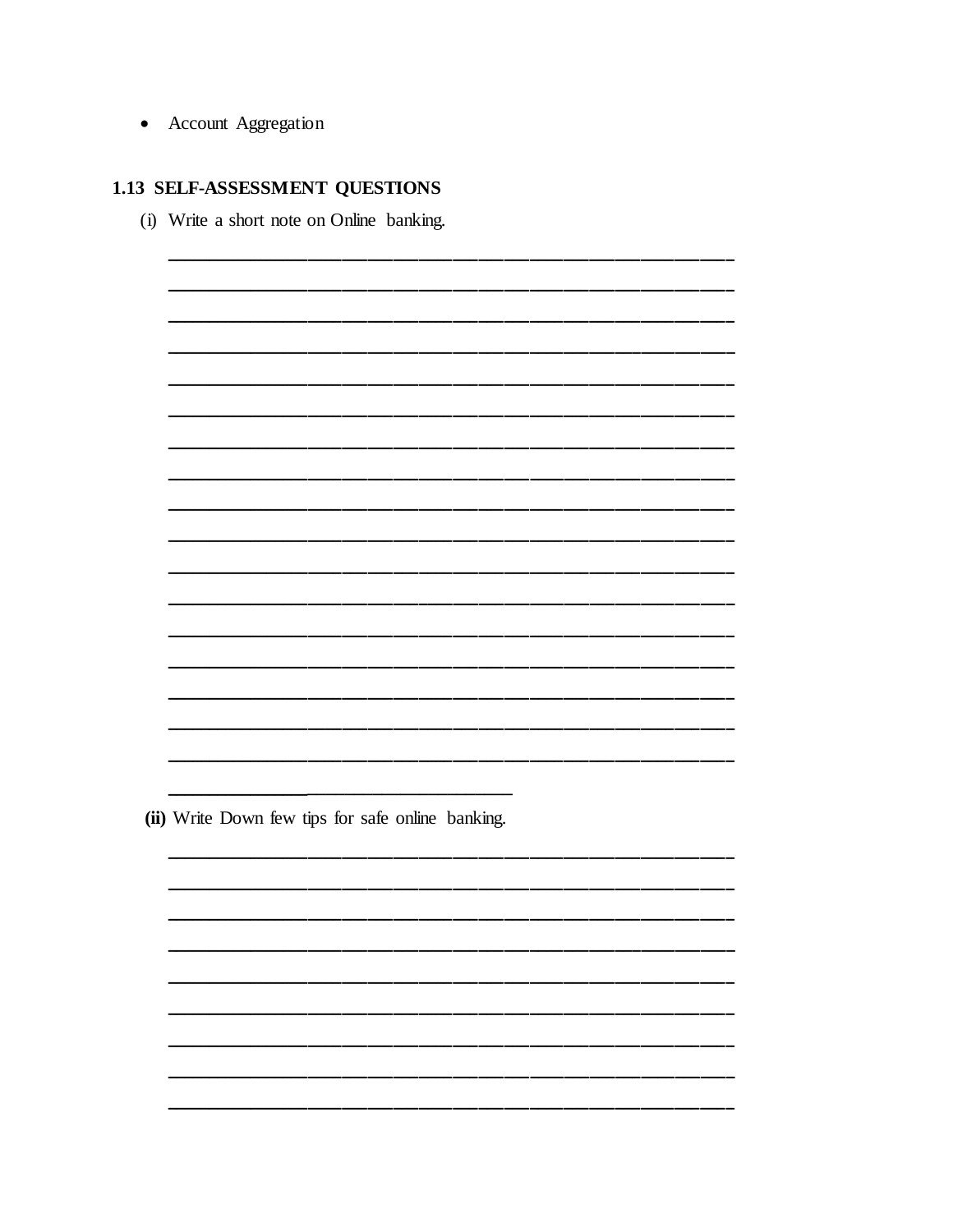#### **1.14 FURTHER READINGS**

- 1. Adesh K Pandey, Concepts of E-Commerce, Katson Books, New Delhi
- 2. Rabindra Goel, E-commerce, New Age International Publishers, New Delhi

**\_\_\_\_\_\_\_\_\_\_\_\_\_\_\_\_\_\_\_\_\_\_\_\_\_\_\_\_\_\_\_\_\_\_\_\_\_\_\_\_\_\_\_\_\_\_\_\_\_\_\_\_\_\_\_\_\_\_\_\_\_\_\_\_\_\_\_**

**\_\_\_\_\_\_\_\_\_\_\_\_\_\_\_\_\_\_\_\_\_\_\_\_\_\_\_\_\_\_\_\_\_\_\_\_\_\_\_\_\_\_\_\_\_\_\_\_\_\_\_\_\_\_\_\_\_\_\_\_\_\_\_\_\_\_\_**

**\_\_\_\_\_\_\_\_\_\_\_\_\_\_\_\_\_\_\_\_\_\_\_\_\_\_\_\_\_\_\_\_\_\_\_\_\_\_\_\_\_\_\_\_\_\_\_\_\_\_\_\_\_\_\_\_\_\_\_\_\_\_\_\_\_\_\_**

**\_\_\_\_\_\_\_\_\_\_\_\_\_\_\_\_\_\_\_\_\_\_\_\_\_\_\_\_\_\_\_\_\_\_\_\_\_\_\_\_\_\_\_\_\_\_\_\_\_\_\_\_\_\_\_\_\_\_\_\_\_\_\_\_\_**

## **1.15 MODEL QUESTIONS**

- (i) What is online banking? How does it differ from traditional banking?
- (ii) What services can be provided by the online banking?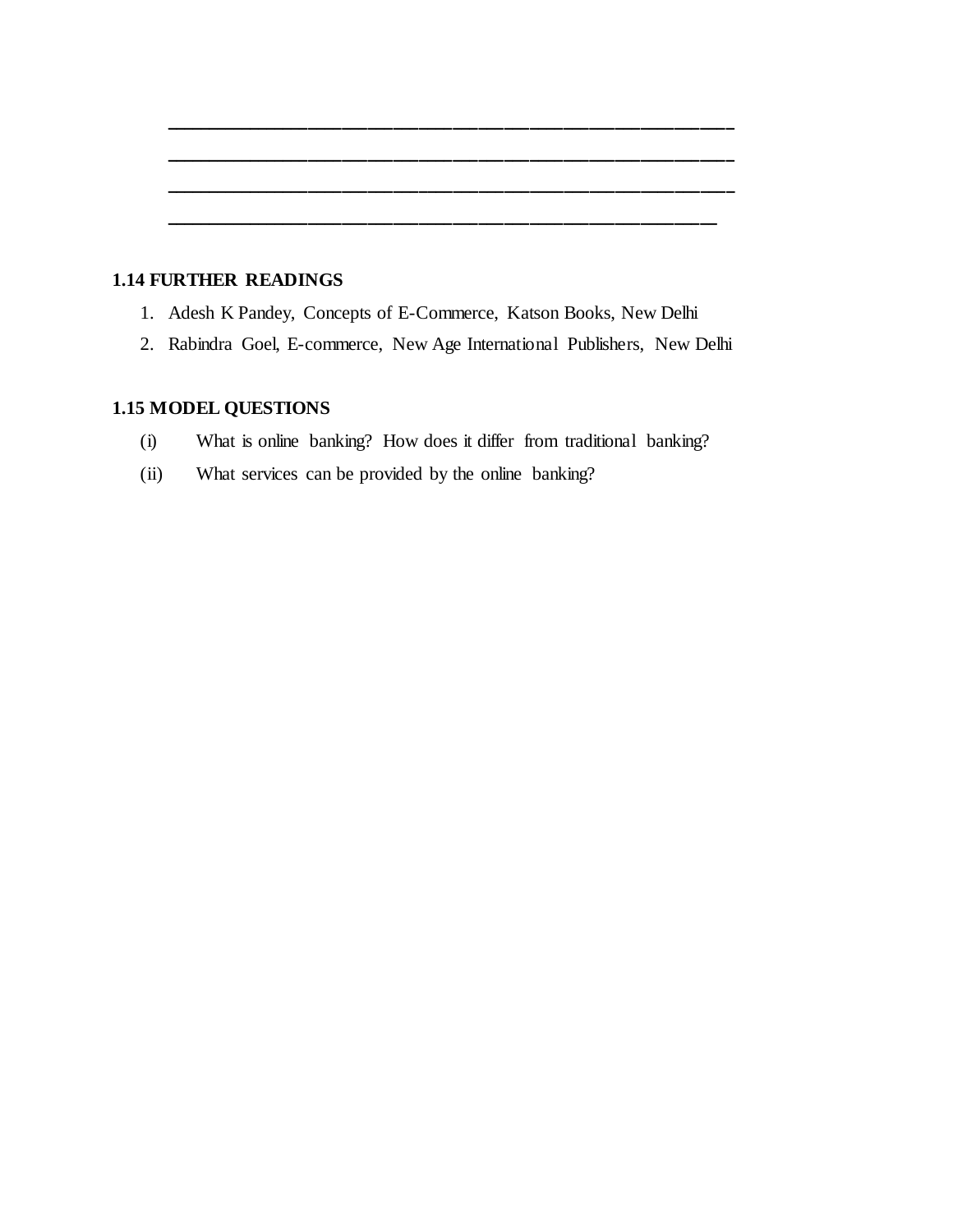## **UNIT-2 ONLINE SHARE TRADING**

#### **Learning Objectives**

After reading this chapter, the students should be able to:

- Understand the meaning of share and share trading
- Discuss the difference between online and offline trading
- Enumerate the requisites for Online Share Trading
- Discuss the benefits of share trading
- Discuss the Procedure of share trading

#### **Structure**

- 2.1 Meaning of share and trading of shares
- 2.2 Benefits of investing in shares
- 2.3 Difference between Online and Offline Share trading
- 2.4 Requisites for online share trading
- 2.5 Procedure of share trading
- 2.6 Rights of Shareholders
- 2.7 Let's sum-up
- 2.8 Key terms
- 2.9 Self-Assessment Questions
- 2.10 Further Readings
- 2.11 Model Questions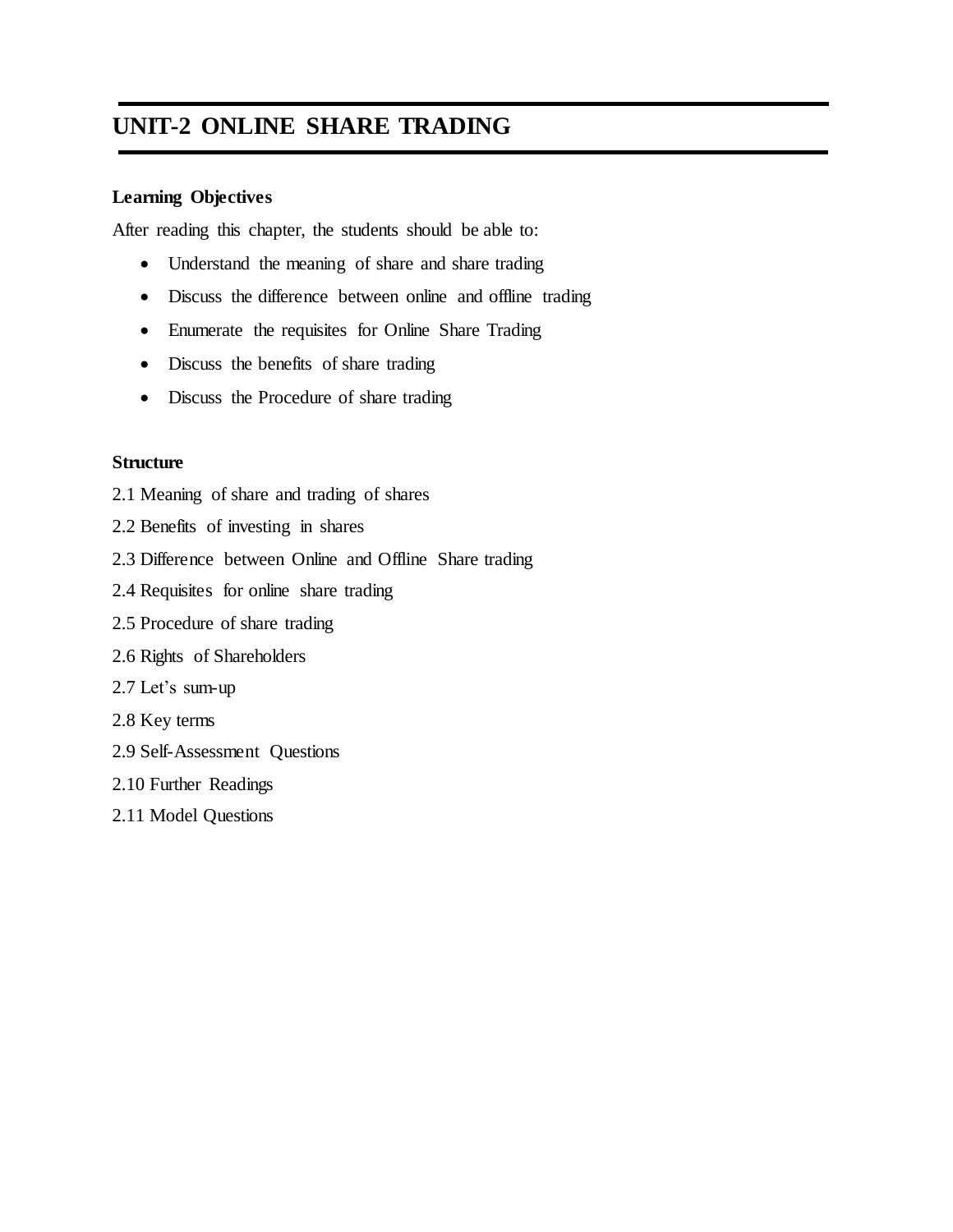#### **2.1 MEANING OF SHARE AND TRADING OF SHARES**

The share capital is the most important requirement of a business. It is divided into a 'number of indivisible units of a fixed amount. These units are known as 'shares'. According to Section 2 (46) of the Companies Act, 1956, a share is a share in the share capital of a company, and includes stock except where a distinction stock and shares is expressed or implied.

The person who is the owner of the shares is called 'Shareholder' and the return he gets on his investment is called 'Dividend'.

Among all investment options available, capital market is considered the most challenging as well as most rewarding. Capital market is a market for securities (equity and debt), where companies (and government) raise long-term funds from the public investors, and where investors can subsequently trade among themselves in these securities.

There are two types of shares which a company may issue (1) Preference Shares (2) Equality Shares.

*(1) Preferences Shares:* Shares which enjoy the preferential rights as to dividend and repayment of capital in the event of winding up of the company over the equity shares are called preference shares. The holder of preference shares will get a fixed rate of dividend.

*(2) Equity Shares:* Equity shares will get dividend and repayment of capital after meeting the claims of preference shareholders. There will be no fixed rate of dividend to be paid to the equity shareholders and this rate may vary from year to year. This rate of dividend is determined by directors and in case of larger profits, it may even be more than the rate attached to preference shares. Such shareholders may go without any dividend if no profit is made.

#### **2.1.1 Meaning of Share Trading**

Shares trading is the buying and selling of company stock in the hope of making a profit. Only public limited companies (PLC) can issue shares to the general public.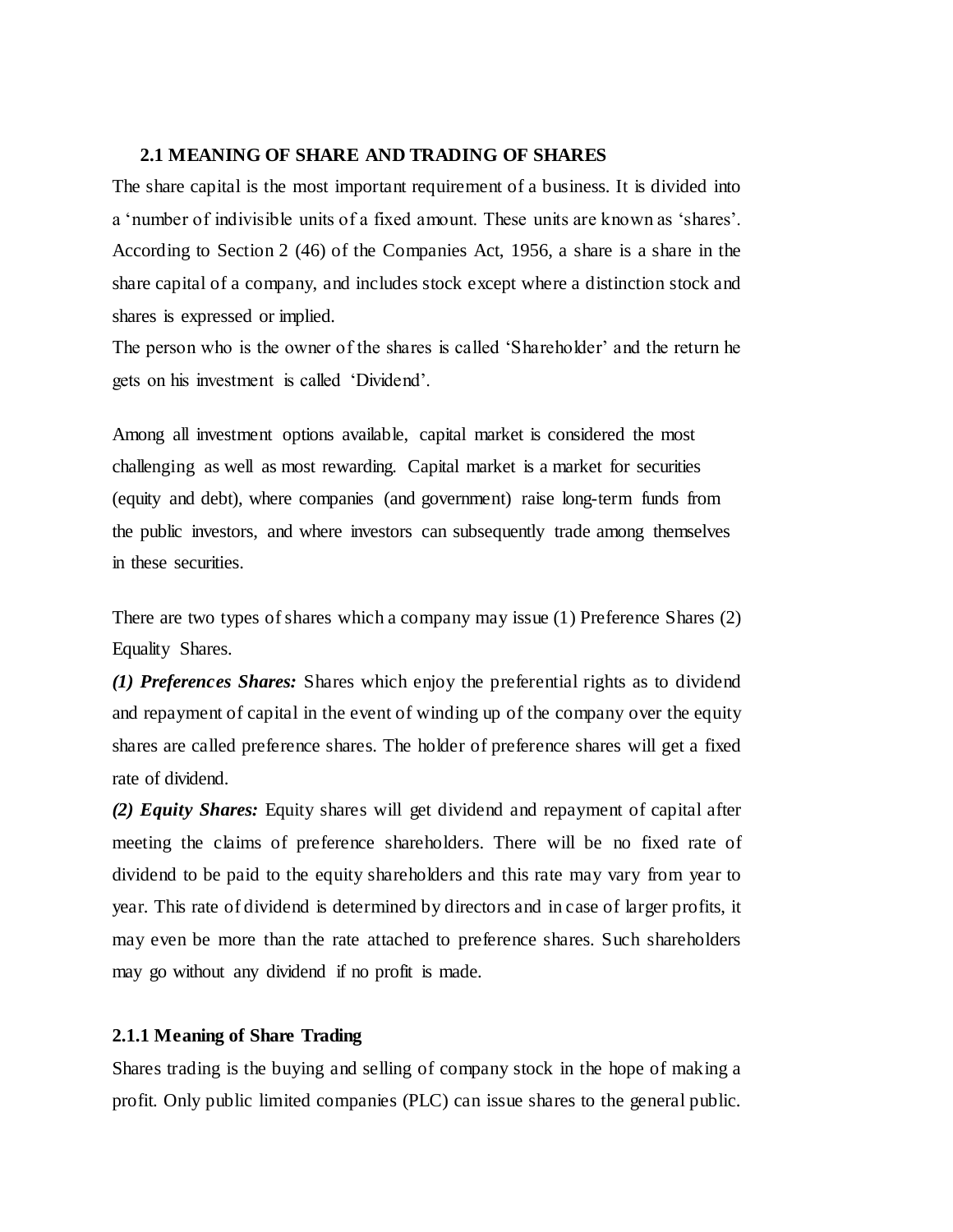They issue shares in order to raise capital. The first issue is known as Initial Public Offering (IPO).

Once people own shares by means of subscribing to IPO, they may need to have a liquidity i.e. selling these certificates of ownership in order to redeem their money. For this purpose secondary market has been created. These secondary markets are known as stock market or share markets. This is the place where shares are bought and sold freely which of course is governed by the universal law of supply and demand. The shares that are more in demand goes up in price and those that are low in demand goes down. The investors in the share/stock market make money by the principle of buying low and selling high.

#### **2.1.2 Reason behind price change in shares**

Basically, the rise and fall of share price, is due to the tug of war between buyers and sellers. Last Traded Price (LTP), is technically defined as the price at which, someone owning a share (Seller), decides to sell his shares, at an agreed price to a buyer. The Last Traded Price, fluctuates every second, when Markets are open, as millions of users across the world sit in front of their computers, placing buy or sell orders online. Indian Stock Markets are currently open between 9:15 AM and 3:30 PM IST. If on a particular day, there are more bids to buy shares, than shares that are in offer to be sold, then the share price rises.

The share price falls, when there are more sellers than buyers in a day. Traditionally, when internet was not popular, Stock Exchanges were carried out on a trading floor, by a method known as open outcry, where traders may enter "verbal" bids to buy and offers to sell simultaneously. It's very similar to how auctions are conducted. The universal truth is that, if a company grows in value, so will the share price, over a period of time. A sprouting company grows in value: when they expand their business presence, when their profit grows year on year, when their debt reduces  $&$  becomes zero, when their cash  $&$  cash equivalents grow, when their asset value grows and so on. Such companies are worthy companies to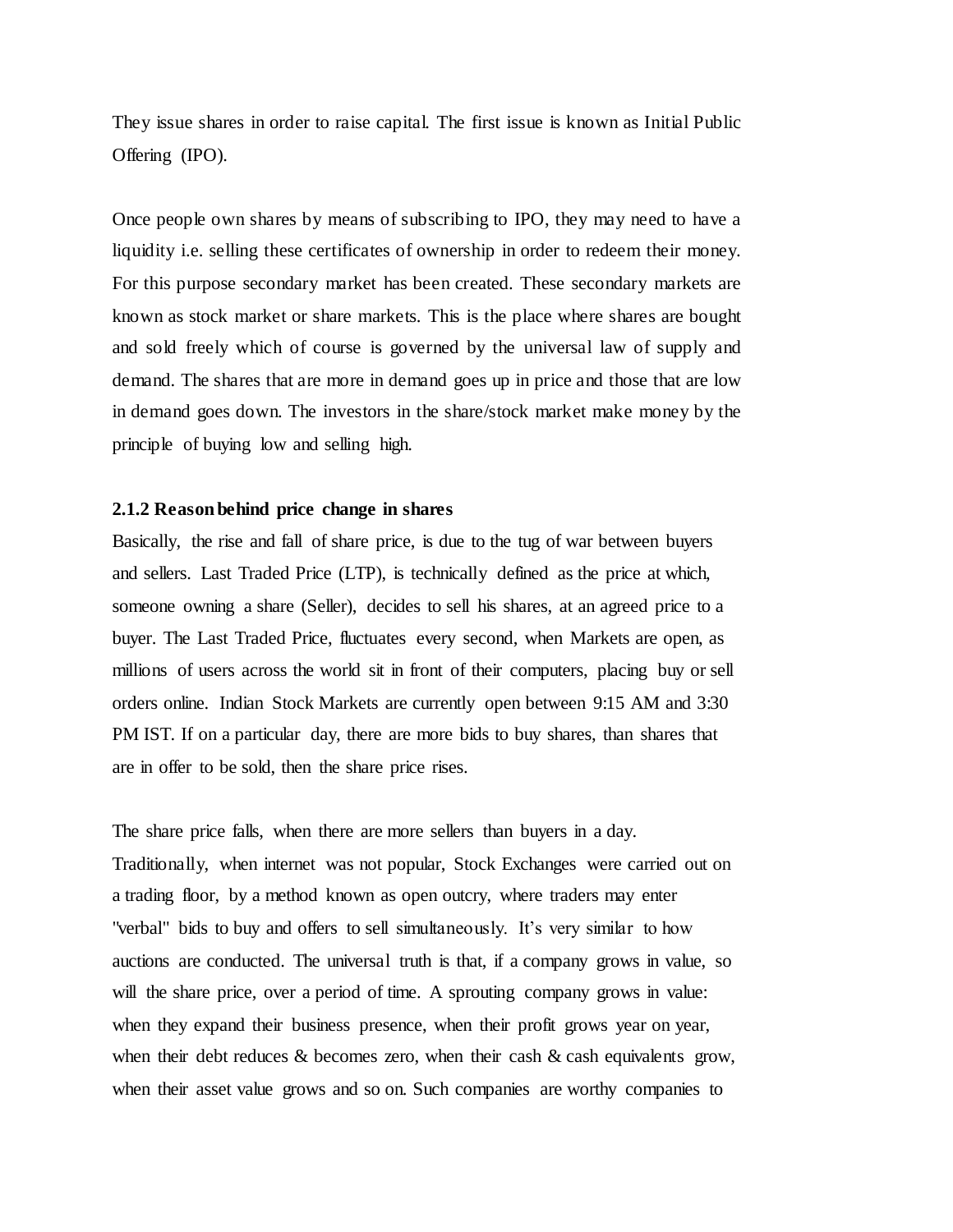be invested in. Buying demand of such companies, will always rise in the longer run, although, short term stock price fluctuations will be there, even for the best companies.

#### **2.1.3 Purchasing Securities in the Primary Market**

**(i)** *Initial Public Offering (IPO)* is when a hitherto unlisted company makes either a fresh issue of shares or some of its existing shareholders make an offer to sell of part of their existing shareholding for the first time to the public. This paves the way for the listing and trading of such shares. An IPO of fresh shares is typically made by a company when it needs money for growth-expansion or diversification or acquisitions or even to meet its increasing working capital requirements. In an IPO involving an offer for sale, the proceeds go to the selling shareholders.

**(ii)** *Further Public Offering (FPO)* is when an already listed company makes either a fresh issue of securities to the public or the existing promoters make an offer for sale to the public. An FPO, where fresh securities are issued, is typically made by a company when it needs money for growth-expansion or diversification or acquisitions or even to meet its increasing working capital requirements. An FPO is also the preferred route (over a rights issue) when the company wants to bring in new investors both institutional as well as retail. It may be pointed out that the FPO route is also being utilized extensively by the Government for the PSUs for the purpose of disinvestment of government's holdings.

#### **2.1.4 Purchasing Securities in the Secondary Market**

Secondary market refers to the market where the issued shares and bonds/debentures are sold and bought among investors through a broker of a stock exchange.

#### *DOs for investing in the secondary market*

(i) Before investing, check the credentials of the company, its management, fundamentals and recent announcements made by them and other disclosures made. The main sources of information are the websites of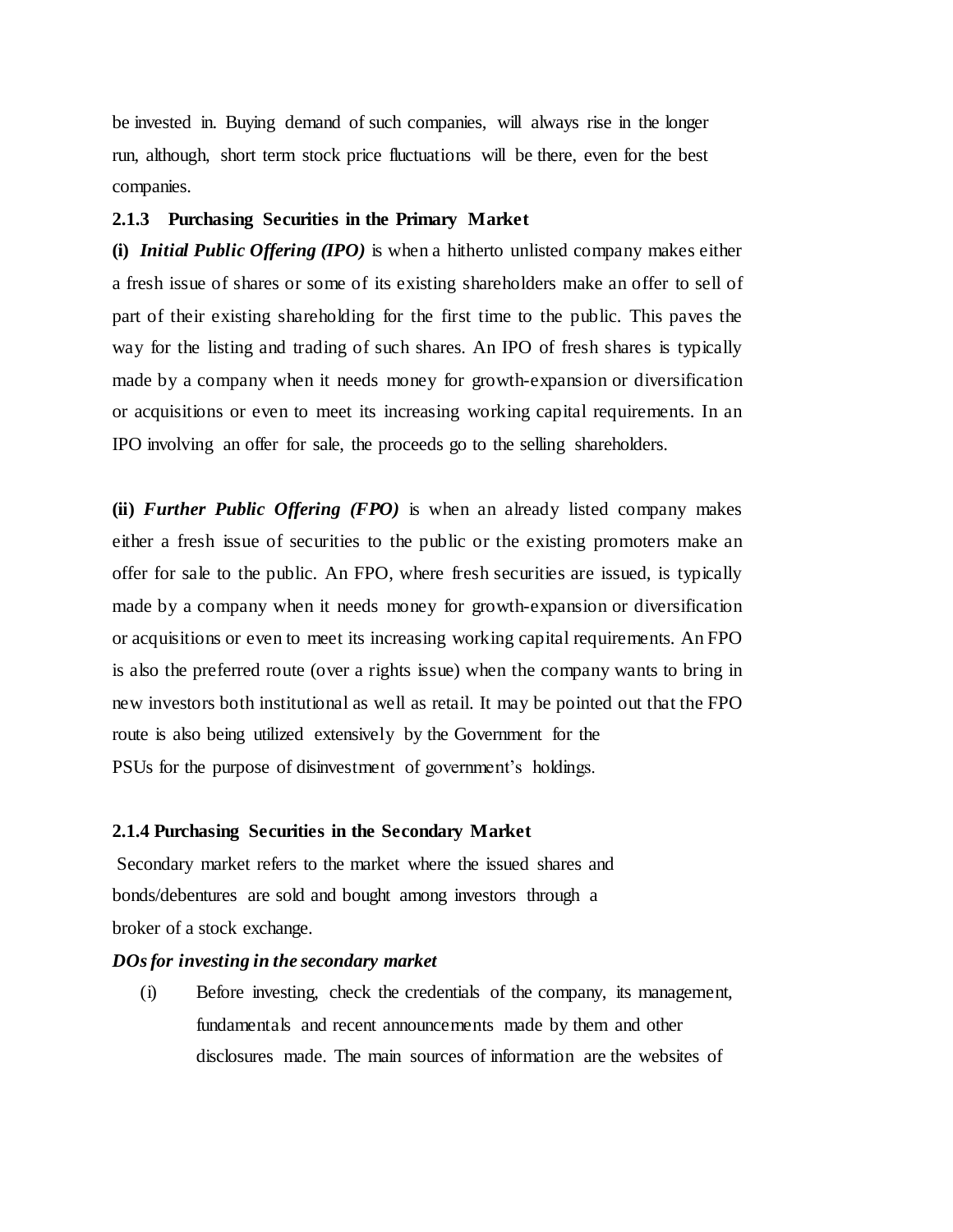the exchanges and companies, databases of data vendors, business newspapers and magazines

- (ii) Adopt trading/investment strategies commensurate with your riskbearing capacity as all investments carry some risk, the degree of which varies according to the investment strategy adopted.
- (iii) Transact only through SEBI-recognized stock exchanges and deal only through SEBI-registered brokers/sub-brokers.
- (iv) Give clear and unambiguous instructions to broker/sub-broker/DP
- (v) Insist on a contract note for each transaction and verify details in the contract note, immediately on receipt. If in doubt, crosscheck details of your trade available with the details on the exchange's website.

#### **2.1.5 Some Basic Terms of Stock Markets**

*(i) Market Capitalization:* A Company is divided into numerous shares and this number varies from company to company. For example, Infosys is divided into over 57 Crore shares and each share price is worth over Rupees 2500 today. TCS has over 195 Crore shares and each share price is worth over Rupees 1000 today. Market capitalization is nothing but the total value of a company (Total number of shares multiplied by current share price). As the share price varies from time to time, so does the market capitalization.

Market capitalization of Infosys =  $(57$  Crore x  $2500) = 1,42,500$ Crores

Market capitalization of TCS =  $(195 \text{ Core } x \, 1000) = 1,95,000 \text{ Cross}$ 

Thing to note here is, share price of Infosys (Rupees 2500) is more than the share price of TCS (Rupees 1000). But, TCS is the bigger company in terms of valuations or market capitalization.

*(ii) EPS Earnings per share (EPS):* EPS is nothing but, profits or losses made in the last 12 months divided by the total number of shares. Mathematically, it's defined as below:

So, EPS changes every 3 months, based on the financial results announced by the company each quarter. If a company makes losses, its EPS turns negative. Now,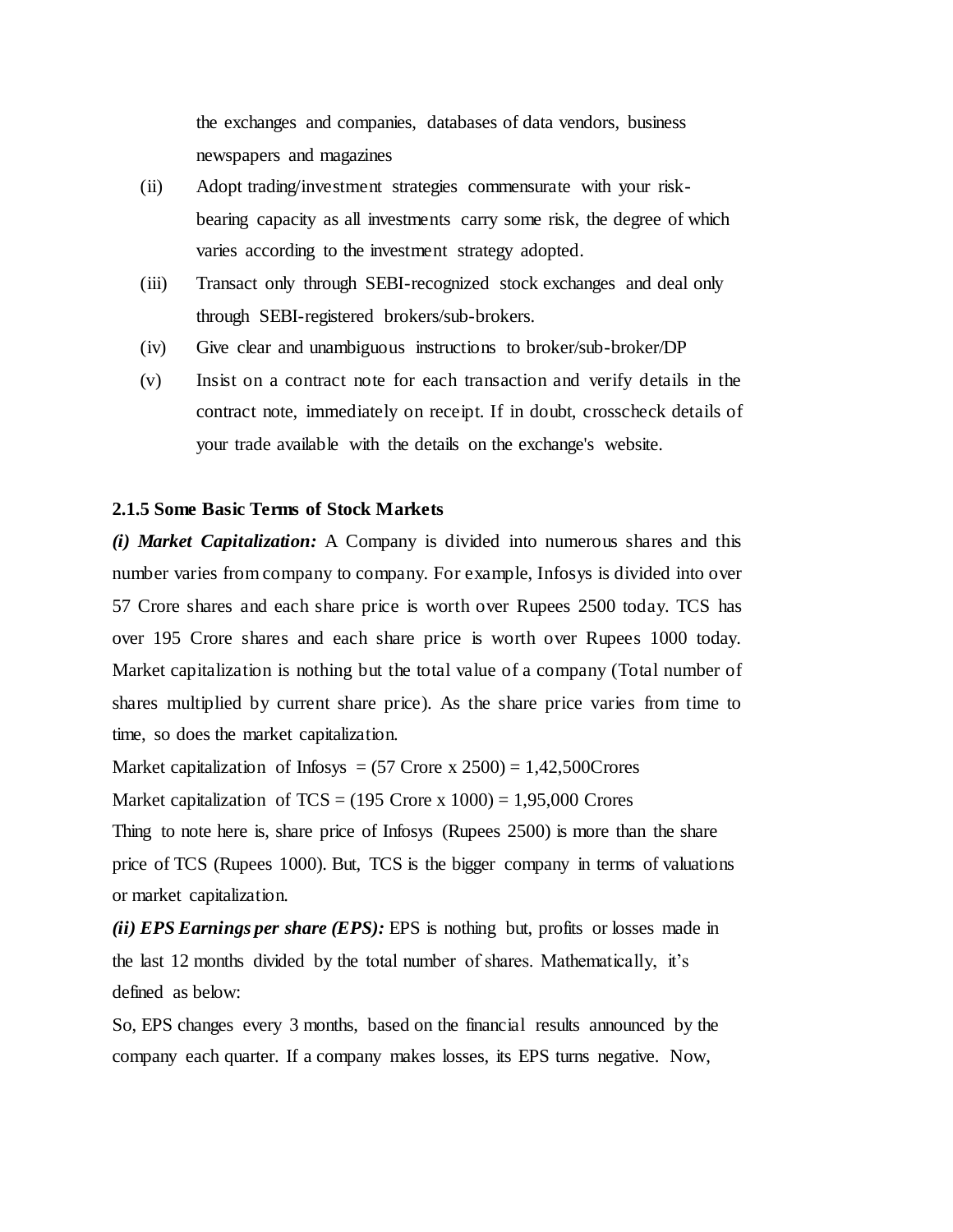let's take the example of TCS. TCS made profits of Rupees 7570 Crores in 2011 (FY 2011). We know that TCS is divided into 195 Crore shares.

EPS of TCS in  $2011 = (TCS)$  profits in  $2011$ ) / (Total number of share in TCS) =  $(7570$  Crores) /  $(195$  Crores) = 38 Rupees per share.

So, what does EPS of TCS in 2011 mean? It means that,each share of TCS worth Rupees 1000, earned or made profits of Rupees 38, in 2011.

*(iii) Price Earnings ratio:* P/E is a derived term from EPS. P/E is mathematically defined as below:

 $P/E = (Share Price of a stock) / (Earnings perShare)$ 

P/E of TCS in  $2011 = (Share\ price\ of\ TCS) / (EPS\ of\ TCS\ in\ 2011) = (1000) / (38)$ 

Since, share price changes every day, so does its P/E. IT companies normally have a P/E of around 25. Steel companies normally have a lower P/E of 6. P/E varies from sector to sector and from company to company, based on various factors which cannot be analyzed or reasoned with. So don't worry about it.

P/E is similar to price of a land per square feet [ (Price of Land) / (Total Area of Land) ]. Land price in a City will always be higher than that of price of land in a Village. The common misunderstanding among amateur investors is that, lower P/E is cheap valuations and higher P/E is expensive valuations. This is so wrong. P/E is an immaterial factor, to find good worthy stocks for investing.

#### **2.2 BENEFITS OF INVESTING IN SHARES**

**1.** *Capital gains over the long-term:* Historically, equities have provided some of the strongest after-tax investment returns over the long-term. By owning equity in companies with growth potential, investors have the opportunity to benefit from capital gains as the asset grows in value over time. Investors enjoy unlimited participation in the earnings of the firm. Of course, investors cannot expect the company to pay out all its profits in a form of a dividend as this may come at the risk of future profitability and a lower share price.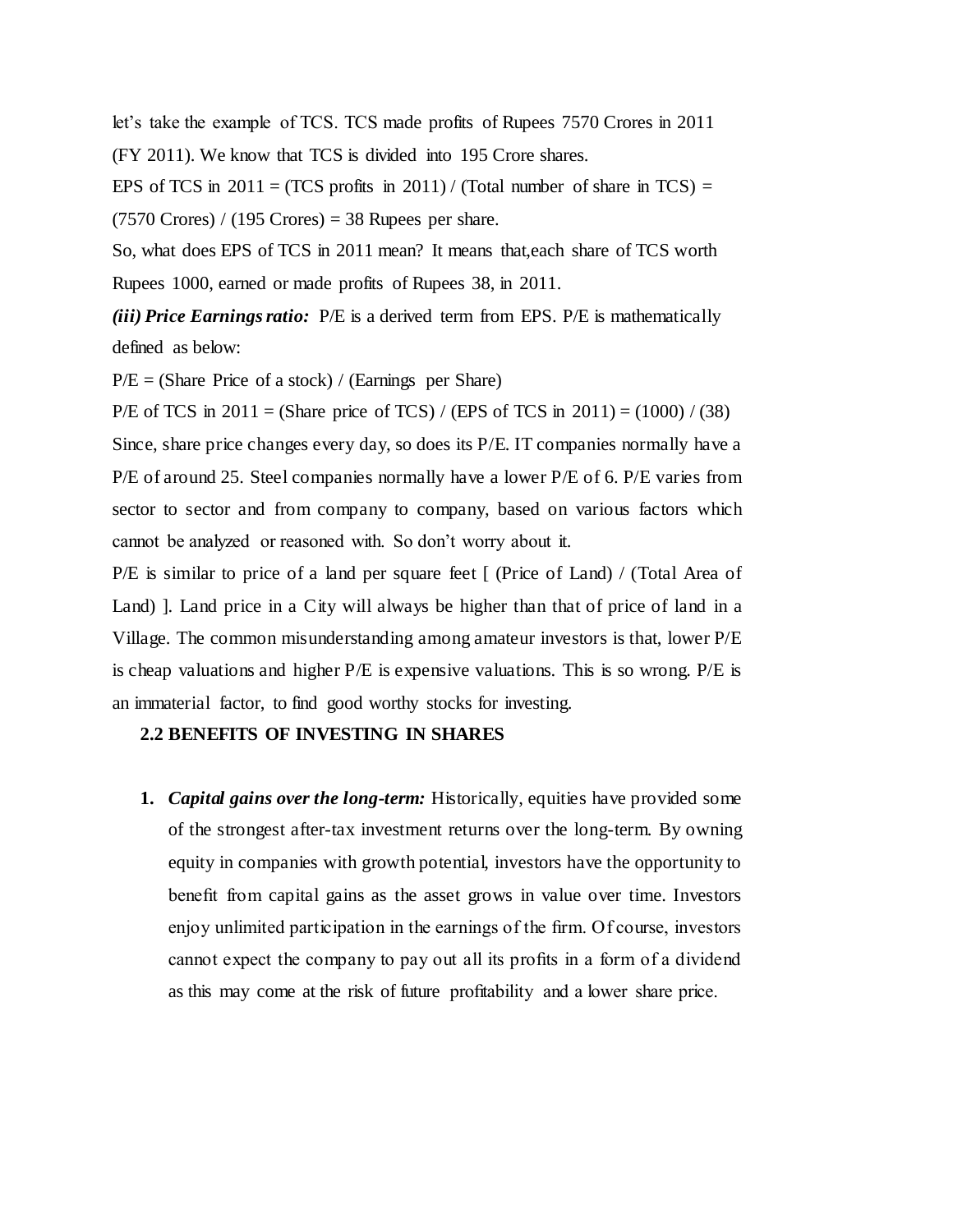- **2.** *A good source of income:* The dividend yield on equities is another important source of return. Unlike term deposits, dividends from equities can have inflation built into earnings where companies are able to pass cost increases onto customers.
- **3.** *Highly liquid:* Equities are traded on major stock markets around the world. They are highly liquid which means that they can be converted into cash quickly and with minimal impact to the price received. Unlike direct investments, there is relative ease in the transfer of ownership and the movement of equities.
- **4.** *Limited liability:* One of the unique features of owning equities is the notion of limited liability. This means that when investors own equity in a company and in the event that company loses a lawsuit and must pay a large settlement; creditors can't come after investors' personal assets. Investor's liability is limited to the amount invested in the company.

## **2.3 DIFFERENCE BETWEEN ONLINE AND OFFLINE SHARE TRADING**

Share trading was carried online after the introduction of internet. Prior to this, it was carried through brokers who placed buy/sell orders on your behalf. [Online](http://www.angelbroking.com/trading-account)  [trading account](http://www.angelbroking.com/trading-account) simplifies trading as compared to the one held with broker. There are several benefits of holding an online trading account Angel Eye from Angel Broking over the traditional trading account held with brokers.

Below are few points highlighting the difference between Online and Offline Trading:

*Trading:* With an online share trading account, the users can place their own orders. On the other hand, an offline account means that users need to avail the services of a broker to place orders. Instructions are specifically given to the brokers in an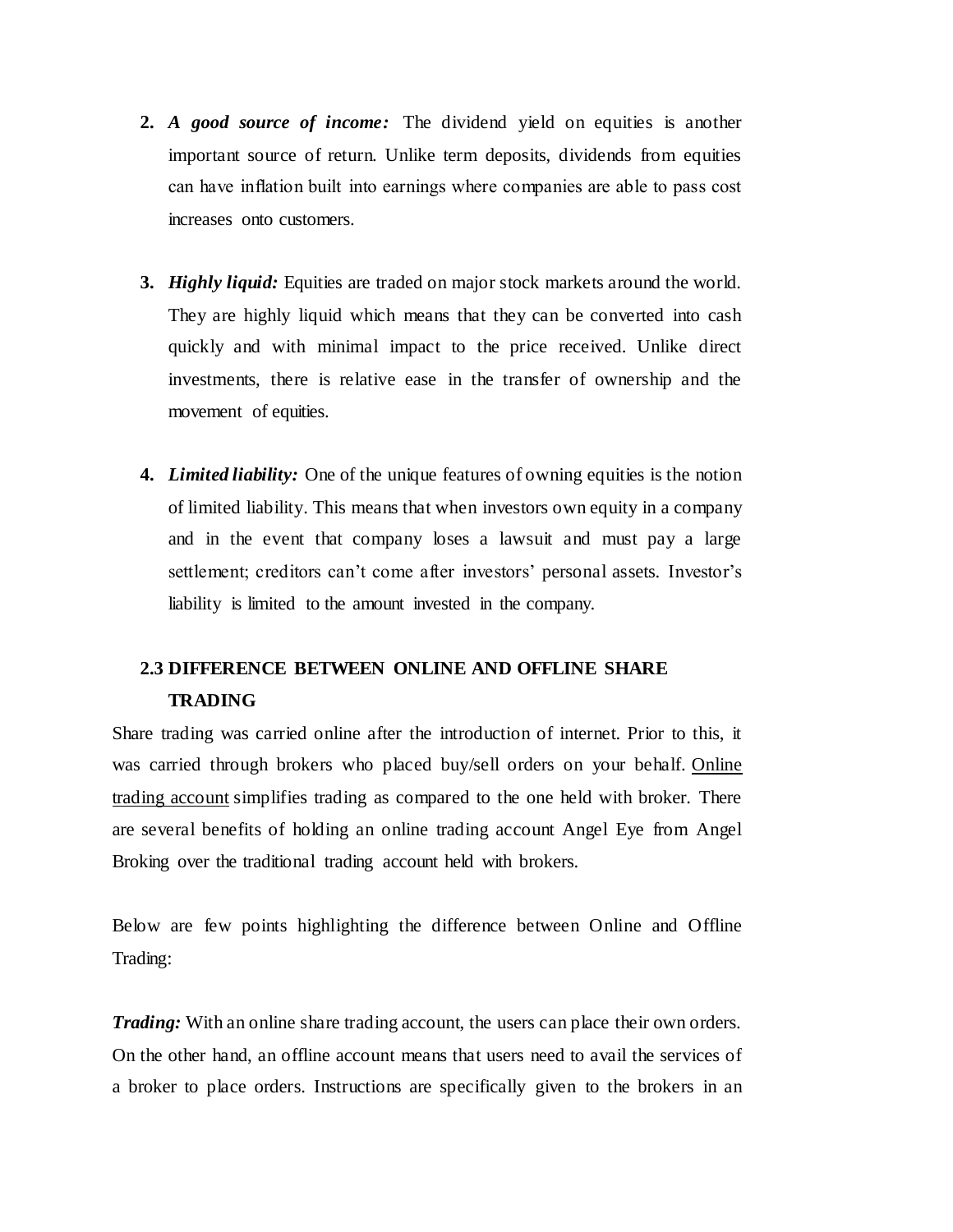offline trade, which creates dependence on the broking agency. Such dependence is non-existent when you choose to trade through an online account.

*Convenience:* An online stock trading account is a good option for people who have an Internet connection and track their orders from the convenience and comfort of their homes or offices. In case users are not able to access stock broking sites or do not have access to an Internet connection, placing orders on the phone with their brokers is more advisable.

*Fraud:* Because online share trading provides users complete control over the transactions, the risk of potential frauds is eliminated. There are certain instances when the brokers execute trades on behalf of their clients without receiving permission, which can cause significant losses to the users who choose offline trading.

*Expertise and Knowledge*: When users opt for an online stock trading account, they may get carried away. Without doing proper research and understanding more about how the stock market works, they may buy or sell shares, which can result in huge losses. This is avoidable with offline trading because the brokers have several years of experience and knowledge, which can be beneficial for users as they receive accurate guidance through the broking service providers. Fortunately, most of the agencies that offer online trading services offer access to research reports and other technical and fundamental analyses to assist account-holders to gain a deeper understanding to make the right investment decisions.

#### **2.4 REQUISITES FOR ONLINE SHARE TRADING**

Before getting started with online share trading it is essential to have certain things as without them one cannot start share trading. Of course, a client can start trading in stocks without these things but then he has to contact a share broker who can buy and sell shares on his behalf. But that way is a bit clumsy as client or investor has to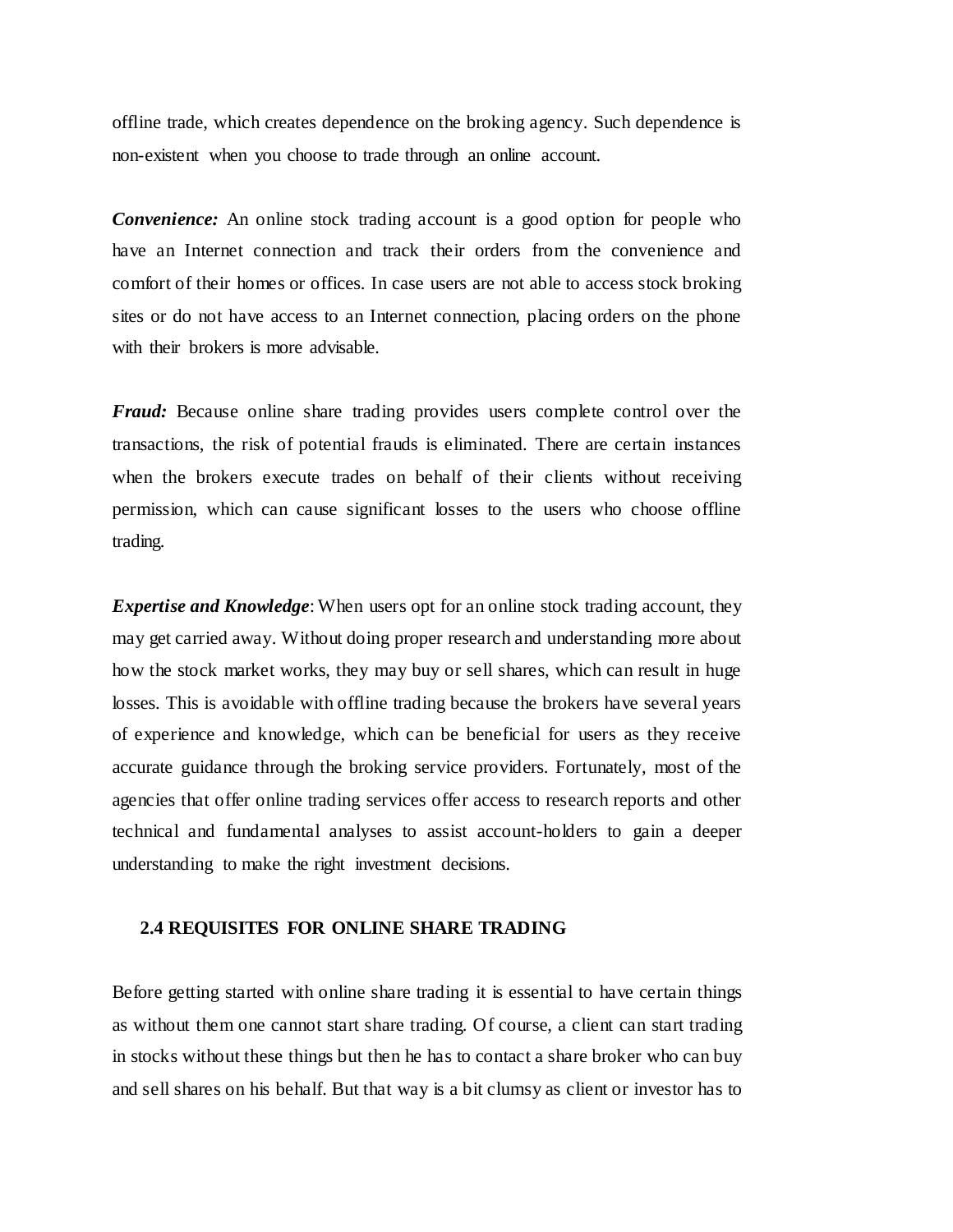depend on the broker for advice and moreover, it is too slow a process to buy and sell stocks through a broker. This type of trading is called offline share trading. To go online investor will need the following:

- (i) **Stock broker:** General people can't go to a stock exchange and buy/sell stocks. Only members of the stock exchange can buy and sell and they are called the brokers. Every broker should be registered on the Securities and exchange board of India (SEBI). There are a number of brokers/ sub-brokers which you can choose for trading. Some online brokers are Sharekhan, Kotak Securities, ICICI Direct, 5paise and India Bulls.
- (ii) **Saving Account:** Obviously you need a saving account for trading in the stock market. From savings account money will be transferred to trading account for transactions.
- (iii) **Demat Account:** The first thing that is required is a Demat Account. Without demat account, an investor cannot do any trading in the stock market. There are many online broking houses operated by famous companies which facilitate opening a demat account. The examples are Sharekhan, Icicidirect, Reliancemoney and many more. An investor can go for any of them but the things to consider here are brokerage rates charged by the broking company, hidden charges if any. Moreover, investor should first go for an online demo of the services these brokers are offering before going ahead. To open a demat account few documents are required such as Identity proof, proof of address, PAN card, a cancelled cheque and a passport size photograph. Facilities that an investor will get from demat account are:
	-
	- (a) Holding securities in secured electronic mode
	- (b) Easy, fast and low cost transfer of securities
	- (c) Pledging
	- (d) Nominations
	- (e) Transmission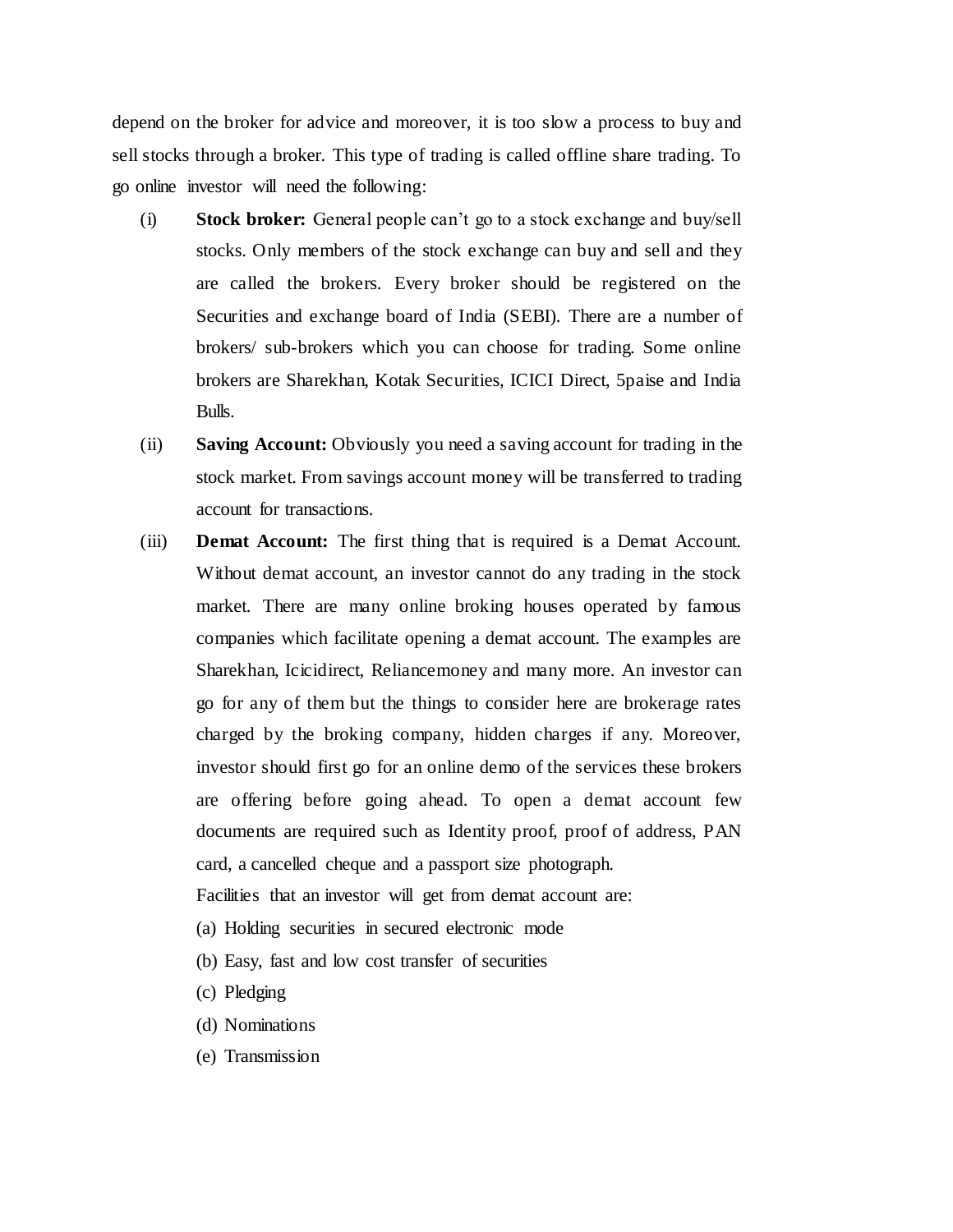(iv) **Computer and Internet Connection To Trade Online:** Once investor has a demat account, her needs a computer so that he can trade online. A laptop is preferred because of its mobility. The last thing you need to get online is the most obvious, the internet connection.

Some people use internet cafes for share trading. This can be very risky with internet frauds increasing day by day. So better is that, an investor should have a setup of his own for online share trading.

#### **2.5 PROCEDURE OF SHARE TRADING**

#### **The Trading procedure involves the following steps:**

#### **1. Selection of a broker:**

The buying and selling of securities can only be done through SEBI registered brokers who are members of the Stock Exchange. The broker can be an individual, partnership firms or corporate bodies. So the first step is to select a broker who will buy/sell securities on behalf of the investor or speculator. Stock Brokers are registered members of stock exchange. Nobody except the stock brokers can directly buy and sell shares in Stock Market. An investor must contact a stock broker to trade stocks. For availing the service, the broker charges a fee called brokerage. It is generally a percentage of the value traded.

India has two big stock exchanges (Bombay Stock Exchange – BSE and National Stock Exchange – NSE) and few small exchanges like the Cochin Stock exchange. Investor can trade stocks in any of the stock exchange in India.

Here are a few more tips for choosing broker:-

(i) Some brokers are more geared for frequent traders and professionals. There are others that are geared more for beginners. For most novice investors, it is much better to go with beginner-friendly brokers. High professional stock brokers will have a long list of high flying investors.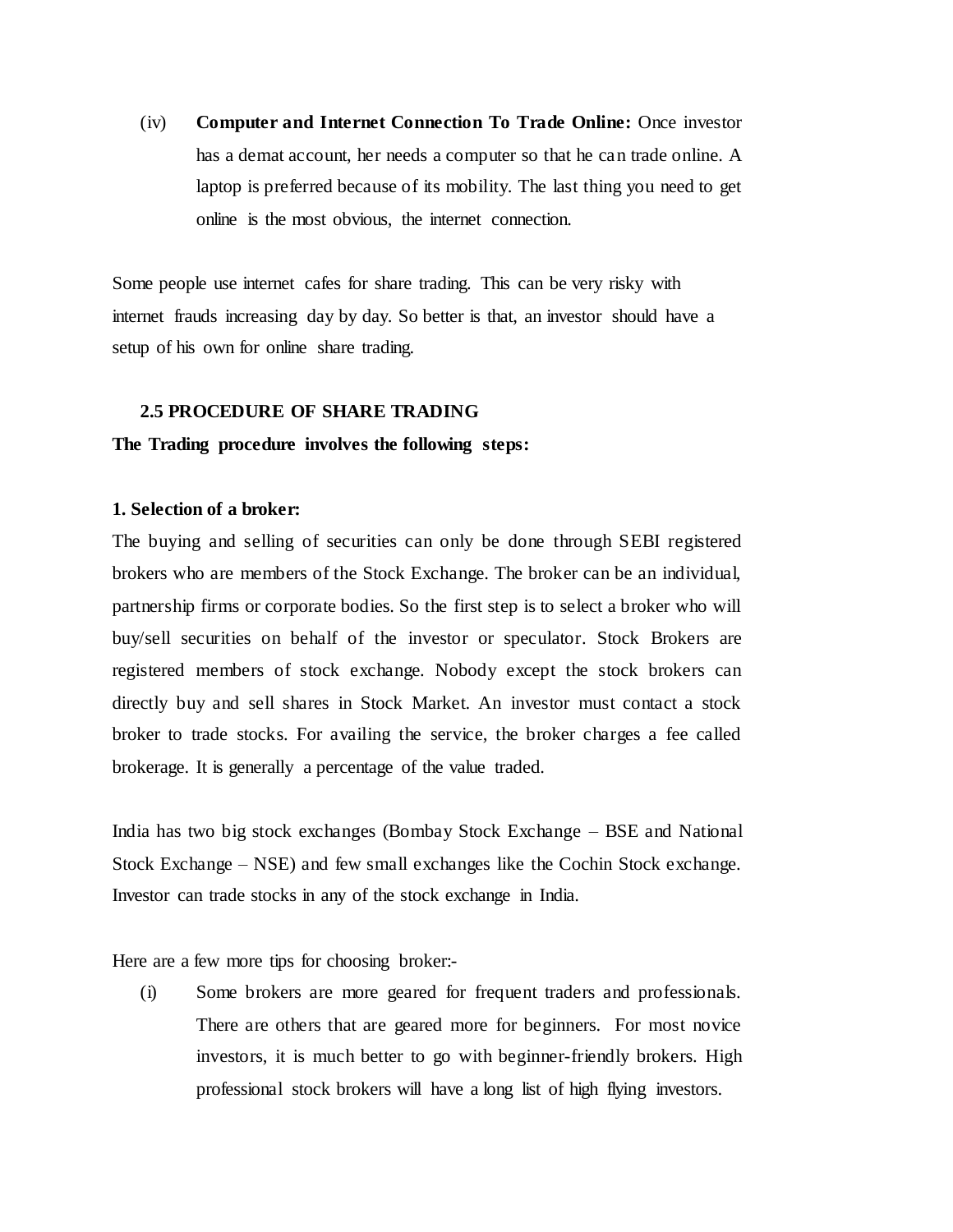- (ii) Mostly investors use to select a broker who offers to charge fewer commissions on trade. Traditionally in India share brokers used to charge a certain percentage value of trade viz. 5% for delivery based trading. Most of the trader and large investor ended up paying brokerage worth lakhs of rupees. These types of brokers are known as traditional or full service brokers. But in last few years, with the advancement in technology, there is a new breed of brokers available in Indian markets which are called Flat fee or discount brokers. They have quickly taken a large share of trading value based on there aggressive brokerage charges. Flat Fee Stock brokers (also known as discount brokers) charges a fixed amount (i.e. Rs 15 or Rs 20) per trade irrespective to the size of the trade. The trader pays fixed price brokerage, say Rs 20, for trade of Rs 10,000 or Rs 1,00,000. This makes lot of sense to traders who trade multiple times a day.
- (iii) Stockbrokers are service providers. They are in business to make investor wealthy. Some stockbrokers feel that their business is to buy and sell stocks. For them, money making is just incidental. If an investor feels uncomfortable about any investment proposition, then the investor should communicate it to the broke. If they go ahead and go against the investor, or compel him to buy shares of their choice, then definitely investor has the wrong stockbroker.
- (iv) A good stockbroker will make decisions based on investor's profile and then choose a stock. The broker should be able to explain to the investor in simple terms why he thinks that stock is a good choice for the investor. A broker will have to explain what the fundamentals are, about its market capitalization and PE, about its valuation and future prospects, about the degree of risk and the profit potential. The broker's product knowledge is critical.
- (v) Some broking houses publish excellent research reports exclusively for it's members. The investor should ask prospective broker to give copies of earlier research reports and see if the opinions expressed in those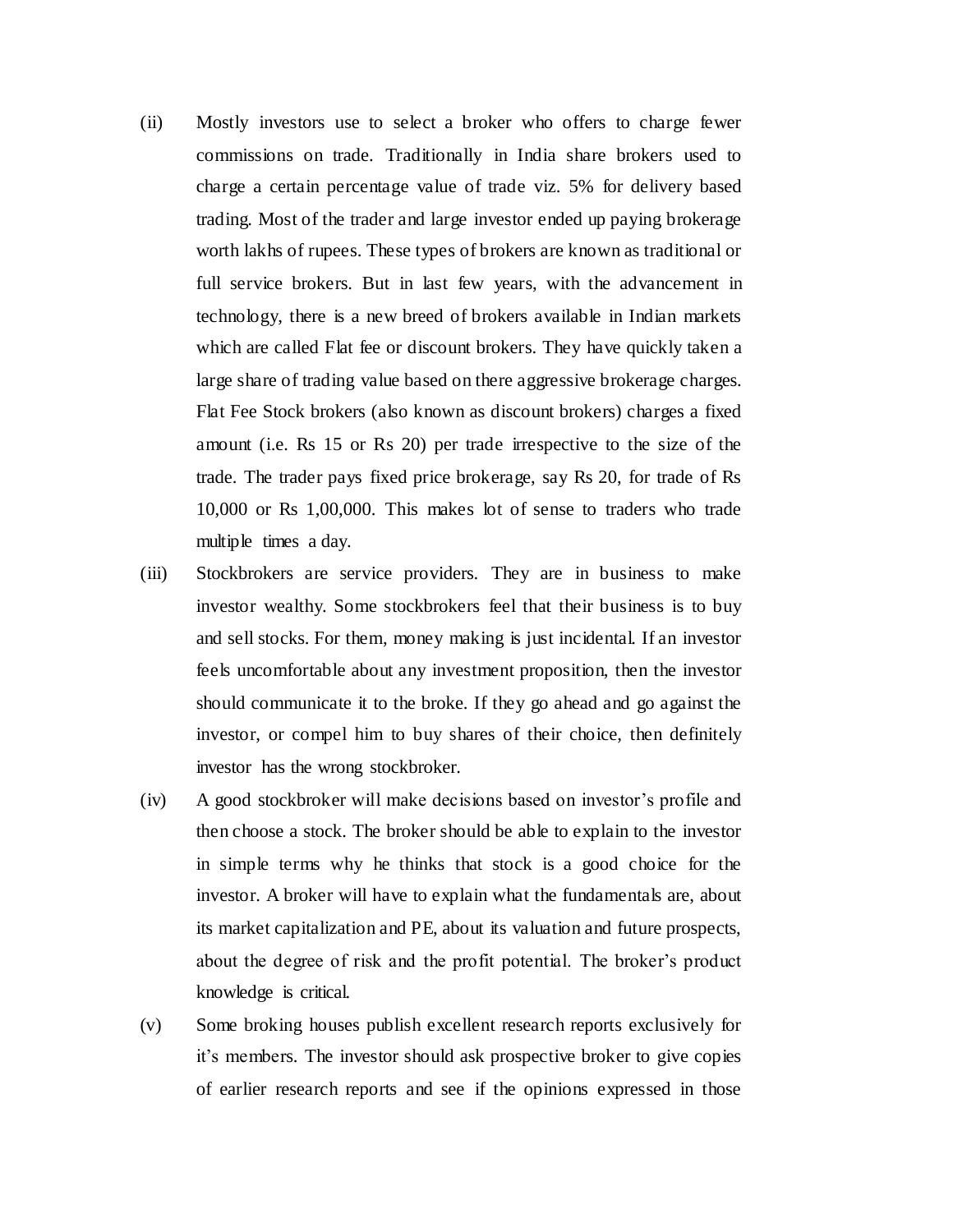reports have some degree of accuracy. These research reports are useful guides to get useful insights.

(vi) Be sure to get opinion from investors about the quality of service that the broker provides.

#### **2. Opening Demat Account with Depository:**

Demat (Dematerialized) account refer to an account which an Indian citizen must open with the depository participant (banks or stock brokers) to trade in listed securities in electronic form. Second step in trading procedure is to open a Demat account.

The securities are held in the electronic form by a depository. Depository is an institution or an organization which holds securities (e.g. Shares, Debentures, Bonds, Mutual (Funds, etc.) At present in India there are two depositories: NSDL (National Securities Depository Ltd.) and CDSL (Central Depository Services Ltd.) There is no direct contact between depository and investor. Depository interacts with investors through depository participants only. Depository participant will maintain securities account balances of investor and intimate investor about the status of their holdings from time to time.

Earlier, there used to be physical share certificates issued, which are now converted to Electronic form. A depository holds securities (like shares, debentures, bonds, mutual fund units etc.) of investors in electronic form (demat form) through a registered Depository Participant (DP). It also provides services related to transactions in securities. A DP is an agent of the depository through which it interfaces with the investor and provides depository services. It is now compulsory for every investor to open a beneficial owner (BO) account to apply in IPOs/FPOs or to trade in thestock exchange.

Benefits of availing depository services include:

- (i) A safe and convenient way to hold securities
- (ii) Immediate transfer of securities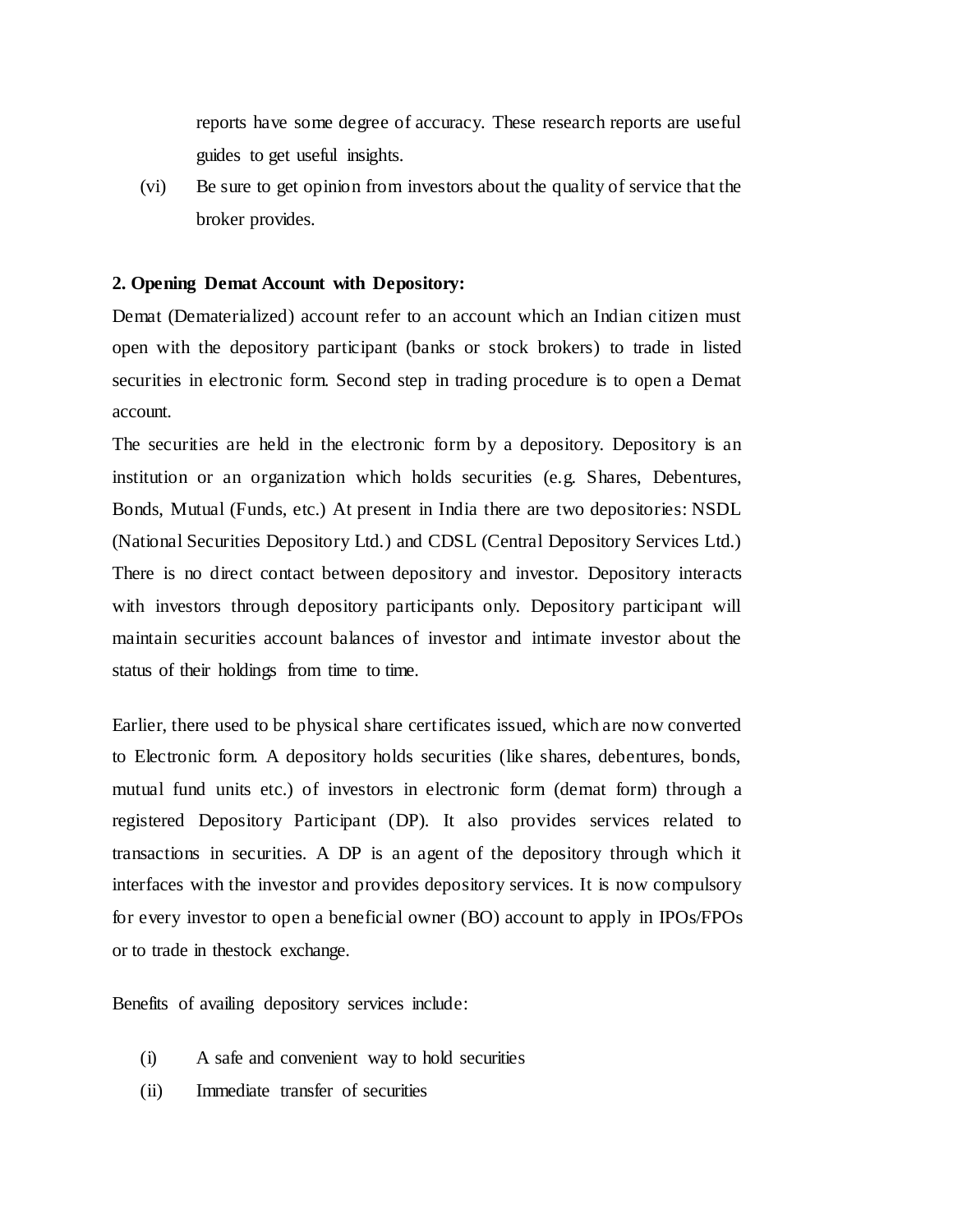- (iii) No stamp duty on transfer of securities
- (iv) Elimination of risks associated with physical certificates such as bad delivery, fake securities, delays, thefts etc.
- (v) Reduction in paperwork involved in transfer of securities
- (vi) Reduction in transaction cost
- (vii) No odd lot problem, even one share can be traded
- (viii) Nomination facility
- (ix) Change in address recorded with DP gets registered with all companies in which investor holds securities electronically eliminating the need to correspond with each of them separately
- (x) Transmission of securities is done by DP eliminating correspondence with companies
- (xi) Automatic credit into demat account of shares, arising out of bonus/split/merger etc.
- (xii) Holding investments in equity and debt instruments in a single account.

#### **3. Placing the Order:**

After opening the Demat Account, the investor can place the order. The order can be placed to the broker either (DP) personally or through phone, email, etc. Investor must place the order very clearly specifying the range of price at which securities can be bought or sold. e.g. "Buy 100 equity shares of Reliance Industries for not more than Rs 500 per share."

A Trading Member can enter various types of orders depending upon his/her requirements. These conditions are broadly classified into 2 categories: time related conditions and price-related conditions.

#### *Time Conditions*

DAY - A Day order, as the name suggests, is an order which is valid for the day on which it is entered. If the order is not matched during the day, the order gets cancelled automatically at the end of the trading day.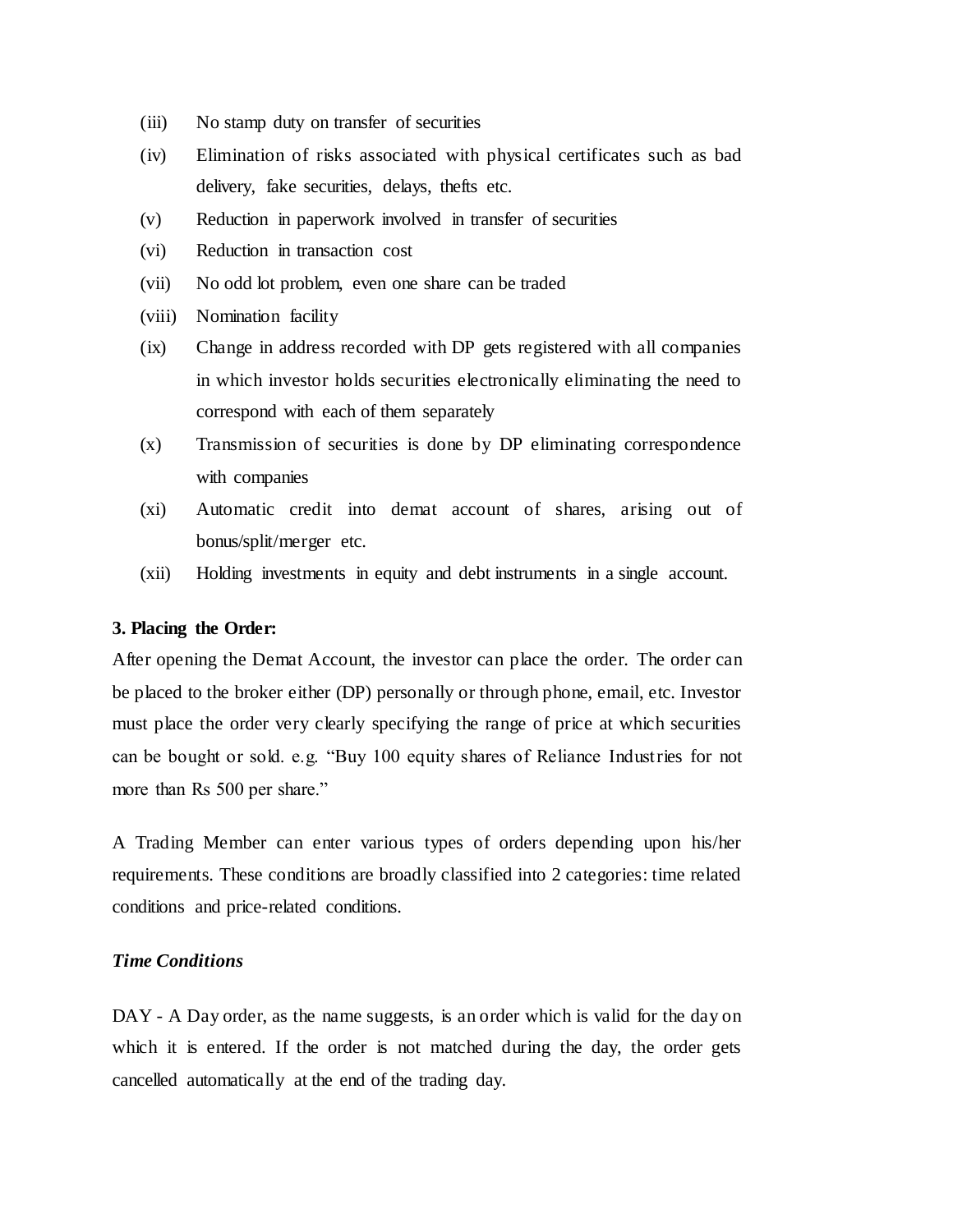IOC - An Immediate or Cancel (IOC) order allows a Trading Member to buy or sell a security as soon as the order is released into the market, failing which the order will be removed from the market. Partial match is possible for the order, and the unmatched portion of the order is cancelled immediately.

#### *Price Conditions*

Limit Price/Order - An order that allows the price to be specified while entering the order into the system.

Market Price/Order - An order to buy or sell securities at the best price obtainable at the time of entering the order.

Stop Loss (SL) Price/Order - The one that allows the Trading Member to place an order which gets activated only when the market price of the relevant security reaches or crosses a threshold price. Until then the order does not enter the market.

A sell order in the Stop Loss book gets triggered when the last traded price in the normal market reaches or falls below the trigger price of the order. A buy order in the Stop Loss book gets triggered when the last traded price in the normal market reaches or exceeds the trigger price of the order.

E.g. If for stop loss buy order, the trigger is 93.00, the limit price is 95.00 and the market (last traded) price is 90.00, then this order is released into the system once the market price reaches or exceeds 93.00. This order is added to the regular lot book with time of triggering as the time stamp, as a limit order of 95.00

#### **4. Executing the Order:**

As per the Instructions of the investor, the broker executes the order i.e. he buys or sells the securities. Broker prepares a contract note for the order executed. The contract note contains the name and the price of securities, name of parties and brokerage (commission) charged by him. Contract note is signed by the broker.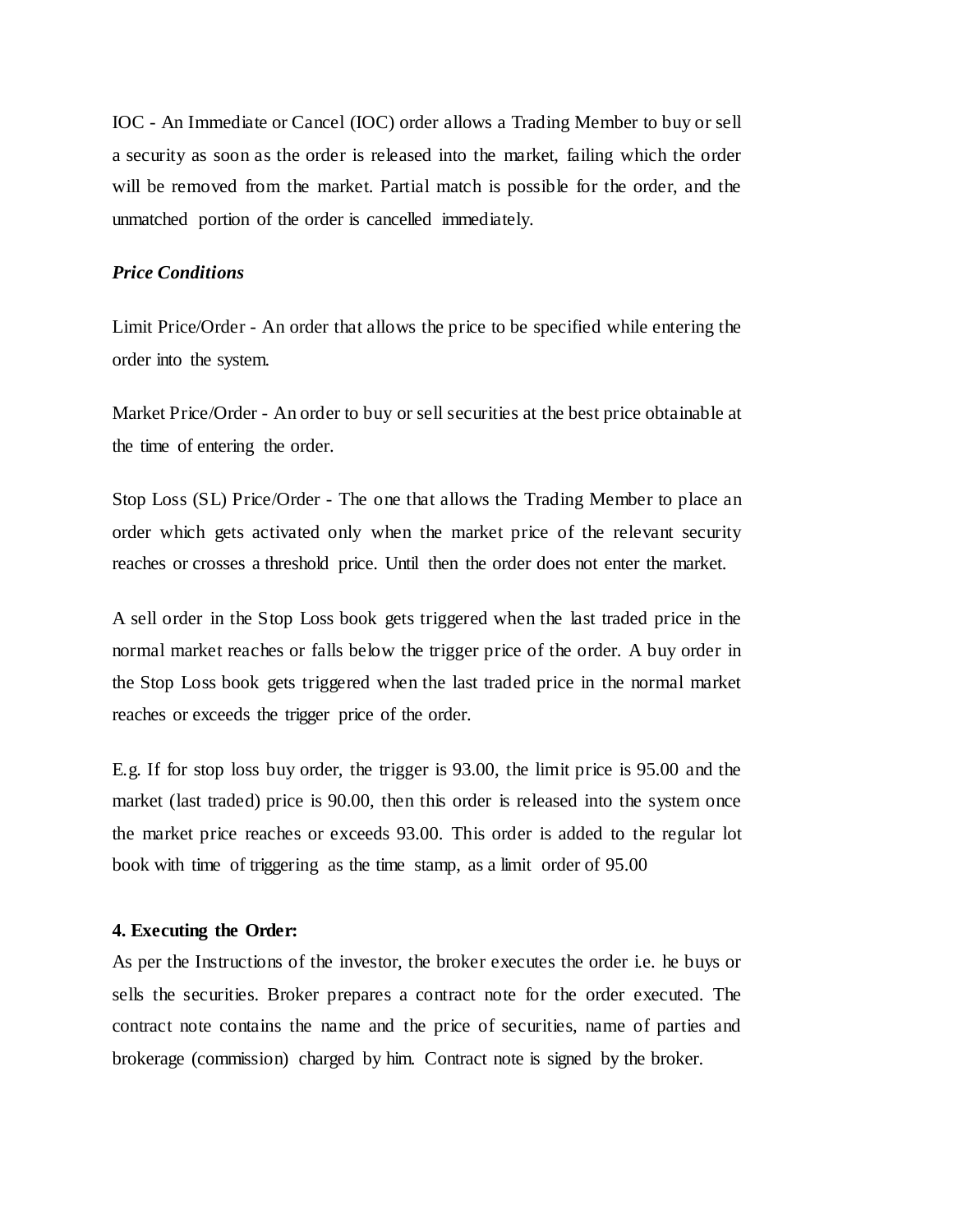#### **5. Settlement:**

This means actual transfer of securities. This is the last stage in the trading of securities done by the broker on behalf of their clients. There can be two types of settlement.

*Dematerialised settlement* : NSCCL follows a T+2 rolling settlement cycle. For all trades executed on the T day, NSCCL determines the cumulative obligations of each member on the T+1 day and electronically transfers the data to Clearing Members (CMs). All trades concluded during a particular trading date are settled on a designated settlement day i.e.  $T+2$  day. In case of short deliveries on the  $T+2$  day in the normal segment, NSCCL conducts a buy –in auction on the T+2 day itself and the settlement for the same is completed on the T+3 day, whereas in case of W segment there is a direct close out. For arriving at the settlement day all intervening holidays, which include bank holidays, NSE holidays, Saturdays and Sundays are excluded. The settlement schedule for all the settlement types in the manner explained above is communicated to the market participants vide circular issued during the previous month.

*Physical settlement:* Limited physical Market : To provide an exit route for small investors holding physical shares in securities the Exchange has provided a facility for such trading in physical shares not exceeding 500 shares in the 'Limited Physical Market' (small window).

#### **2.6 RIGHTS AS A SHAREHOLDER**

All shareholders have certain rights. Shareholders also need protection; not protection for assured growth of their investments but protection from malpractices and frauds. SEBI regulates the capital market and it has laid down guidelines for ensuring rights of the shareholders. For this purpose, it monitors all constituents of the capital market from issuers on one hand to stock exchanges on the other hand and all other intermediaries like stock brokers, merchant bankers and underwriters. Rights as a shareholder are: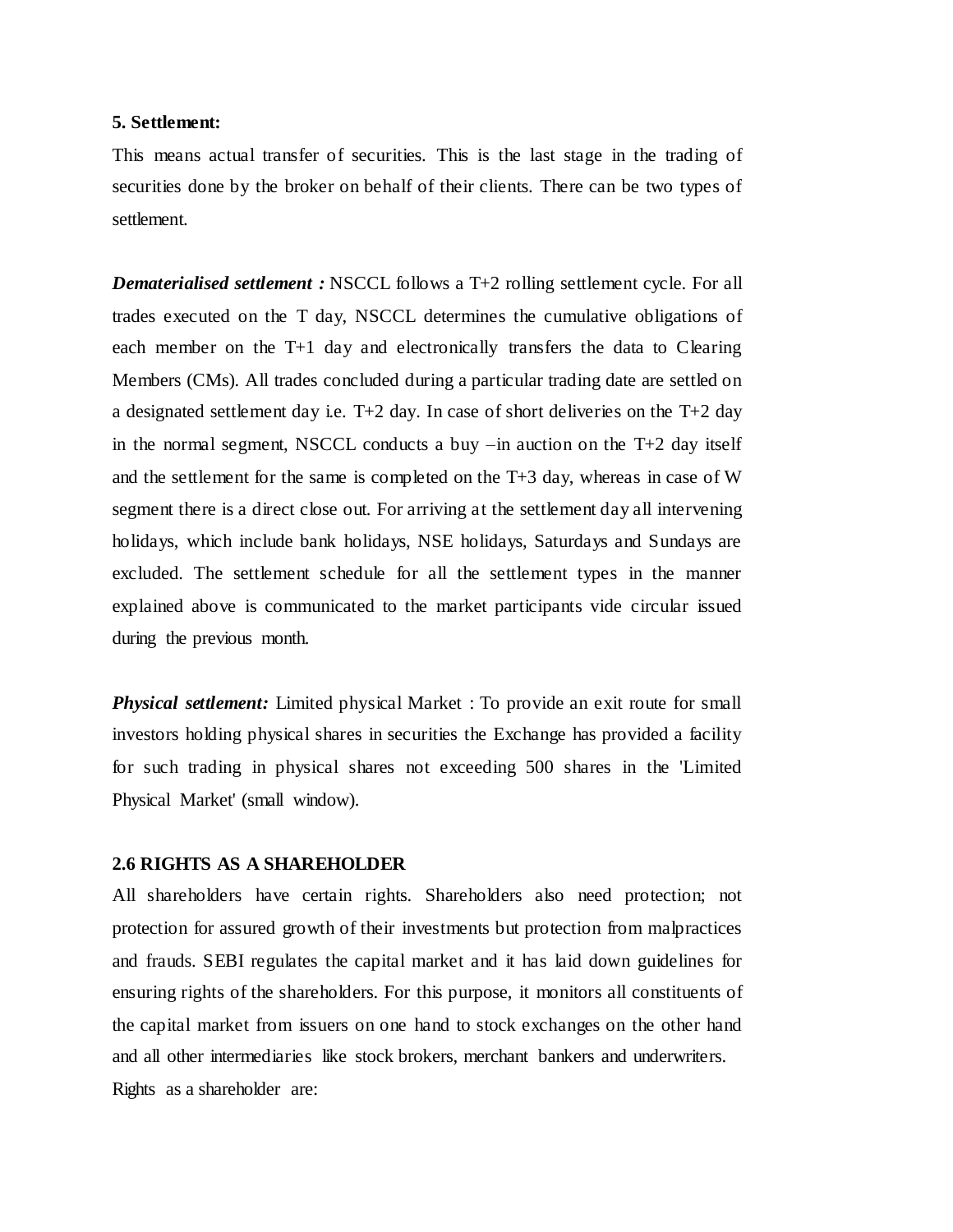- (i) To receive the shares on allotment or purchase within the stipulated time
- (ii) To receive copies of the Annual Report of the company
- (iii) To receive dividends, if declared, in due time
- (iv) To receive approved corporate benefits like rights, bonus, etc.
- (v) To receive offer in case of takeover, delisting or buyback
- (vi) To participate/vote in general meetings
- (vii) To inspect the statutory registers at the registered office of the company
- (viii) To inspect the minute books of the general meetings and receive copies
- (ix) To complain and seek redressal against fraudulent and investor unfriendly companies
- (x) To proceed against the company, if in default, by way of civil or criminal proceedings
- (xi) To receive the residual proceeds in case of winding up

#### **2.7 LET'S SUM-UP**

The use of online trades has increased the number of discount brokerages because internet trading allows many brokers to further cut costs and part of the savings can be passed on to customers in the form of lower commissions. Another benefit of online trading is the improvement in the speed of which transactions can be executed and settled, because there is no need for paper-based documents to be copied, filed and entered into an electronic format. By opting for the best trading account in India, investors can procure accessibility to all the stock exchanges across the country through a single platform. Account holders can access their online trading accounts from anywhere, at any point in time. With browser and application-based trading platforms, trading accounts can be accessed through a computer, laptop, smartphones, tablets, and other smart devices. The advanced technology ensures clients receive seamless transactional capabilities. The entire process of transfer of funds and equities is completed without any hiccups. This provides clients the ability to invest and save with convenience and ease, using a secure trading platform. To succeed in equity and other investing, having access to reliable research reports prepared by experienced and knowledgeable professionals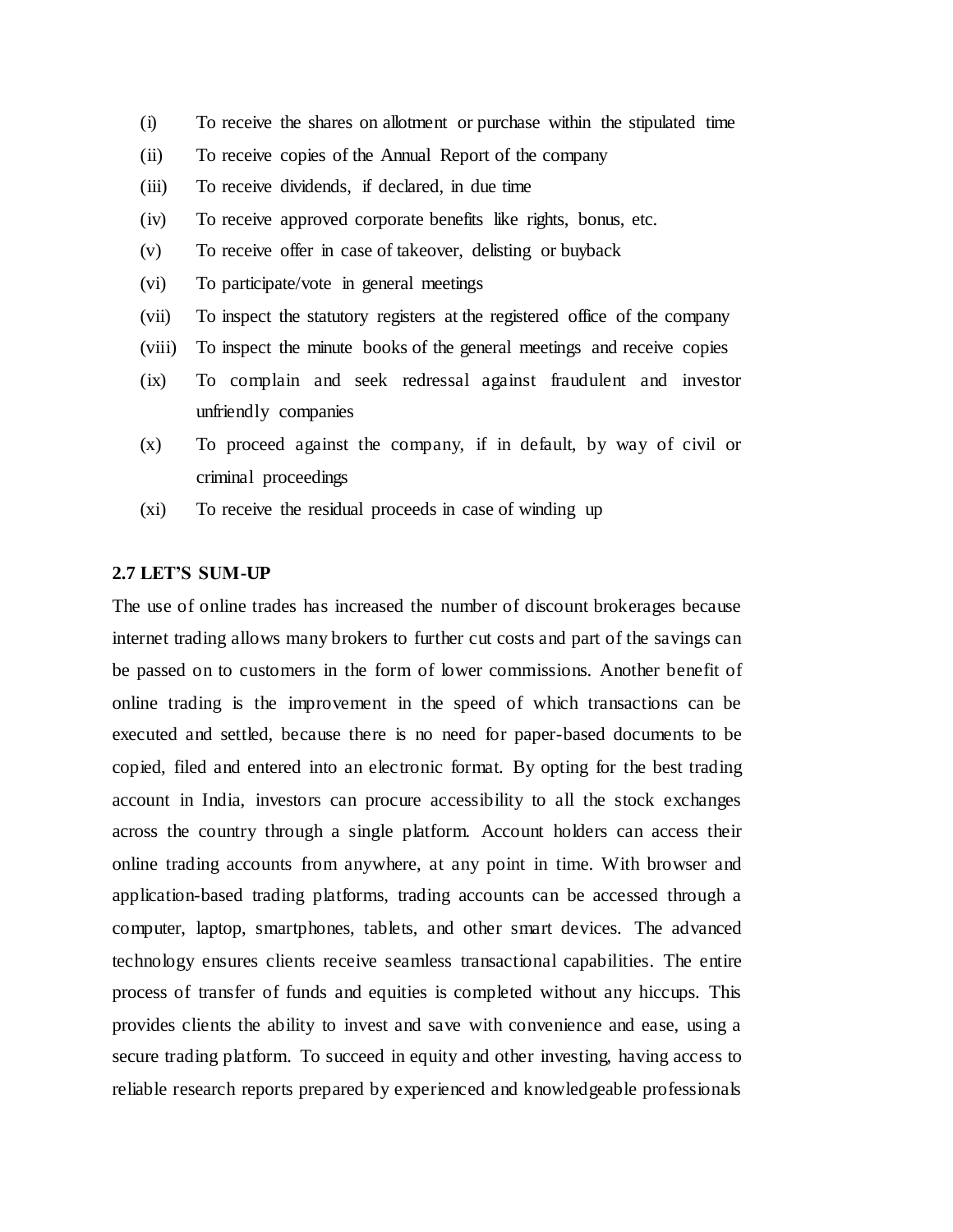is extremely helpful. Such reports are often supplied by the service providers, which makes it easier to make informed investment decisions. This can significantly increase the possibility of earning higher profits through investments. Placing orders through the online account is beneficial in streamlining the entire process. The different ways of accessing the account allow an investor to trade during market hours as well after-market hours, if the need so arises. The investment scenario in India has changed because of the online platform available to the investors. Now most of the share traders are using online platform for smooth share trading.

#### **2.8 KEY TERMS**

- Share trading
- Broker
- Settlement
- Demat
- Brokerage
- Equity share

#### **2.9 SELF-ASSESSMENT QUESTIONS**

(i) What do you mean by share trading? Why is it treated as an investment avenue?

\_\_\_\_\_\_\_\_\_\_\_\_\_\_\_\_\_\_\_\_\_\_\_\_\_\_\_\_\_\_\_\_\_\_\_\_\_\_\_\_\_\_\_\_\_\_\_\_\_\_\_\_\_\_\_\_\_\_

\_\_\_\_\_\_\_\_\_\_\_\_\_\_\_\_\_\_\_\_\_\_\_\_\_\_\_\_\_\_\_\_\_\_\_\_\_\_\_\_\_\_\_\_\_\_\_\_\_\_\_\_\_\_\_\_\_\_

\_\_\_\_\_\_\_\_\_\_\_\_\_\_\_\_\_\_\_\_\_\_\_\_\_\_\_\_\_\_\_\_\_\_\_\_\_\_\_\_\_\_\_\_\_\_\_\_\_\_\_\_\_\_\_\_\_\_

\_\_\_\_\_\_\_\_\_\_\_\_\_\_\_\_\_\_\_\_\_\_\_\_\_\_\_\_\_\_\_\_\_\_\_\_\_\_\_\_\_\_\_\_\_\_\_\_\_\_\_\_\_\_\_\_\_\_

\_\_\_\_\_\_\_\_\_\_\_\_\_\_\_\_\_\_\_\_\_\_\_\_\_\_\_\_\_\_\_\_\_\_\_\_\_\_\_\_\_\_\_\_\_\_\_\_\_\_\_\_\_\_\_\_\_\_

\_\_\_\_\_\_\_\_\_\_\_\_\_\_\_\_\_\_\_\_\_\_\_\_\_\_\_\_\_\_\_\_\_\_\_\_\_\_\_\_\_\_\_\_\_\_\_\_\_\_\_\_\_\_\_\_\_\_

\_\_\_\_\_\_\_\_\_\_\_\_\_\_\_\_\_\_\_\_\_\_\_\_\_\_\_\_\_\_\_\_\_\_\_\_\_\_\_\_\_\_\_\_\_\_\_\_\_\_\_\_\_\_\_\_\_\_

\_\_\_\_\_\_\_\_\_\_\_\_\_\_\_\_\_\_\_\_\_\_\_\_\_\_\_\_\_\_\_\_\_\_\_\_\_\_\_\_\_\_\_\_\_\_\_\_\_\_\_\_\_\_\_\_\_\_

\_\_\_\_\_\_\_\_\_\_\_\_\_\_\_\_\_\_\_\_\_\_\_\_\_\_\_\_\_\_\_\_\_\_\_\_\_\_\_\_\_\_\_\_\_\_\_\_\_\_\_\_\_\_\_\_\_\_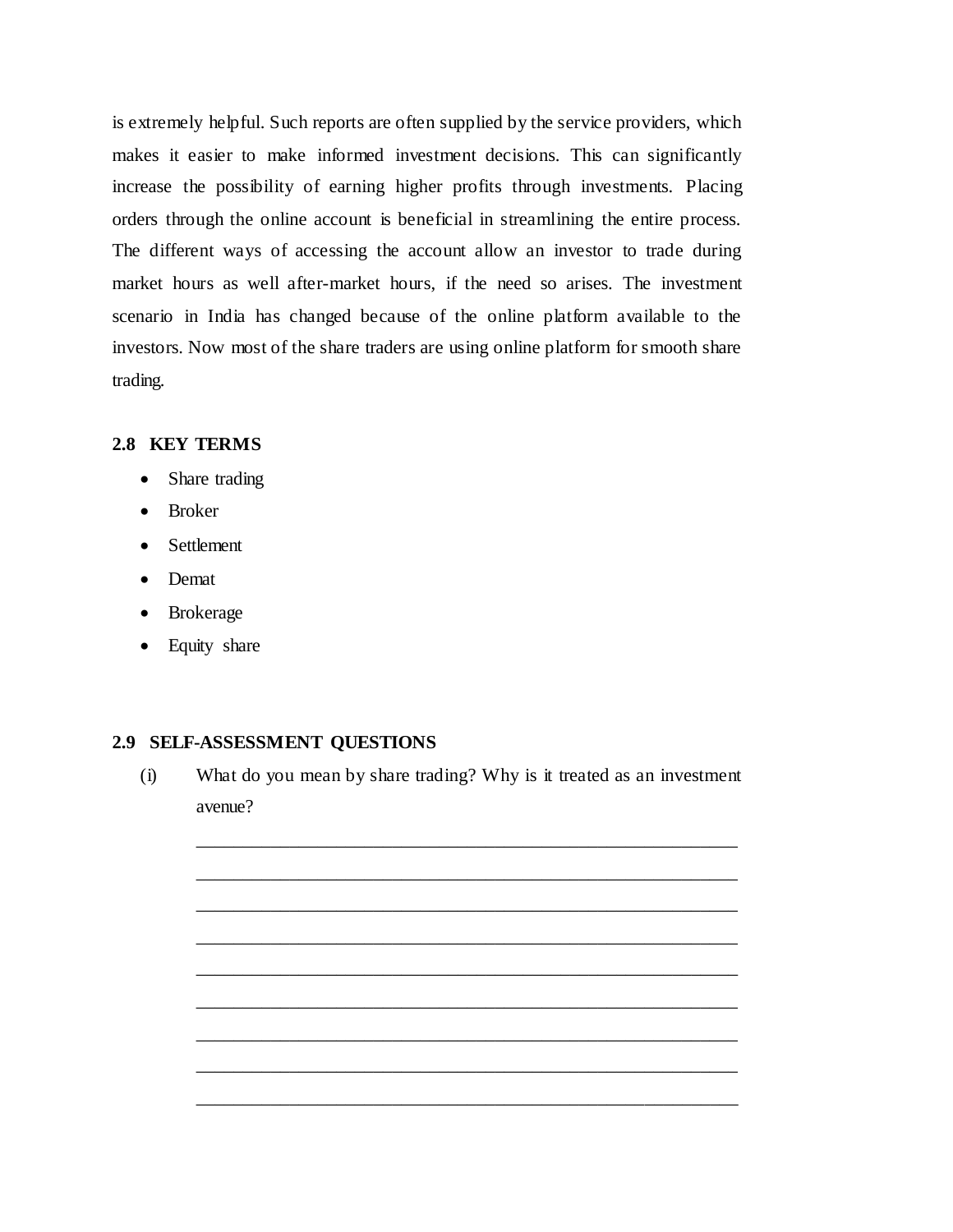| Briefly Narrate the role of stock broker in stock trading. |  |  |
|------------------------------------------------------------|--|--|
|                                                            |  |  |
|                                                            |  |  |
|                                                            |  |  |
|                                                            |  |  |
|                                                            |  |  |
|                                                            |  |  |
|                                                            |  |  |
|                                                            |  |  |
|                                                            |  |  |

#### $2.10$ **FURTHER READINGS**

- Jitendra Gala, Guide to Indian Stock Market, Buzzingstock Publishing  $(i)$ House
- Ravi Patel, 31 Stock Market Trading Tips, Buzzingstock Publishing  $(ii)$ House

#### **MODEL QUESTIONS**  $2.11$

- What do you mean by share trading? What are the basic requirements  $(i)$ for starting online share trading?
- $(ii)$ Enumerate the differences between offline and online share trading.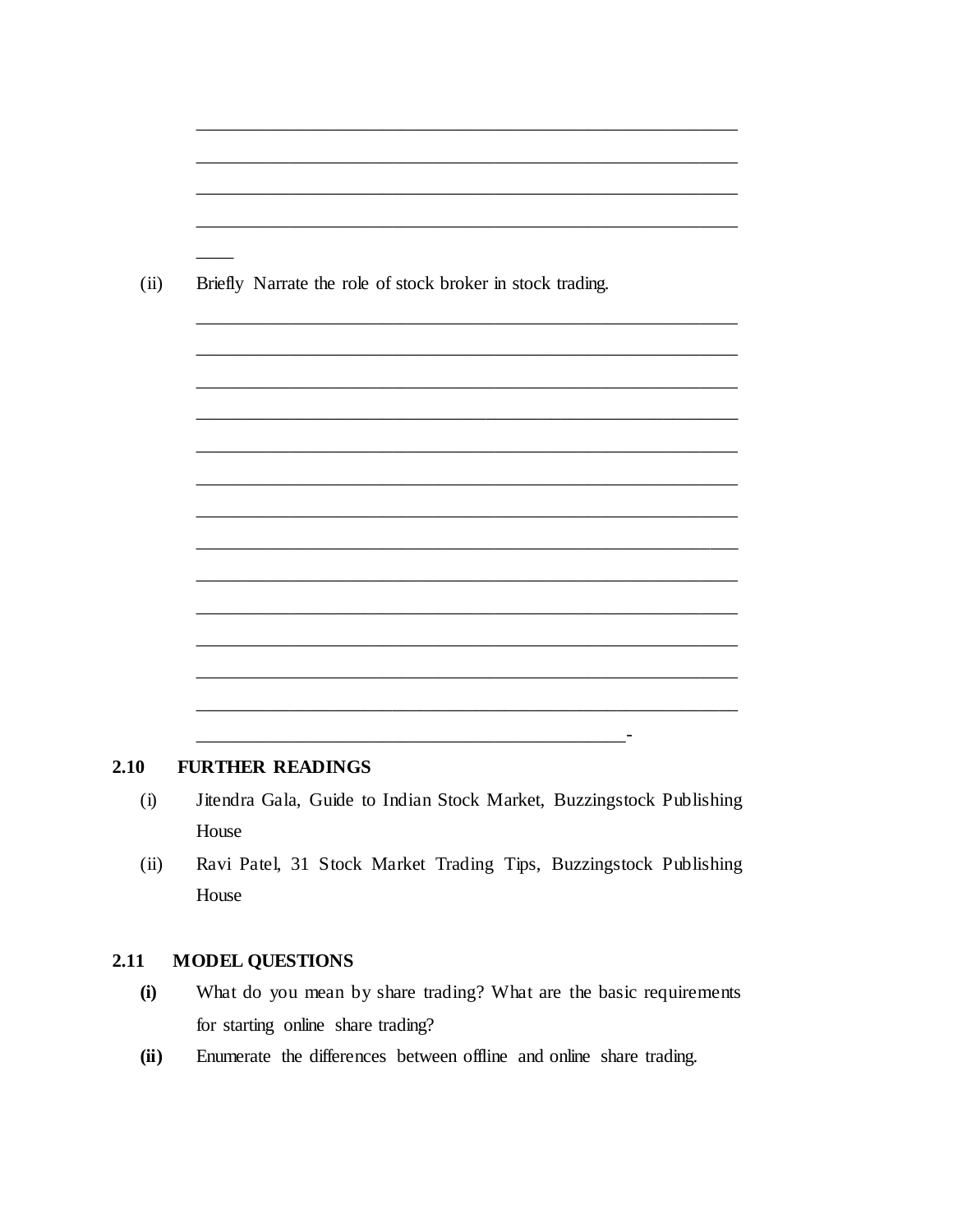**(iii)** Narrate the procedure of online share trading with pictorial representation.

### **UNIT-1**

## **ONLINE BANKING**

#### **(1) Write a short note on online banking.**

Online banking allows a user to execute financial transactions via the internet. Online banking is also known as "internet banking" or "web banking." An online bank offers customers just about every service traditionally available through a local branch, including deposits, which is done online or through the mail, and online bill payment. Convenience is a major advantage of online banking. Basic banking transactions such as paying bills and transferring funds between accounts can easily be performed at times convenient to consumers. In effect, consumers can perform banking transactions 24 hours-a-day, seven-days a week.

Online banking is fast and efficient. Funds can be transferred between accounts almost instantly, especially if the two accounts are held at the same banking institution. Banking accounts can be monitored more closely thanks to online banking. This allows consumers to keep their accounts safe. Around-the-clock access to banking information provides early detection of fraudulent activity that has the potential to cause financial or damage loss. Online banking allows for the opening and closing of fixed deposit and recurring deposit accounts that typically offer higher rates of interest. For a novice online banking customer, using systems for the first time may present challenges that prevent transactions from being processed. Although online banking security is continually improving, such accounts are still vulnerable when it comes to hacking.

#### **(2) Write Down few tips for safe online banking.**

*Important Security Tips for Safe Online Banking*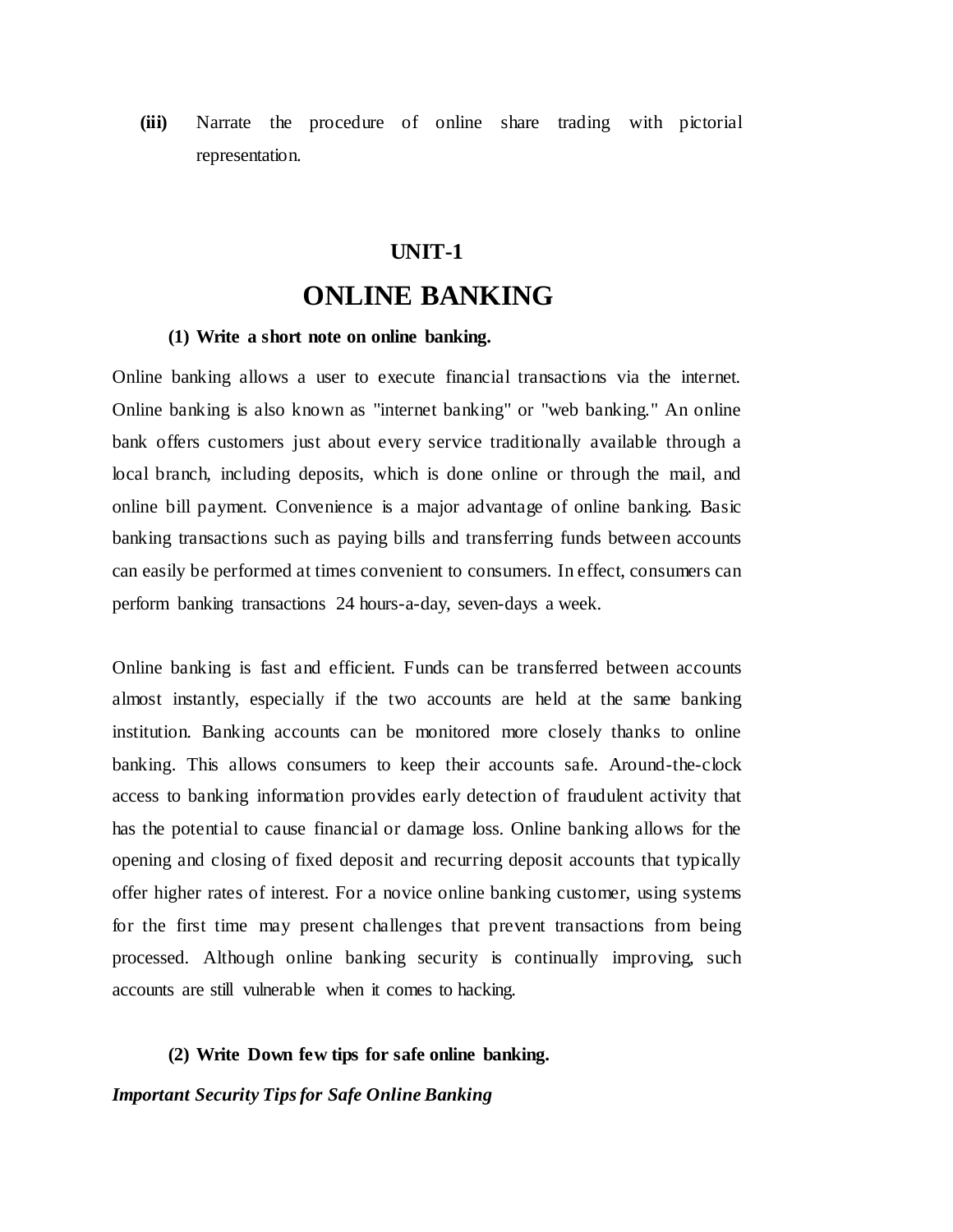- 1. Access bank website only by typing the URL in the address bar of your browser.
- 2. Be aware of downloading any malicious application from mobile application stores. Kindly check their authenticity before downloading, by contacting your Bank.
- 3. Do not click on any links in any e-mail message to access the site.
- 4. Any bank or any of its representatives never sends email/SMS or calls over phone to get personal information, password or one time SMS (high security) password. Any such e-mail/SMS or phone call is an attempt to fraudulently withdraw money from account through Internet Banking. Never respond to such email/SMS or phone call.
- 5. Having the following will improve internet security:
	- (i) Newer version of Operating System with latest security patches.
	- (ii) Latest version of Browsers (IE 7.0 and above , Mozilla Firefox 3.1 and above, Opera 9.5 and above, Safari 3.5 and above, Google chrome,etc.)
	- (iii) Firewall is enabled.
	- (iv) Antivirus signatures applied
	- (v) Scan your computer regularly with Antivirus to ensure that the system is Virus/Trojan free.
	- (vi) Change your Internet Banking password at periodical intervals.
	- (vii) Always check the last log-in date and time in the post login page.
	- (viii) Avoid accessing Internet banking accounts from cyber cafes or shared PCs.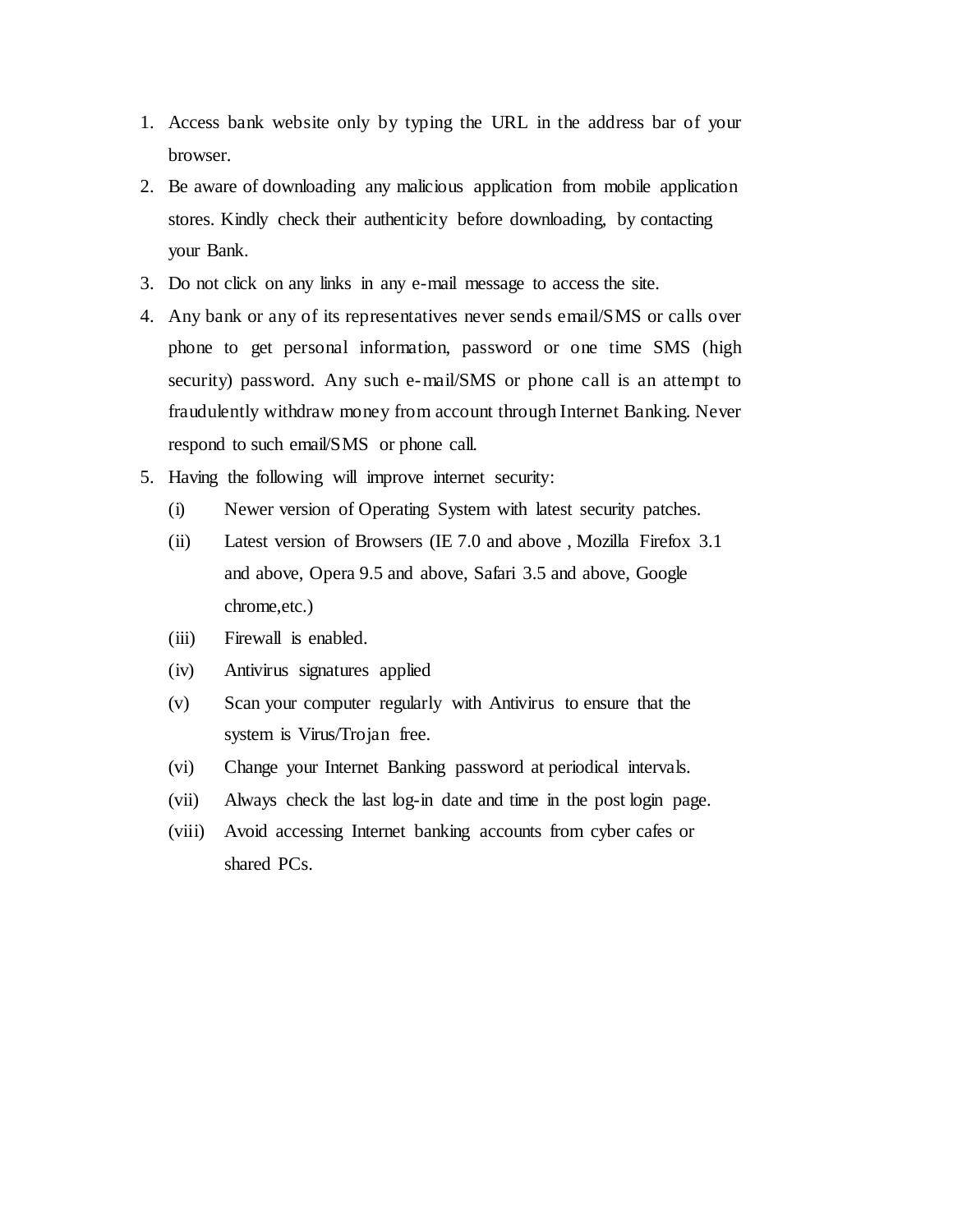### **UNIT-2**

## **ONLINE SHARE TRADING**

## **(iii) What do you mean by share trading? Why is it treated as an investment avenue?**

Shares' trading is the buying and selling of company stock in the hope of making a profit. Shares represent a portion of the ownership of a public company, and make up its worth or market cap.

Stock trading can be financially rewarding if done in the right way. Investing in the stock market involves riding the various ups and downs of the market. Since the introduction of online trading, investing in the stock market has become simple and convenient. Stock market trading is a great alternative when it comes to long-term wealth creation. Shares are one of the most popular investment avenues in the world. This is because the return offered by stocks is generally higher than any other financial instrument. However, to balance out the high return associated with stocks, the risk associated with these products is also quite high. Thus, it is treated as an investment avenue.

#### **(iv) Briefly narrate the role of stock broker in stock trading.**

A stock broker is an agent who represents clients to buy or sell stocks and other securities. The term is applied to both companies that deal in securities and their employees, who technically are registered representatives working for the brokerage. To most investors, however, the broker is the person they call when they want to invest in or trade stocks. Most individual brokers work in offices far removed from the stock trading floors. Stock brokers take on a tremendous amount of responsibility. Not only are they responsible for managing their client's money, but they must stay up-to-date on the latest tax laws, market research and financial news to provide their client with the best return.